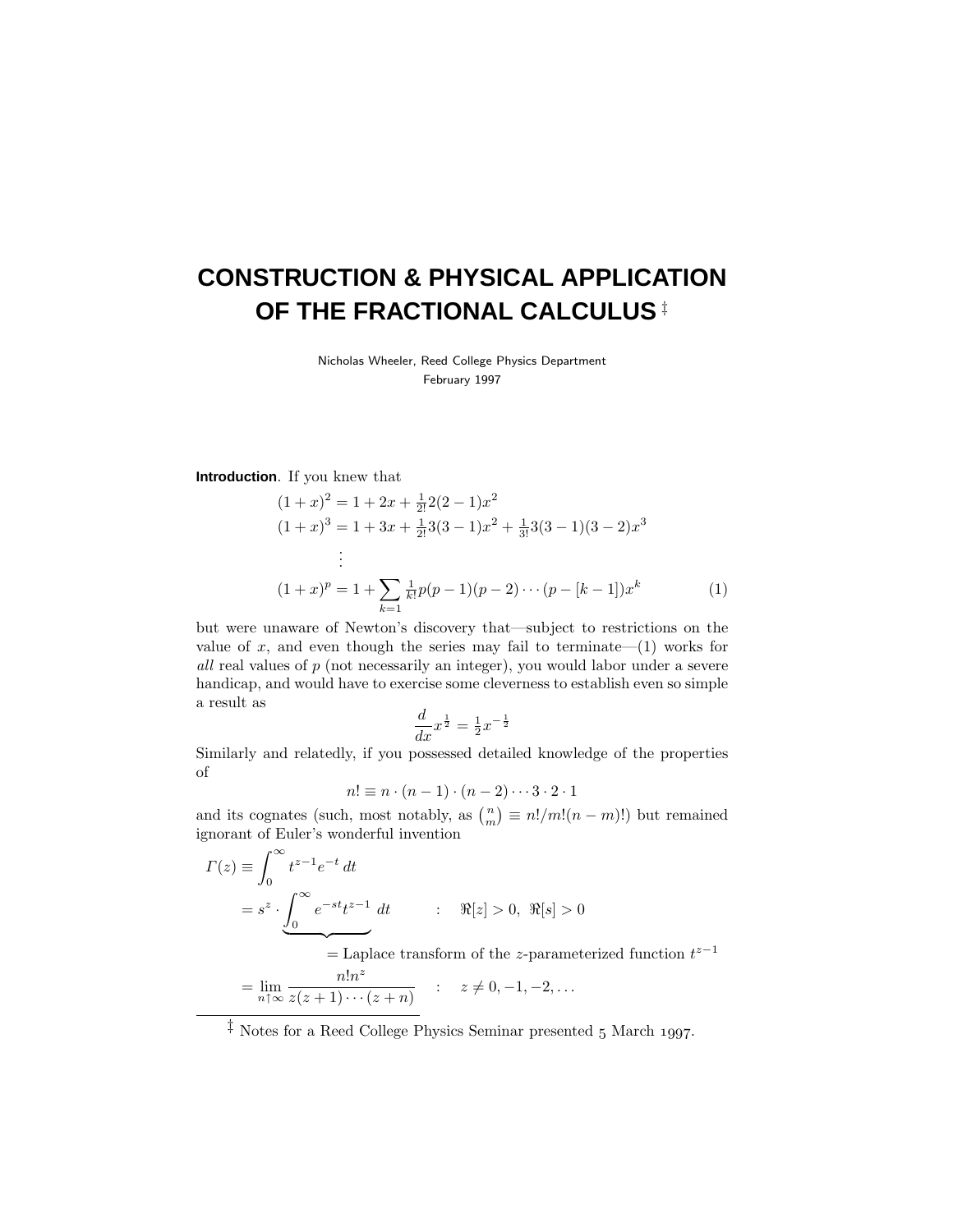and of its properties—most notably

$$
\Gamma(z+1) = z\Gamma(z) = z! \quad : \quad z = 0, 1, 2, \dots
$$

—you would labor at a distinct disadvantage, cut of from many/most of the inexhaustible resources of higher analysis.

My thesis today is that, however secure your command of the differential and integral calculus of the textbooks, if your are unable to assign useful meaning to (for example) the expression

$$
\frac{d^{\frac{1}{2}}f(x)}{dx^{\frac{1}{2}}}
$$

or, more generally, to  $d^{p}f(x)/dx^{p}$  where p is "any" number (positive or negative, real or complex), then you labor deprived of a powerful resource.

Early in the present century physicists learned, under the leadership of people like P. W. Debye and A. Sommerfeld, to escape the "tyranny of the real line," to do their physics on the complex plane, and only at the end of their calculations to let *z* become real. More recently they have learned to escape the "tyranny of dimensional integrality;" though fractal dimension comes instantly to mind, I am thinking here more particularly of the many papers (especially papers treating statistical mechanical and field-theoretic topics) that adhere to the pattern

> difficult physics in 3 dimensions  $=$   $\lim_{\epsilon \to 0}$  {relatively easy physics in 3– $\epsilon$  dimensions}

The developments I shall be describing are similar in spirit and motivating intent. They permit one to perform with ease computations which would otherwise prove difficult, to formulate concepts and distinctions which would otherwise remain elusive. They can be symbolized

$$
\left(\frac{d}{dx}\right)^{\pm \text{integer}} \longrightarrow \left(\frac{d}{dx}\right)^{\text{real or complex}}
$$

We recall in this connection that

$$
\left(\frac{d}{dx}\right)^{\text{integer}} \longrightarrow \left(\frac{d}{dx}\right)^{\pm \text{integer}}
$$

was achieved already by the Fundamental Theorem of the Calculus, and that

$$
(1+x)
$$
<sup>integer</sup>  $\longrightarrow$   $(1+x)$ <sup>real or complex</sup>

entailed invention of the concept of infinite series; in the latter context as in the context that will concern us, a kind of "interpolation" is going on, but it is interpolation in the exponent. In both contexts, infinity intrudes. Given a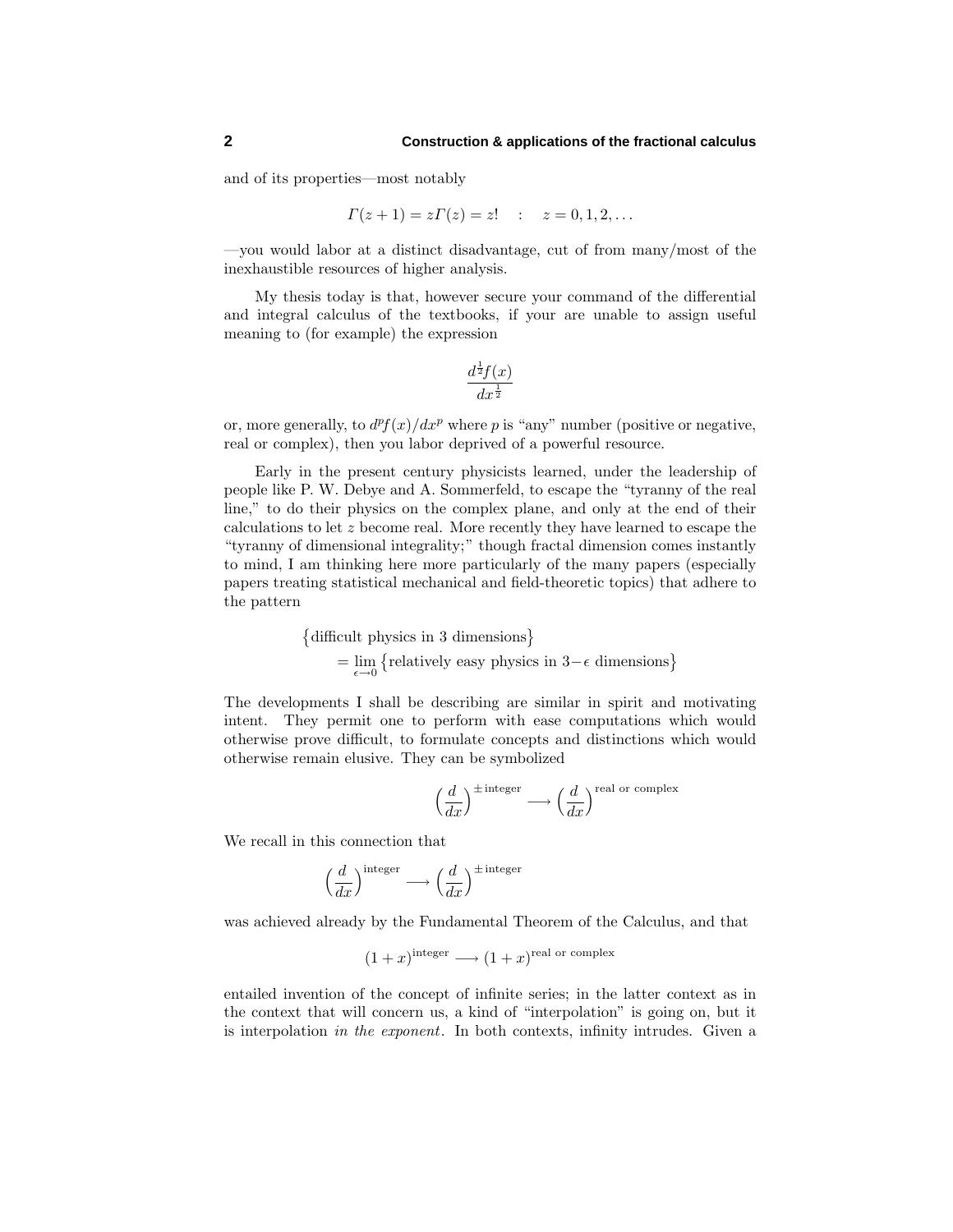#### **Introduction 3**

"seed"  $f(x)$  subject to appropriate restrictions, we might employ operations of the ordinary calculus to construct

$$
\cdots \leftarrow \iiint f \leftarrow \iint f \leftarrow \int f \leftarrow f \rightarrow f' \rightarrow f'' \rightarrow f''' \rightarrow \cdots
$$

and seek to "interpolate" between the points thus marked out in function space. An element of ambiguity attaches, of course, to all interpolation/extrapolation schemes; one looks for the scheme that is most "natural" in the sense "most empowering." It is in that always-somewhat-vague sense that (for example) one defends the claim that  $\Gamma(n+1)$  provides the "most natural" interpolation amongst the discrete numbers  $n!$ <sup>1</sup>. In just that same sense, one develops the strong conviction—but cannot explicitly prove—that the fractional calculus does in fact proceed optimally to its interpolative goal.

The vision of a "fractional calculus" was evident already to the founding fathers of the ordinary calculus (which—but for the double meaning of a word which becomes intolerable in this context—we are tempted to call the "integral calculus"). Leibniz—who was, after all, the inventor of both the  $d^n f/dx^n$ notation and of  $\int f(x) dx$  —wrote in September of 1695 to his friend l'Hospital as follows:<sup>2</sup>

"Jean Bernoulli seems to have told you of my having mentioned to him a marvelous analogy which makes it possible to say in a way that successive differentials are in geometric progression. One can ask what would be a differential having as its exponent a fraction. You see that the result can be expressed by an infinite series, although this seems removed from Geometry, which does not yet know of such fractional exponents. It appears that one day these paradoxes will yield useful consequences, since there is hardly a paradox without utility. Thoughts that mattered little in themselves may give occasion to more beautiful ones."

Thirty-five years later, Euler expressed a similar thought, and took explicit note of the fact that a kind of interpolation theory comes necessarily into play:

"Concerning transcendental progressions whose terms cannot be given algebraically: when *n* is a positive integer, the ratio  $d^n f/dx^n$ can always be expressed algebraically. Now it is asked: what kind of

<sup>1</sup> See, in this connection, R. Remmert, "Wieland's theorem about the *Γ* function," Amer. Math. Monthly **103**, 214 (1996). It is, according to the author, "well known" that  $\Gamma(1) = 1$  and  $\Gamma(z+1) = z\Gamma(z)$  do not in themselves serve to characterize  $\Gamma(z)$ . A elegant side condition sufficient to the purpose was described by H. Bohr & J. Mollerup in 1922. He draws attention to an alternative—and equally beautiful—side condition reported by H. Wielandt in 1939.

<sup>&</sup>lt;sup>2</sup> My source here is B. Mandelbrot (*Fractals: Form, Chance, and Dimension*  $(1977)$ , p. 299), who claims responsibility for the translation.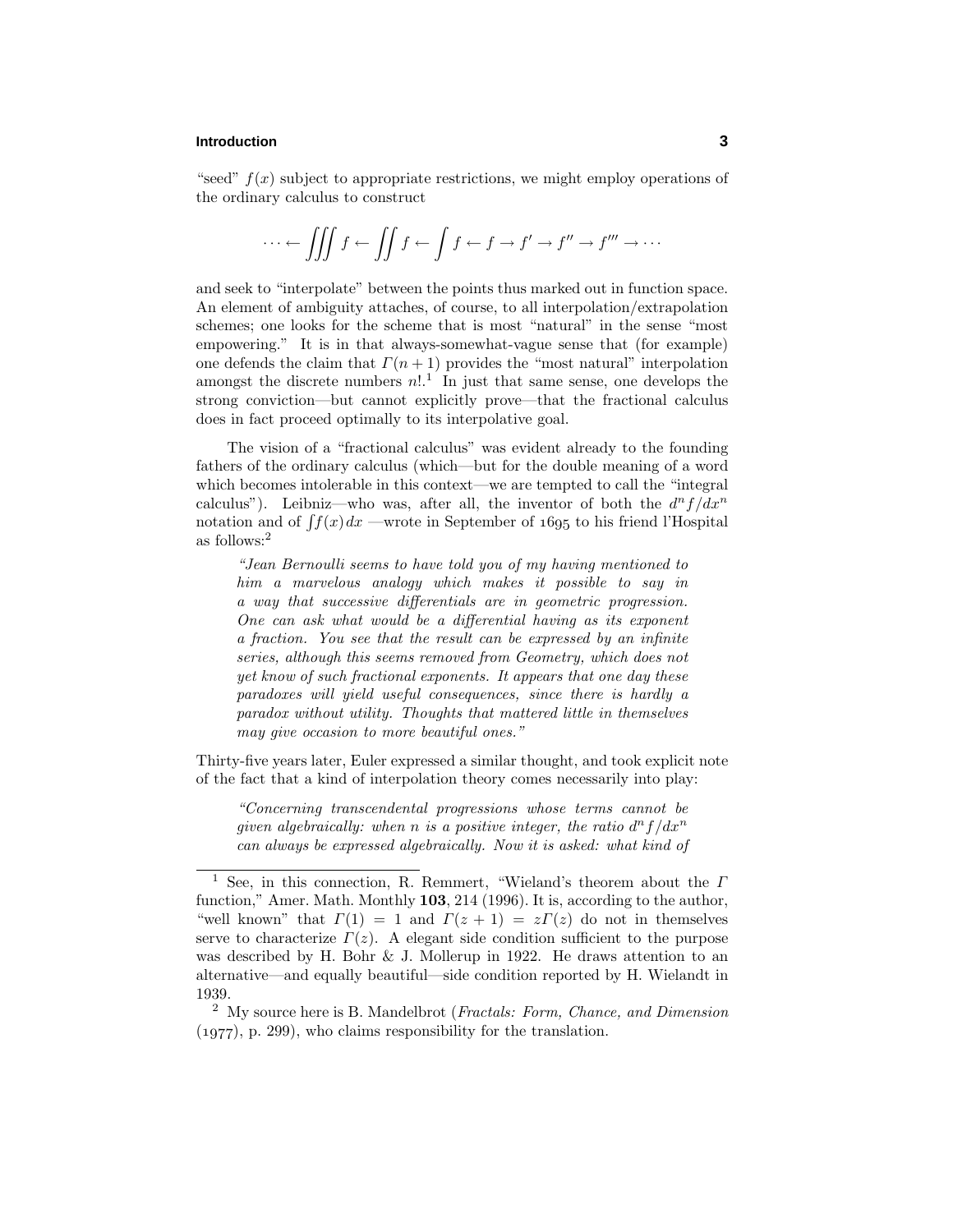ratio can be made if *n* be a fraction? *...* the matter may be expedited with the help of the interpolation of series, as explained earlier in this dissertation."

*...* but I do not know the identity of the "dissertation" to which he refers; the notion of a "fractional calculus" is, so far as I am aware, not mentioned in his monumental *Institutiones calculi differentialis* of  $1755$ , and first public mention of the so-called "Euler integrals"

$$
\Gamma(p) = \int_0^\infty x^{p-1} e^{-x} dx
$$
  
\n
$$
B(m, n) = \int_0^1 x^{m-1} (1-x)^{n-1} dx = \frac{\Gamma(m)\Gamma(n)}{\Gamma(m+n)}
$$

—which play such a central role in this story—did not appear until publication of Institutiones calculi integralis (3 volumes,  $1768-1770$ ). Notable contributions to the field were made successively by Laplace, Fourier, Abel, Liouville, Riemann, Heaviside and—in the present century—by Bateman, Hardy, Weyl, Riesz and Courant, as well as by many pure and applied mathematicians of lesser reknown. Our subject can claim, therefore, to be well upwards of 200 years old, and its foundations have been securely in place for more than a century. Yet the first book-length account of the field did not appear until  $1974$ , when Keith B. Oldham & Jerome Spanier published The Fractional Calculus: Theory  $\mathcal{B}$  Applications of Differentiation  $\mathcal B$  Integration to Arbitrary Order.<sup>3</sup> Though it retains its place as the primary reference in the field, this monograph was joined recently by K. S. Miller & B. Ross' An Introduction to the Fractional Calculus and Fractional Differential Equations  $(1993)$ . Both books are very accessibly written, and so far as concerns matters of design and emphasis they are neatly complementary; when you undertake study of this field you will want to have both within easy reach. Both books provide brief but usefully detailed accounts of the history of the fractional calculus (as well as valuable bibliographic data), and it is from them that, in the absence of explicit indication to the contrary, my own historical remarks have been taken.

**1. Elementary preliminaries**. Let us agree (pending future refinements) to write

$$
D \equiv \frac{d}{dx}
$$

By the Fundamental Theorem of the Calculus

$$
D\int_{a}^{x} f(\xi) d\xi = f(x) \tag{1}
$$

<sup>3</sup> Oldham is a professor of chemistry at Trent University in Peterborough, Ontario; Spanier is—less surprisingly—a professor of mathematics at Claremont Graduate School. They are joint authors also of the valuable handbook  $An\text{ }Atlas$ of Functions  $(1987)$ .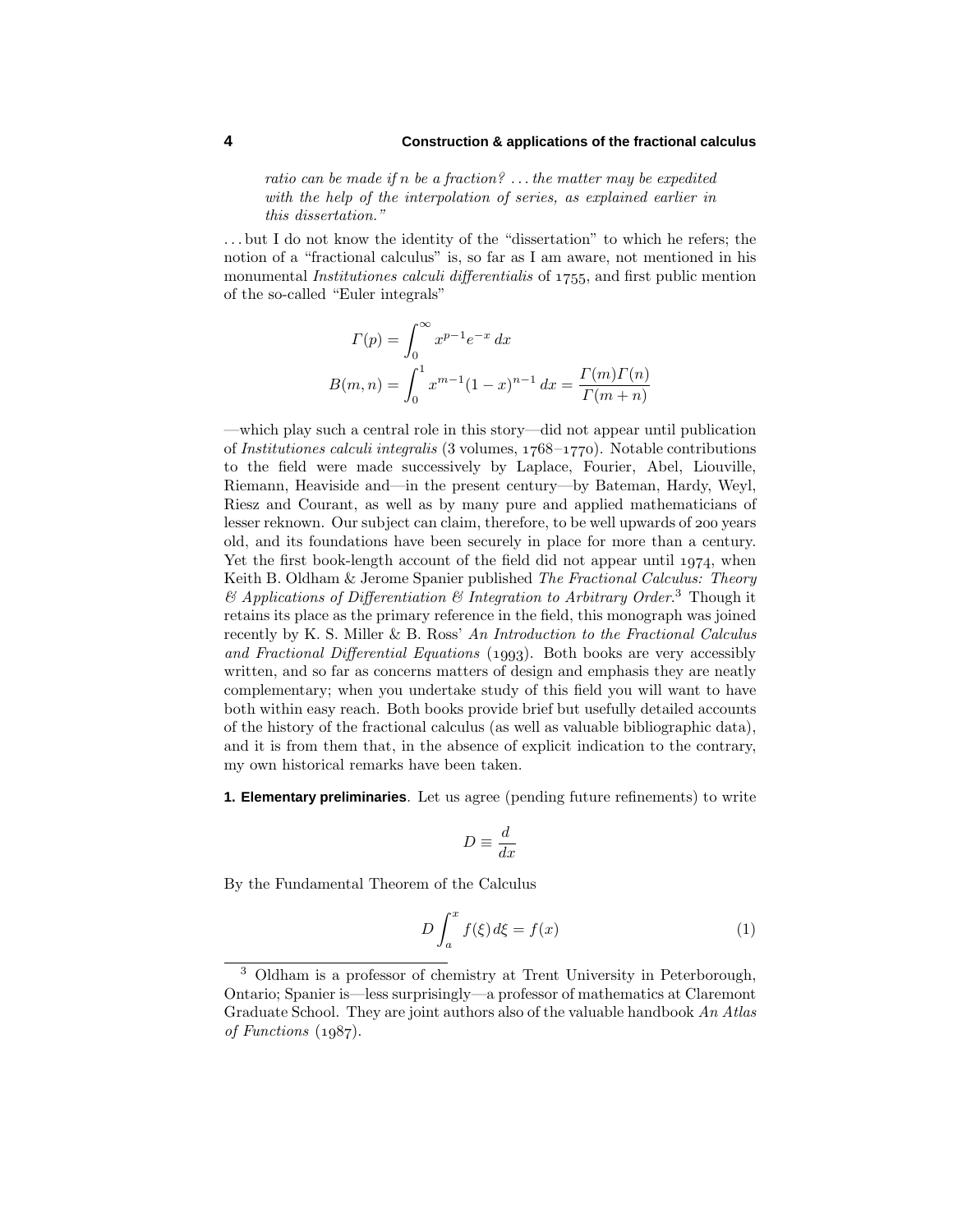## **Elementary preliminaries 5**

irrespective of the constant value assigned to *a*. Moreover

$$
\int_{a}^{x} Df(\xi) d\xi = f(x) - f(a)
$$
 (2)

These familiar statements suggest a range of meanings that might with equal plausibility be assigned to the operator  $D^{-1}$ . I will call *a* the "fiducial point,"<sup>4</sup> and write

$$
{}_{a}D_{x}^{-1}f(x) \equiv \int_{a}^{x} f(\xi) d\xi \tag{3}
$$

We then have

$$
D \cdot {}_aD_x^{-1}f(x) = f(x) \tag{4.1}
$$

$$
{}_{a}D_{x}^{-1} \cdot Df(x) = f(x) - f(a) \tag{4.2}
$$

Evidently  ${_a}D_x^{-1}$  is unrestrictedly a right inverse of *D*, but is a left inverse only with respect to functions that vanish at the fiducial point:  $f(a) = a$ . Only with respect to such specialized functions do *D* and  ${_aD_x^{-1}}$  commute. Note that the operator  ${_a}D_x^{-1}$  is non-local but linear; infinitely much  $f(x)$ -data is absorbed into its defining action. Note also that  $F(x) \equiv a D_x^{-1} f(x)$  has the property that it automatically vanishes at the fiducial point:  $F(a) = 0$ . By extension of (2) we have

$$
{}_{a}D_{x}^{-2}f(x) \equiv \int_{a}^{x} \int_{a}^{\xi'} f(\xi) d\xi d\xi'
$$
  
\n
$$
{}_{a}D_{x}^{-3}f(x) \equiv \int_{a}^{x} \int_{a}^{\xi''} \int_{a}^{\xi'} f(\xi) d\xi d\xi' d\xi''
$$
  
\n
$$
\vdots
$$
\n(5)

These operators all feed—each in its own characteristic way—on the same infinite set of  $f(x)$ -data.

To discuss the higher order implications of (4) I adopt (as frequently I shall in what follows) an abbreviated notation

 $aD_x^{-m}$   $\rightarrow$  *D*<sup>−*m*</sup> when no confusion can result

Taking  $D^p$  as our "seed" and proceeding recursively with the aid of  $(4.1)$  we obtain

$$
D^{p} f = D^{p}(D \cdot D^{-1})f = D^{p+1} \cdot D^{-1} f = D^{p+1}(D \cdot D^{-1})D^{-1} f
$$
  
=  $D^{p+2} \cdot D^{-2} f$   
:  
=  $D^{p+n} \cdot D^{-n} f$ 

<sup>&</sup>lt;sup>4</sup> Later we will have reason to set  $a = 0$  (Riemann–Liouville), else  $-\infty$ (Liouville), else  $+\infty$  (Weyl), but it will in general be our practice to leave the fiducial point unspecified until we encounter some specific reason to do otherwise; ultimately we will, in one specialized connection, allow *a* (in the sense  $\lim_{a \uparrow x}$  to join the variables of the theory.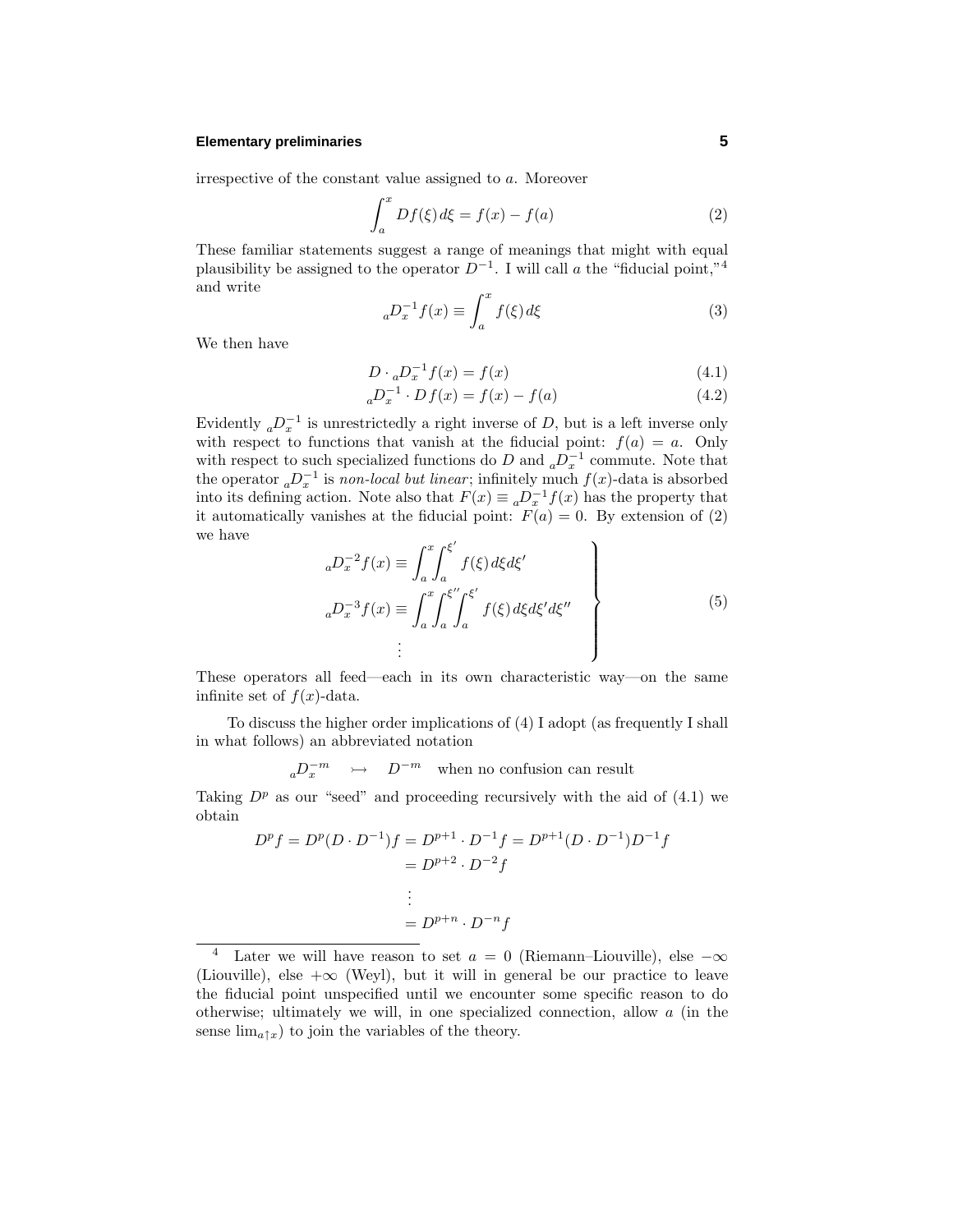for all (sufficiently differentiable) functions  $f(x)$ . By an identical argument

$$
D^{-p}f=D^m\cdot D^{-p-m}f
$$

Evidently composit operators of the types

differentiation · differentiation differentiation · integration integration · integration  $\mathcal{L}$  $\mathcal{L}$ J obey the LAW OF EXPONENTS

in this sense:

$$
(\text{differentiation})^m \cdot (\text{differentiation})^n = (\text{differentiation})^{m+n}
$$
  
\n
$$
(\text{differentiation})^m \cdot (\text{integration})^n = \begin{cases} (\text{differentiation})^{m-n} & \text{if } m \ge n \\ (\text{integration})^{n-m} & \text{if } m \le n \end{cases}
$$
  
\n
$$
(\text{integration})^m \cdot (\text{integration})^n = (\text{integration})^{m+n}
$$
  
\n(6.1)

Operators of the type  $(\text{integration})^m \cdot (\text{differentiation})^n$  are, however, more complicated, as was evident already at (4.2) and as the following examples serve to illustrate:

$$
D^{-1}D^{3}f = D^{+2}f - f''(a)
$$
  
\n
$$
D^{-1}D^{2}f = D^{+1}f - f'(a)
$$
  
\n
$$
D^{-1}D^{1}f = D^{+0}f - f(a)
$$
  
\n
$$
D^{-2}D^{3}f = D^{+1}f - f''(a)(x - a) - f'(a)
$$
  
\n
$$
D^{-2}D^{2}f = D^{+0}f - f'(a)(x - a) - f(a)
$$
  
\n
$$
D^{-2}D^{1}f = D^{-1}f - f(a)(x - a)
$$
  
\n
$$
D^{-3}D^{3}f = D^{+0}f - \frac{1}{2}f''(a)(x - a)^{2} - f'(a)(x - a) - f(a)
$$

$$
D^{-3}D^{2}f = D^{-1}f - \frac{1}{2}f'(a)(x-a)^{2} - f(a)(x-a)
$$
  

$$
D^{-3}D^{1}f = D^{-2}f - \frac{1}{2}f(a)(x-a)^{2}
$$

In general, one has

$$
(\text{integration})^n \cdot (\text{differentiation})^m
$$
  
= 
$$
\begin{cases} (\text{differentiation})^{m-n} + \text{extra terms if } m \ge n \\ (\text{integration})^{n-m} + \text{extra terms if } m \le n \end{cases}
$$
 (6.2)

and to kill the extra terms must constrain  $f(x)$  to satisfy conditions of the form  $f(a) = f'(a) = f''(a) = \cdots = 0$ . Similar complications arise typically when one looks to operators of mixed type  $\cdots$  *D<sup>m</sup>D*<sup>−*n*</sup>*D*<sup>*p*</sup>*D*<sup>−*q*</sup>  $\cdots$  but so, on occasion, do some surprising simplifications; look, for example, to the case

$$
D^5 D^{-2} D^3 D^{-2} f = D^5 D^{-2} D^1 f = D^3 D^1 f = D^4 f
$$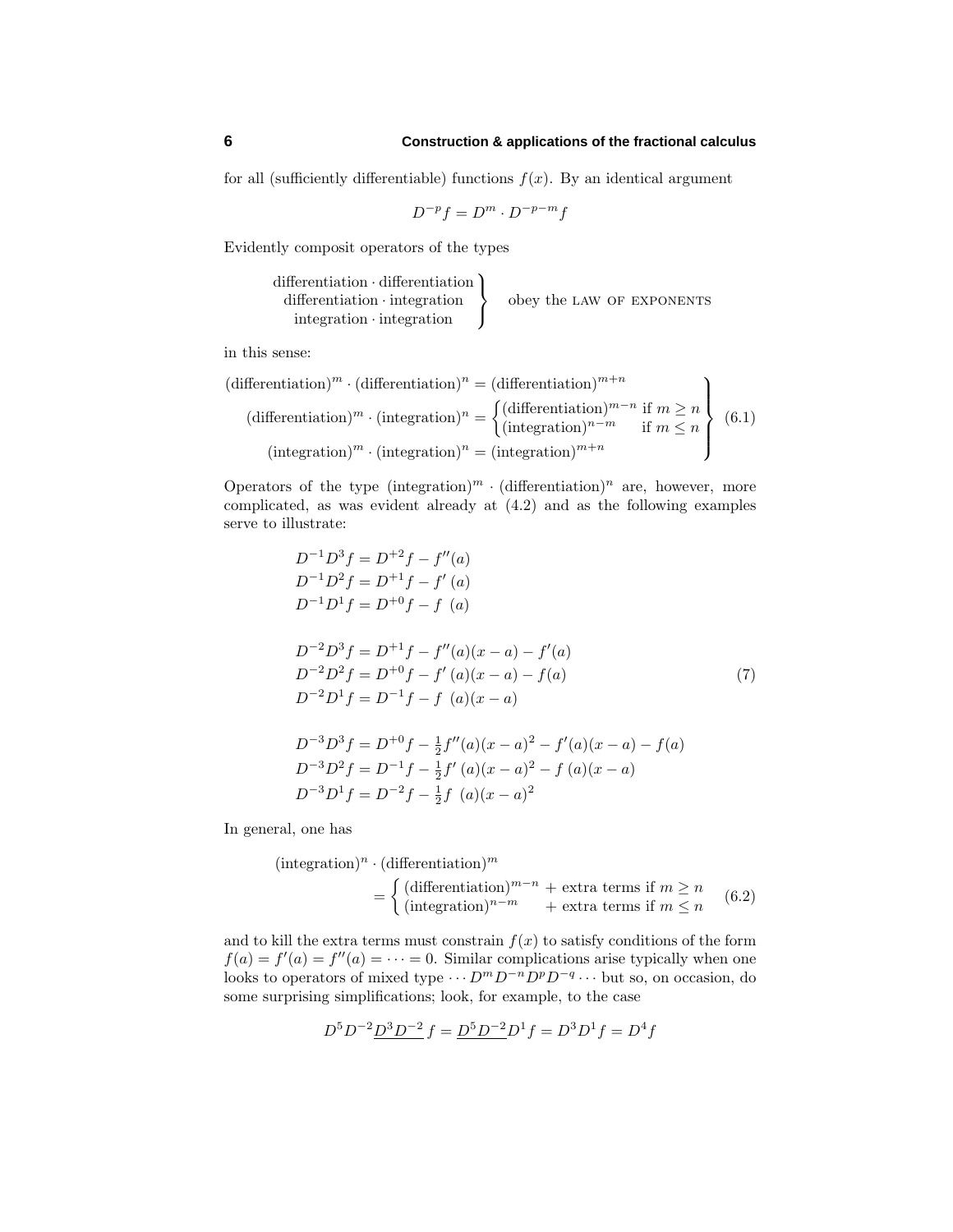#### **Elementary preliminaries 7**

Evidently  $D^5 D^{-2} D^3 D^{-2} = D^{5-2+3-2}$ . On the other hand,

$$
D^1 D^{-2} D^5 D^{-2} f = D^{-1} D^3 f = D^2 f + \text{extra terms}
$$

so  $D^1 D^{-2} D^3 D^{-2} \neq D^{1-2+3-2}$ . The simple facts reported above—which will acquire deeper significance as we move farther into our subject—reflect the deep asymmetry which is present already in (4), and is reflected also in the statements .

$$
\vdots
$$
  
\n
$$
D^{+3} f(x) = f'''(a) \text{ at } x = a
$$
  
\n
$$
D^{+2} f(x) = f''(a) \text{ at } x = a
$$
  
\n
$$
D^{+1} f(x) = f'(a) \text{ at } x = a
$$
  
\n
$$
D^{\pm 0} f(x) = f(a) \text{ at } x = a
$$
  
\n
$$
D^{-1} f(x) = 0 \text{ at } x = a
$$
  
\n
$$
D^{-2} f(x) = 0 \text{ at } x = a
$$
  
\n
$$
D^{-3} f(x) = 0 \text{ at } x = a
$$
  
\n
$$
\vdots
$$

The asymmetry traces ultimately to the circumstance that

(differentiation)integer is a local operator (integration)integer is a nonlocal operator

It will emerge that, within the fractional calculus,  $(\text{differentiation})^p$  is more "integration-like" than" differentiation-like," in this important sense:

(differentiation)<sup>*p*</sup> is LOCAL ONLY EXCEPTIONIALLY, namely at  $p = 0, 1, 2, \ldots$ 

just as (and for essentially the same reason that) the expansion of  $(1 + x)^p$ terminates if and only if  $p = 0, 1, 2, \ldots$ 

I digress to remark that what I have called "extra terms" are familiar to physicists as "transient terms"—terms which enter additively into the solutions of linear differential equations, where they serve to accommodate initial data but (in typical applications) die exponentially. Look, for example, to the problem

 $\ddot{f}(t) = g(t)$  :  $g(t)$  given;  $f(0)$  and  $\dot{f}(0)$  stipulated

Multiplication by  $D^{-2} \equiv {}_0D_t^{-2}$  gives (I make use here of (7))

$$
D^{-2}D^{2}f = D^{0}f - f(0) - \dot{f}(0)t = D^{-2}g
$$

In other words

$$
f(t) = \underbrace{f(0) + \dot{f}(0)t}_{= \text{``transient terms,'}} + \int_0^t \int_0^\tau g(\tau') d\tau' d\tau
$$
  
= \text{``transient terms,' which on this occasion don't actually die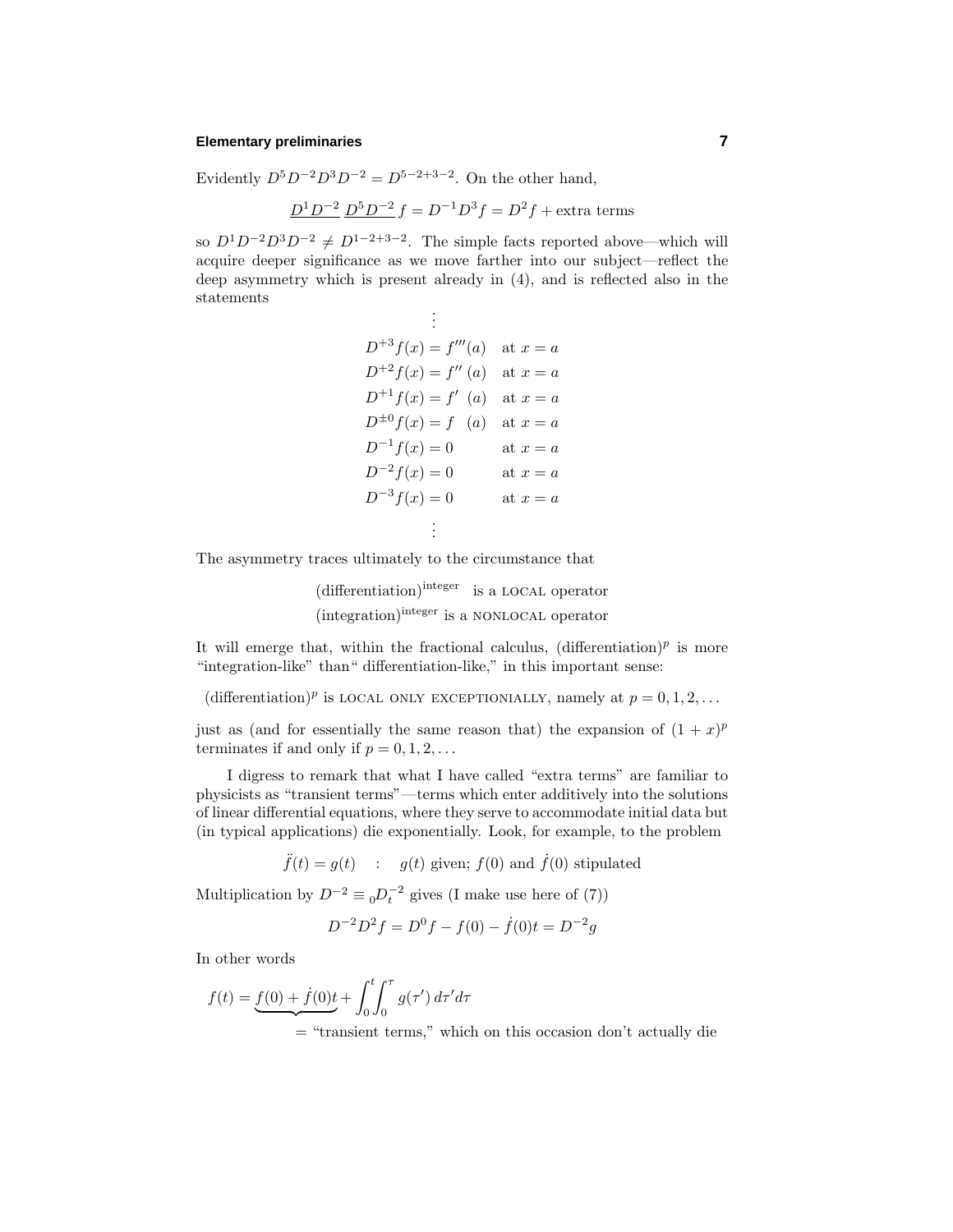The first substantive step toward the creation of a fractional calculus was taken in 1819 when S. F. Lacroix—quite casually, and with no evident practical intent—remarked that the familiar formula

$$
D^{m}x^{p} = p(p-1)(p-2)\cdots(p-m+1)x^{p-m}
$$

—which we notate  $D^m x^p = \frac{p!}{(p-m)!} x^{p-m}$  when *p* is an integer—can in every case be notated

$$
D^{m}x^{p} = \frac{\Gamma(p+1)}{\Gamma(p-m+1)} x^{p-m}
$$
\n(8.1)

and that (8.1) makes formal sense even when *m* is not an integer. The fact that

 $D^m x^p = 0$  when *m* and *p* are integers with  $m > p$ 

can then be attributed to the circumstance that  $\Gamma(0), \Gamma(-1), \Gamma(-2), \ldots$  are singular. Proceeding in the other direction, one has

$$
D^{-1}x^p \equiv_0 D_x^{-1}x^p \equiv \int_0^x \xi^p d\xi = \frac{1}{(p+1)} x^{p+1}
$$
  

$$
D^{-2}x^p = \frac{1}{(p+2)(p+1)} x^{p+2}
$$
  

$$
\vdots
$$
  

$$
D^{-n}x^p = \frac{1}{(p+n)\cdots(p+2)(p+1)} x^{p+n} = \frac{p!}{(p+n)!} x^{p+n}
$$

which can in the same spirit be written

$$
D^{-n}x^p = \frac{\Gamma(p+1)}{\Gamma(p+n+1)} x^{p+n}
$$
\n(8.2)

We note that  $m \rightleftharpoons -n$  sends  $(8.1) \rightleftharpoons (8.2)$ , and from

$$
D^{m} D^{-n} x^{p} = \frac{\Gamma(p+n+1)}{\Gamma(p+n-m+1)} \frac{\Gamma(p+1)}{\Gamma(p+n+1)} x^{p+n-m}
$$

$$
= \frac{\Gamma(p+1)}{\Gamma(p-(m-n)+1)} x^{p-(m-n)}
$$

$$
= D^{m-n} x^{p}
$$
(9)

conclude that Lacroix' construction supports an unrestricted law of exponents. Lacroix found himself in position, therefore, to assign a formally very simple (if computationally intricate) meaning to expressions of the type

$$
D^{\mu}\big\{\sum_p f_p x^p\big\} \quad : \quad \text{$\mu$ any number, real or complex}
$$

and did not fail to note that such a calculus would give surprising results even in the simplest cases; one has, for example, the "semiderivatives"

$$
D^{\frac{1}{2}}x = \frac{\Gamma(2)}{\Gamma(\frac{3}{2})}x^{\frac{1}{2}} = \frac{2}{\sqrt{\pi}}x^{\frac{1}{2}} = 2\sqrt{\frac{x}{\pi}}
$$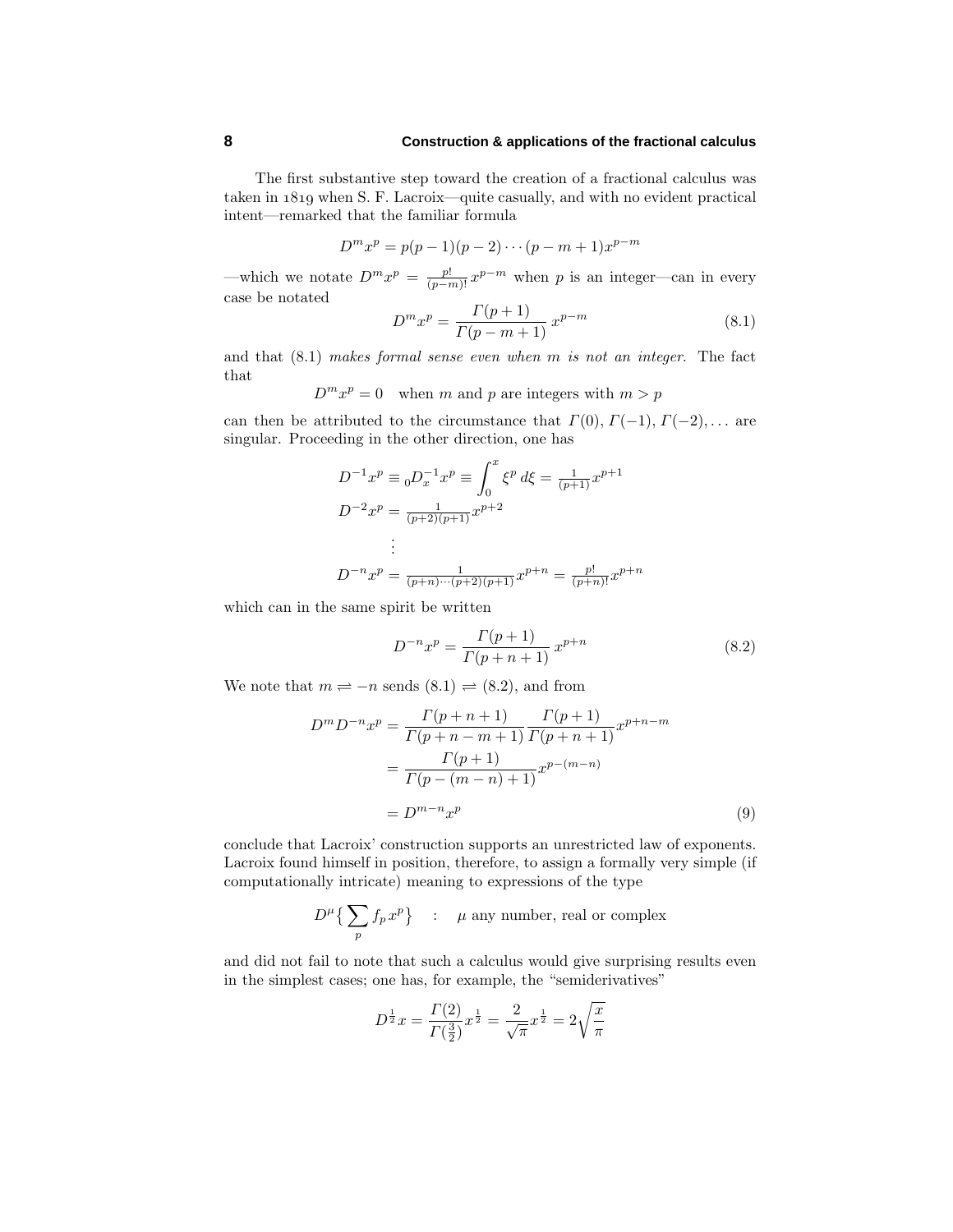## **Grünwald's construction 9**

and, perhaps more remarkably,

$$
D^{\frac{1}{2}}x^0 = \frac{\Gamma(1)}{\Gamma(\frac{1}{2})}x^{-\frac{1}{2}} = \frac{1}{\sqrt{\pi}}x^{-\frac{1}{2}} = \sqrt{\frac{1}{\pi x}}
$$
(10)

Lacroix' construction (which subsumes all of ordinary calculus) survives as a sub-calculus within the full-blown fractional calculus. We note with interest that the interpolative burden of the construction is borne by Euler's *Γ* function. We will, when we turn to applications, have particular and repeated need of (10), which is so typical of the field that it deserves to be embroidered onto the banner carried by fractional revolutionaries.

I bring these introductory remarks to a close with mention of the fact that Fourier, in  $1822$ , had occasion to introduce

$$
\frac{d^m}{dx^m}\cos p(x-a) = p^m\cos\left[p(x-a) + \frac{1}{2}m\pi\right]
$$

into

$$
f(x) = \frac{1}{2\pi} \int_{-\infty}^{+\infty} f(\alpha) d\alpha \int_{-\infty}^{+\infty} \cos p(x - a) dp
$$

to obtain (after the notational adjustment  $m \longrightarrow \mu$ )

$$
\frac{d^{\mu}}{dx^{\mu}}f(x) = \frac{1}{2\pi} \int_{-\infty}^{+\infty} f(\alpha) d\alpha \int_{-\infty}^{+\infty} p^{\mu} \cos [p(x-a) + \frac{1}{2}\mu\pi] dp
$$

and in that connection to observe that "the number  $\mu$ ... will be regarded as any quantity whatsoever, positive or negative." But Fourier seems not to have pursued the implications of his throw-away remark, which remain, so far as I am aware, largely unexplored; in the modern literature one encounters the Laplace transform often, but the Fourier transform only seldom.

**2. Grünwald's construction**. The operators  ${_aD_x^{-1}}$  are "lefthanded;" we adopt, therefore, a lefthanded definition of the ordinary derivative

$$
Df(x) \equiv \lim_{h \downarrow 0} \frac{f(x) - f(x - h)}{h}
$$

which can, by Taylor's theorem  $e^{\alpha D} f(x) = f(x + \alpha)$ , be notated

$$
Df(x) = \lim_{h \downarrow 0} \frac{1 - e^{-hD}}{h} f(x) \quad : \quad \text{all nice functions } f(x) \tag{11}
$$

It becomes in this light natural to write

$$
D^{m} \equiv \lim_{h \downarrow 0} \left( \frac{1 - e^{-hD}}{h} \right)^{m} : m = 0, 1, 2, ...
$$
  
= 
$$
\lim_{h \downarrow 0} \frac{1}{h^{m}} \left\{ 1 - me^{-hD} + \frac{1}{2!}m(m-1)e^{-2hD} - \dots \right\}
$$
 (12)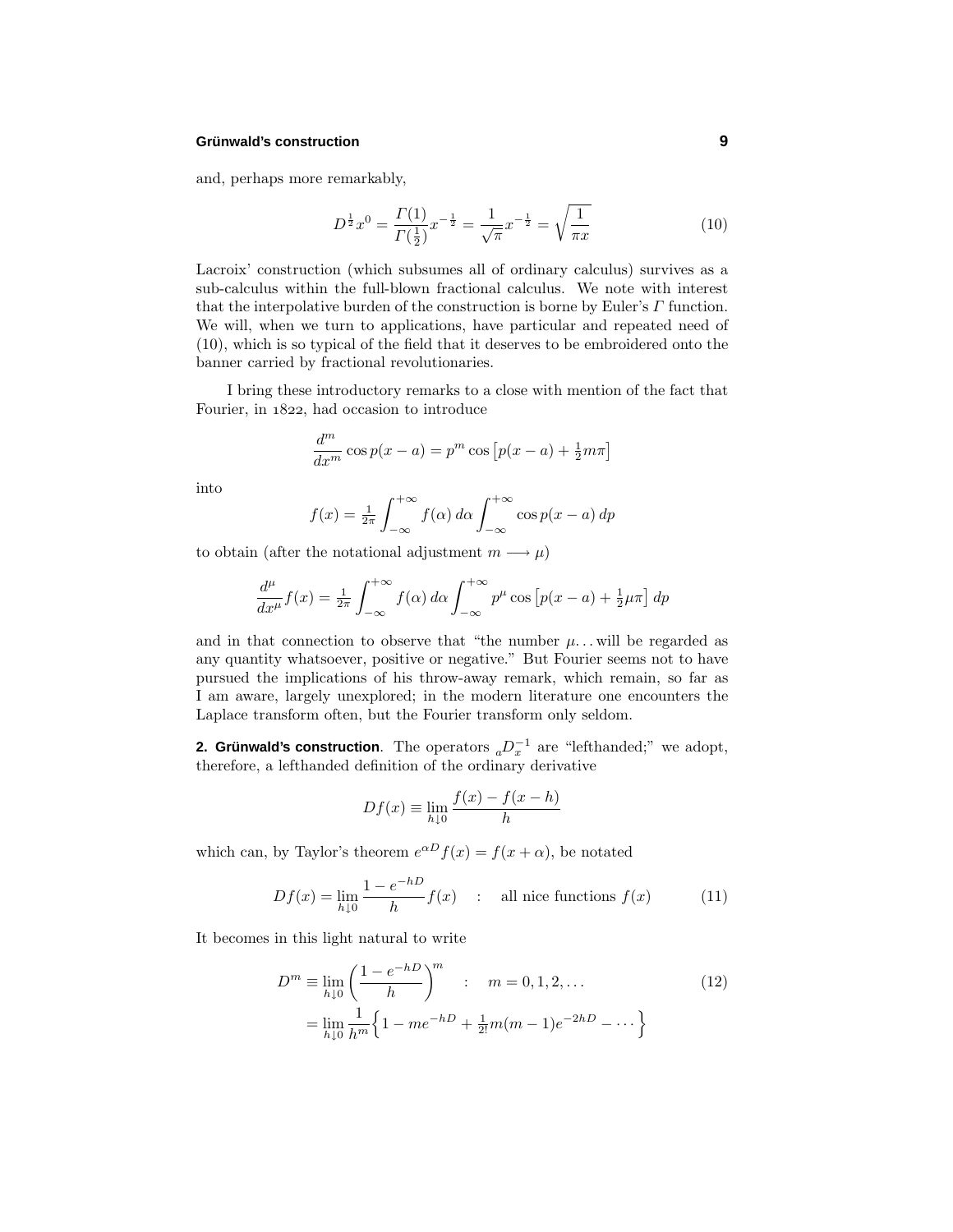from which we recover in a unified way the familiar results

$$
D^{2} f(x) = \lim_{h \downarrow 0} \frac{f(x) - 2f(x-h) + f(x-2h)}{h^{2}}
$$
  
\n
$$
= \lim_{h \downarrow 0} \frac{[f(x) - f(x-h)] - [f(x-h) - f(x-2h)]}{h^{2}}
$$
  
\n
$$
D^{3} f(x) = \lim_{h \downarrow 0} \frac{f(x) - 3f(x-h) + 3f(x-2h) - f(x-4h)}{h^{3}}
$$
  
\n
$$
D^{4} f(x) = \lim_{h \downarrow 0} \frac{f(x) - 4f(x-h) + 6f(x-2h) - 4(x-3h) + f(x-4h)}{h^{4}}
$$
  
\n
$$
\vdots
$$
\n(13)

The operators  $D^m$ , as (13) makes explicitly clear, feed on finite  $f(x)$ -data sets of ascending size, and are in this sense "local" operators.

In view of the structure of (12) it becomes entirely natural to relax the requirement that *m* be an integer, writing (for example)

$$
D^{\frac{1}{2}} = \lim_{h \downarrow 0} \frac{1}{\sqrt{h}} \left\{ 1 - \frac{1}{2} e^{-hD} + \frac{1}{8} e^{-2hD} + \dots \right\} \tag{14}
$$

and

$$
D^{-1} = \lim_{h \downarrow 0} \left\{ 1 + e^{-hD} + e^{-2hD} + e^{-3hD} \cdots \right\} h \tag{15}
$$

Elaborating on (15), we have

$$
D^{-1}f(x) = \lim_{h \downarrow 0} \sum_{k=0}^{\infty} e^{-kh} f(x) \cdot h
$$
\n
$$
= \lim_{h \downarrow 0} \left\{ \sum_{k=0}^{\infty} f(x - kh) \cdot h \right\}
$$
\n
$$
= \int_{-\infty}^{x} f(\xi) d\xi
$$
\n
$$
= -\infty D_x^{-1} f(x) \quad \text{in the notation of (3)}
$$
\n(16)

A Riemann integral has been spontaneously associated with the meaning of  $D^{-1}$ , but the fiducial point has with equal spontaneity been placed at  $a = -\infty$ . The adjustments which would serve to place the fiducial point at an arbitrary point *a* are, however, pretty evident; backing up to (16), we set  $h = (x - a)/N$ and in place of taking  $h \downarrow 0$  take  $N \uparrow \infty$ , writing

$$
{}_{a}D_{x}^{-1}f(x) = \int_{a}^{x} f(\xi) d\xi
$$
  
= 
$$
\lim_{N \uparrow \infty} \left\{ \sum_{k=0}^{N-1} f\left(x - k\frac{x - a}{N}\right) \cdot \frac{x - a}{N} \right\}
$$
(17)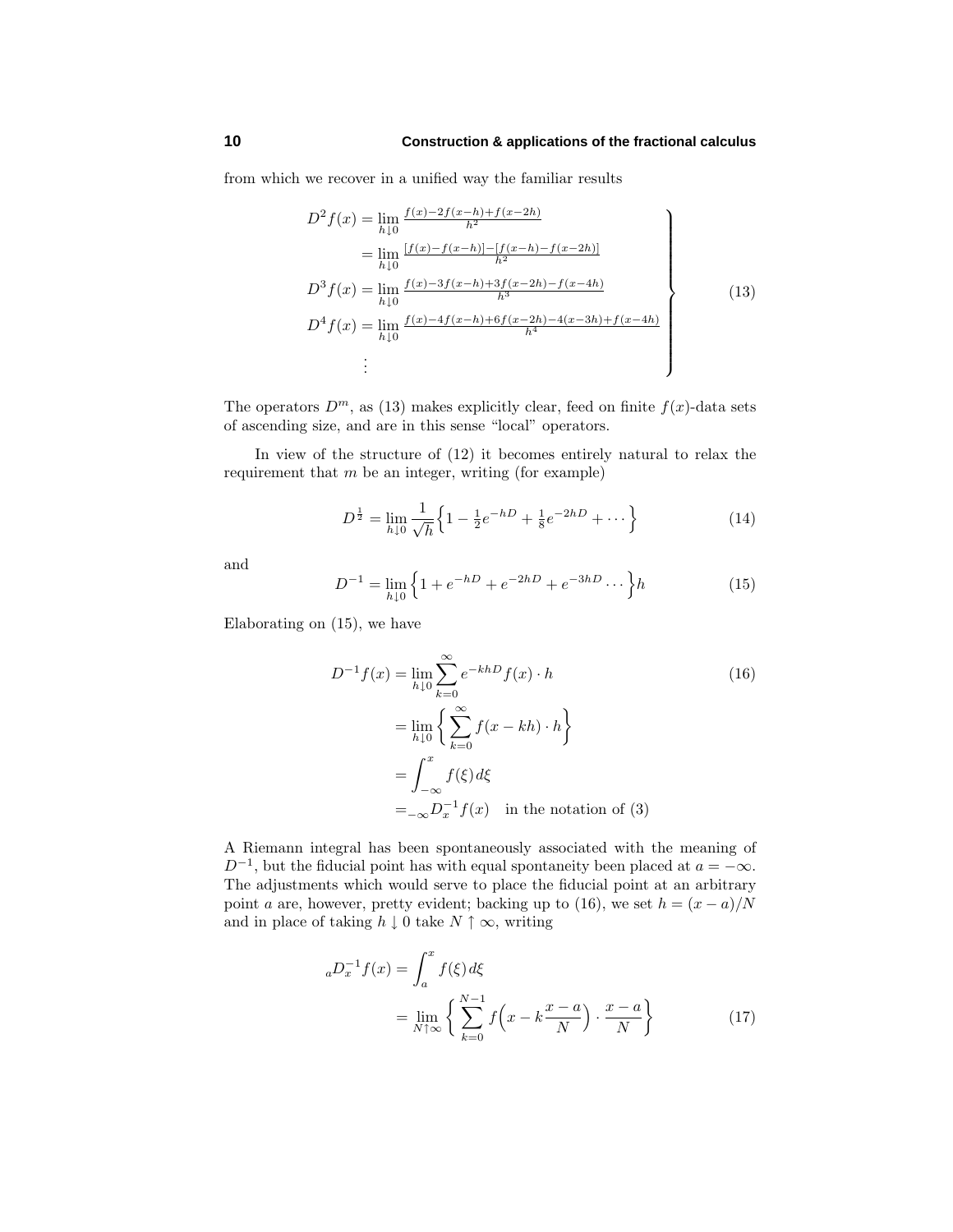#### **Grunwald ¨ 's construction 11**

It seems natural to require that the adjustment  $(16) \rightarrow (17)$  pertain, if to  $D^{-1}$ , then to *all* the  $D^m$  operators. To that end, we return to  $(36)$  but keep only the first *N* terms, writing

$$
_{a}D_{x}^{m} \sim \frac{1}{h^{m}} \sum_{k=0}^{N-1} (-)^{k} {m \choose k} e^{-khD} \Big|_{h=(x-a)/N}
$$

where the  $h \to (x - a)/N$  is delayed because we don't want the *D*-operators to sense the *x*-dependence of *h*. Thus do we obtain

$$
{}_{a}D_{x}^{m}f(x) = \lim_{N \uparrow \infty} \left[ \frac{N}{x-a} \right]^{m} \sum_{k=0}^{N-1} (-)^{k} {m \choose k} f\left(x - k \frac{x-a}{N}\right) \tag{18}
$$

At  $m = 1$  the preceding formula, for all of its seeming complexity, yields the simple result

$$
{}_{a}D_{x}^{1}f(x) = \lim_{N \uparrow \infty} \frac{f(x) - f(x - \frac{x-a}{N})}{\frac{x-a}{N}}
$$

which clearly reproduces the standard definition of the first derivative. At  $m = -1$  we have  $(-)^k \binom{-1}{k} = +1$  (all *k*) and (by explicit design) recover

$$
{}_{a}D_{x}^{-1}f(x) = \int_{a}^{x} f(\xi) d\xi
$$

When we insert

$$
\binom{m}{k} = \frac{\Gamma(m+1)}{\Gamma(k+1)\Gamma(m+1-k)}
$$

into (18) we obtain an equation

$$
{}_{a}D_{x}^{m}f(x) \equiv \lim_{N \uparrow \infty} \left[ \frac{N}{x-a} \right]^{m} \sum_{k=0}^{N-1} (-)^{k} \frac{\Gamma(m+1)}{\Gamma(k+1)\Gamma(m+1-k)} + f\left(x - k\frac{x-a}{N}\right) \tag{19.1}
$$

which assigns natural meaning to the *derivative operators*  $_{a}D_{x}^{\mu}$  of all (integral/ non-integral non-negative) orders  $\mu \geq 0.5$  If *m* is a negative integer, then  $n \equiv -m$  is a positive integer, and we have

$$
(-)^{k} \binom{m}{k} = \frac{n(n+1)(n+2)\cdots(n+k-1)}{k!}
$$

$$
= \frac{(n+k-1)!}{k!(n-1)!} = \binom{n+k-1}{k}
$$

$$
= \frac{\Gamma(k+n)}{\Gamma(k+1)\Gamma(n)}
$$

<sup>&</sup>lt;sup>5</sup> It will be my practice to make replacements of the form  $m \rightarrow \mu, n \rightarrow \nu$ when I want to emphasize that an integrality assumption has been abandoned.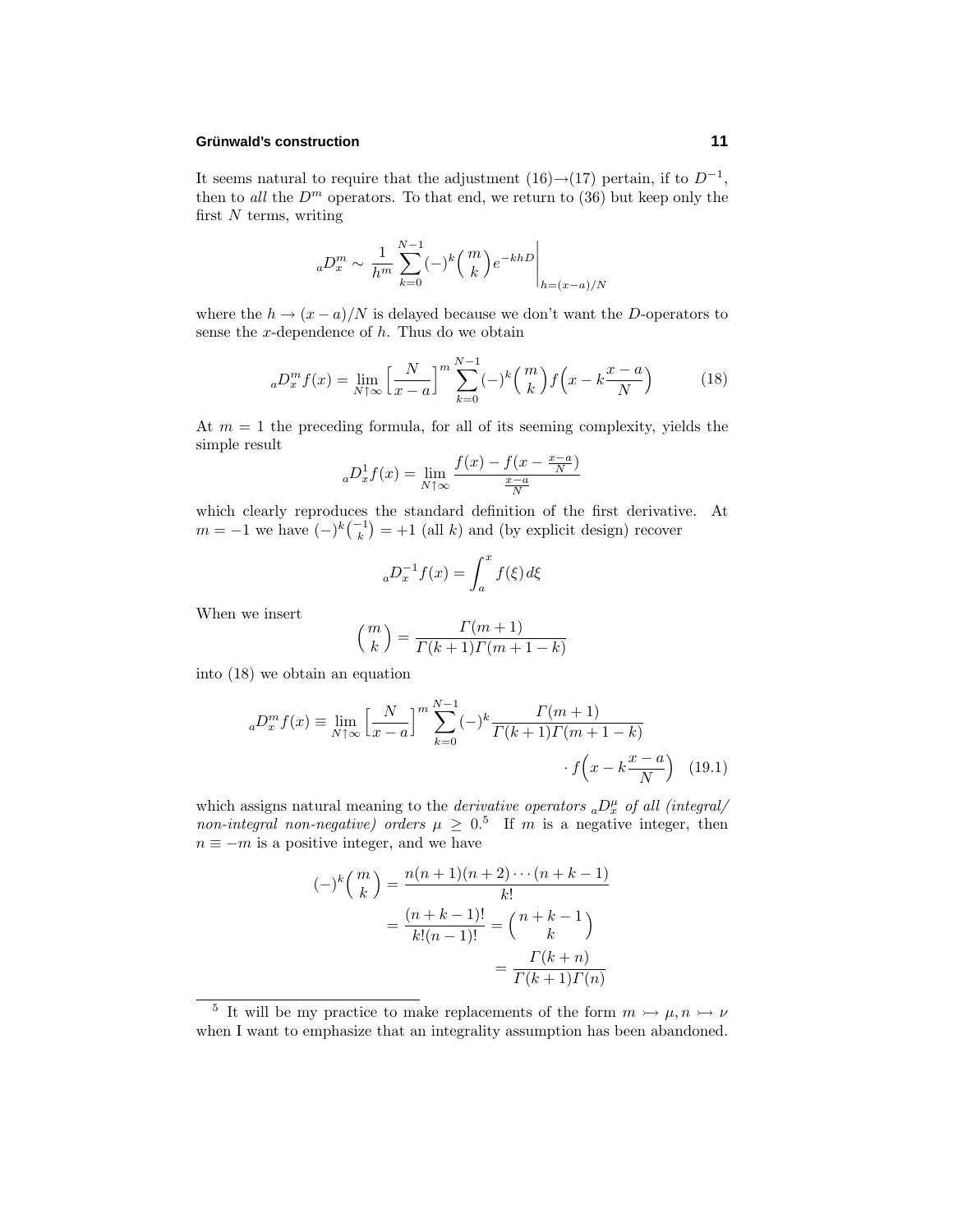Returning with this result to (18) we obtain

$$
{}_{a}D_{x}^{-n}f(x) \equiv \lim_{N \uparrow \infty} \left[ \frac{x-a}{N} \right]^{n} \frac{1}{\Gamma(n)} \sum_{k=0}^{N-1} \frac{\Gamma(k+n)}{\Gamma(k+1)} f\left(x - k\frac{x-a}{N}\right) \tag{19.2}
$$

which serves by  $n \rightarrow \nu$  to assign natural meaning to the concept of a "fractional" integration operator"  $_{a}D_{x}^{-\nu}$  of arbitrary (positive) order  $\nu > 0$ .

The definitions (19) are precisely the definitions put forward in §2.2 and §3.2 of Oldham & Spanier, where they are attributed to A. K. Grünwald  $(1867)^6$ and E. L. Post,<sup>7</sup> and held to be "fundamental in that they involve the fewest restrictions on the functions to which they apply; [moreover, they]*...* avoid explicit use of the ordinary derivative and integral." Grünwald's construction is presented in Chapter II,  $\S7$  of Miller & Ross where it is accompanied by no such claim, though those authors do remark that "Grünwald's definition is very appealing in that it makes no assumptions other than that  $f(x)$  be defined. On the negative side, it is very difficult to calculate the limit in concrete cases.  $En$ revanche it has the virtue*...*that it may be used to calculate approximately the fractional derivative." Neither pair of authors attempts to reconstruct Grünwald's motivating argument, which I gather from a remark of Post's must have differed only cosmetically from my own.

It is a notable implication of (19) that the action of what Oldham & Spanier (rather unfelicitously, in my view) call the "differintegration" operators

 $aD_x^{\lambda}$  are non-local except only in the cases  $\lambda = 0, 1, 2, 3, \ldots$ 

Those operators feed in every case on the same  $f(x)$ -data, which however they weight in distinct ways—very *simple* distinct ways, as will soon emerge.

**3. The Riemann-Liouville construction.** In the case  $n = 2$  the definition (19.2) gives

$$
{}_{a}D_{x}^{-2}f(x) \equiv \lim_{N \uparrow \infty} \left[ \frac{x-a}{N} \right]^2 \sum_{k=0}^{N-1} (k+1) f\left(x - k\frac{x-a}{N}\right) \tag{20}
$$

where we have used  $\Gamma(2) = 1$  and  $\Gamma(k+2)/\Gamma(k+1) = k+1$ . The question arises: How does (20) relate to the

$$
{}_{a}D_{x}^{-2}f(x) = \int_{0}^{x} \int_{0}^{\xi'} f(\xi) d\xi d\xi'
$$
 (21)

 $6$  "Uber 'begrenzte' Derivationen und deren Anwendung," Zeitschrift für Mathematik und Physik **12**, 441.

<sup>7</sup> "Generalized differentiation," Trans. Amer. Math. Soc. **32**, 723–781 (1930). From Post I gather that Grünwald's original argument was rather clumsy, but so also (in my view) is Post's, at least in many of its notational respects; Post's paper does, however, contain much good material, particularly as relates to the contour integal and Laplace transform aspects of the fractional calculus. He is at pains also to establish contact with the operator methods of Heaviside, Bromwich and Carson.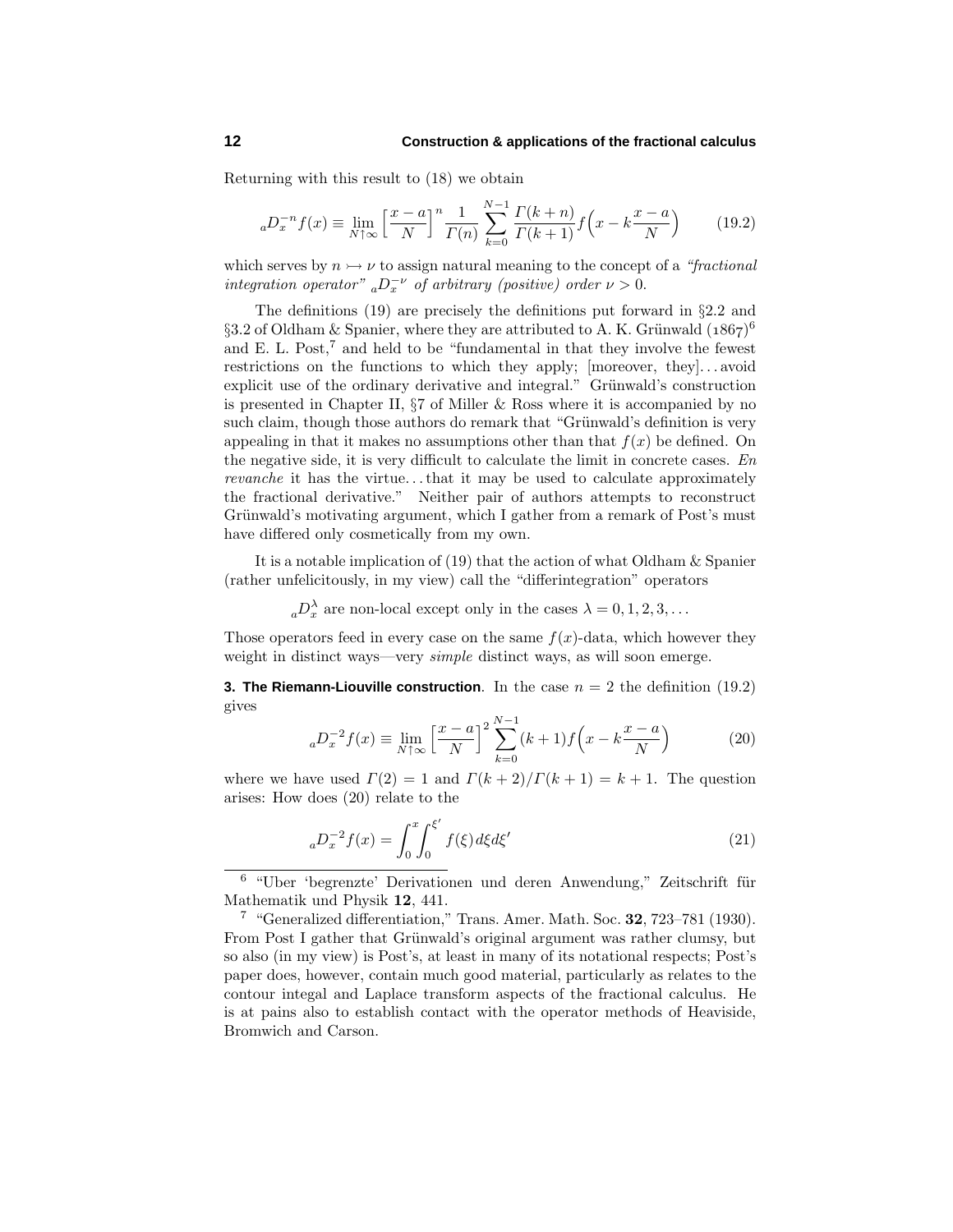## **The Riemann-Liouville construction 13**

which was advocated at (5)? By allowing myself—at risk of confusion—to place identical marks on the left sides of the equalities in (20) and (21) I have acquired an obligation to establish that their right sides are equivalent. As, indeed, they are; the argument will, however, produce yet a third way of describing  $a^2D_x^{-2}f(x)$ —and, more generally, of describing fractional integrals  $a^2D_x^{-\nu}f(x)$  which is computationally much more advantageous than Grünwald's  $(19.2)$ , and which provides in fact the practical foundation of the fractional calculus. We will be led thus to the view that

> • fractional integrals are integral transforms of a specialized type, and that

> • fractional derivatives are ordinary derivatives of fractional integrals.

Pretty evidently, the right side of (20) is speaking to us about a single integral. We stand in need, therefore, of a mechanism for expressing (certain) iterated integrals as simple integrals. We proceed<sup>8</sup> from the elementary observation that

$$
\frac{d}{dx} \int_a^x w(x, y) f(y) dy = w(x, x) f(x) + \int_a^x \frac{\partial w(x, y)}{\partial x} f(y) dy
$$

If we require

$$
w(x, x) = 0
$$
 and  $\frac{\partial w(x, y)}{\partial x} = 1$ 

—which is to say: if we set

$$
w(x,y) = x - y
$$

—then we obtain

$$
\frac{d}{dx}\int_a^x (x-y)f(y) \, dy = \int_a^x f(y) \, dy
$$

Enlarging upon this pretty result, we have

$$
\frac{d^2}{dx^2} \int_a^x (x - y)^2 f(y) \, dy = \frac{d}{dx} \int_a^x 2(x - y) f(y) \, dy
$$
\n
$$
= 2 \int_a^x f(y) \, dy
$$
\n
$$
\vdots
$$
\n
$$
\frac{d^n}{dx^n} \int_a^x (x - y)^n f(y) \, dy = n! \int_a^x f(y) \, dy \quad : \quad n = 0, 1, 2, \dots \quad (22.1)
$$

<sup>&</sup>lt;sup>8</sup> My sources are Oldham & Spanier, §2.7 and R. Courant, *Differential*  $\mathcal{B}$ Integral Calculus  $(1936)$ , Volume II, p. 221. Courant's, by the way, is the only text known to me that even mentions the existence of a fractional calculus; see his Chapter IV,  $\S7$ . The topic is not mentioned in Volume I of R. Courant & D. Hilbert, Methods of Mathematical Physics (1962), but is mentioned twice in their Volume II; specific citations will be given later.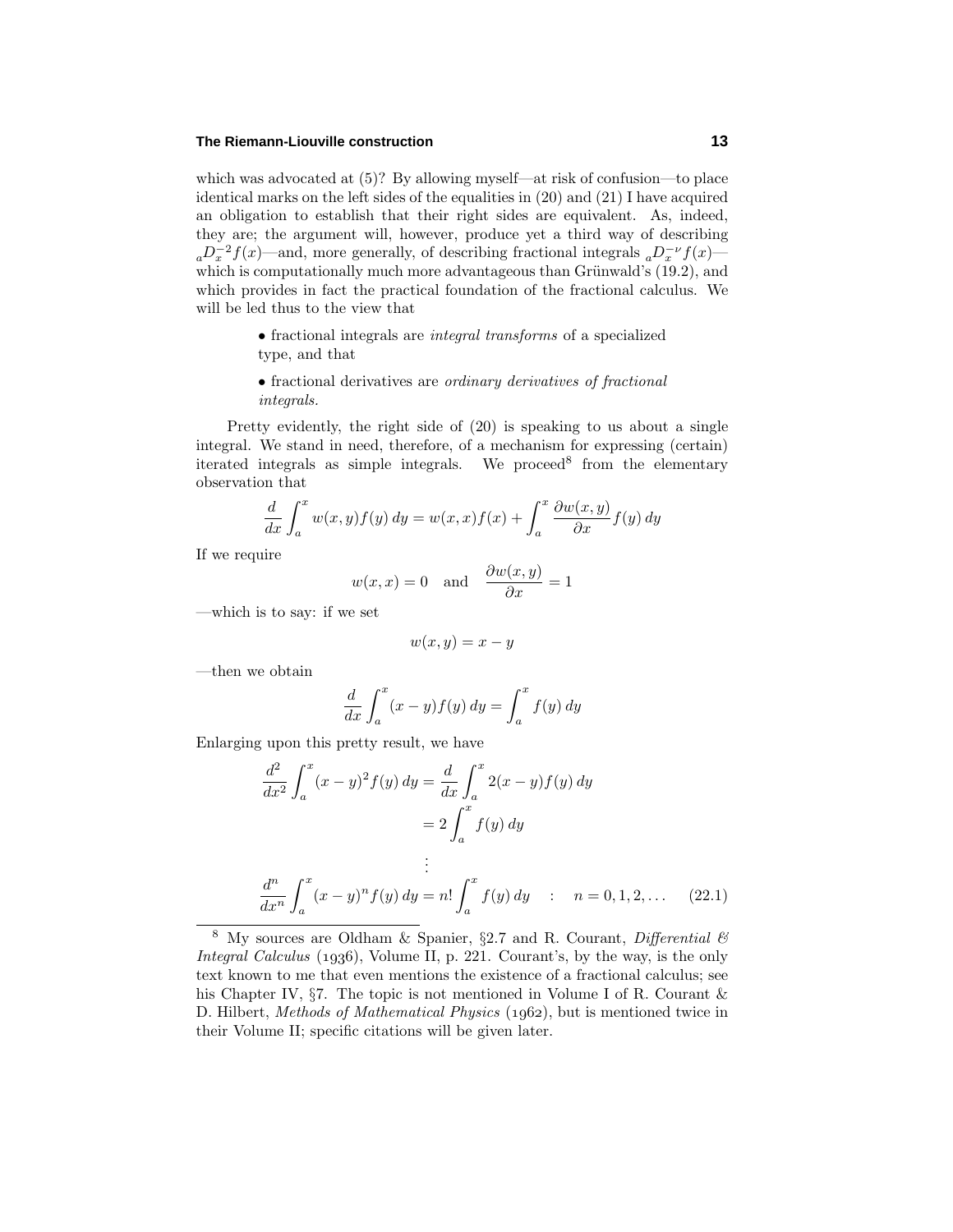from which it follows easily that  $9$ 

$$
\int_{a}^{x} \int_{a}^{y'} f(y) \, dy dy' = \int_{a}^{x} (x - y) f(y) \, dy
$$

$$
\int_{a}^{x} \int_{a}^{y''} \int_{a}^{y'} f(y) \, dy dy' dy'' = \frac{1}{2!} \int_{a}^{x} (x - y)^{2} f(y) \, dy
$$

$$
\vdots
$$

$$
\int_{a}^{x} \int_{a}^{y} \int_{a}^{y_{n-1}} \cdots \int_{a}^{y_{2}} f(y_{1}) \, dy_{1} dy_{2} \cdots dy_{n} = \frac{1}{(n-1)!} \int_{a}^{x} (x - y)^{n-1} f(y) \, dy \quad (22.2)
$$
  
n-fold iterated

which Oldham  $&$  Spanier attribute to Cauchy. Bringing  $(22.2)$  to  $(5)$ , we have

$$
{}_{a}D_{x}^{-n}f(x) = \frac{1}{(n-1)!} \int_{0}^{x} (x-y)^{n-1} f(y) \, dy \quad : \quad n = 1, 2, 3, \dots \tag{23}
$$

Upon (23) hangs the computational essence of the fractional calculus—as will emerge. But the question immediately before us—assured, as we now are, that  $(5) \iff (23)$ —is this: How does  $(20)$  relate to  $(23)$ ? The answer is that they are identical, as I now show. Write

$$
y_k \equiv x - (k+1)\frac{x-a}{N} = \begin{cases} (1 - \frac{1}{N})x + \frac{a}{N} \sim x & \text{at } k = 0\\ a & \text{at } k = N - 1 \end{cases}
$$

Then  $x - y_k = (k + 1)(x - a)/N$ ,  $\Delta y \equiv y_{k+1} - y_k = -(x - a)/N$  and (20) can be notated

$$
{}_{a}D_{x}^{-2}f(x) = \lim_{N \uparrow \infty} \sum_{k=0}^{N-1} (x - y_{k}) f\left(y_{k} - \frac{x}{N}\right) (-\Delta y)
$$
  
=  $+\int_{0}^{x} (x - y) f(y) dy$ 

which is the result claimed. Generalization to the cases  $m = 2, 3, \ldots$  poses no real difficulty. We are in position therefore to make these simultaneous assertions:

$$
{}_{a}D_{x}^{-n}f(x) = \int_{a}^{x} \int_{a}^{y} \int_{a}^{y_{n-1}} \cdots \int_{a}^{y_{2}} f(y_{1}) dy_{1} dy_{2} \cdots dy_{n} \quad : \quad n = 1, 2, 3, \dots
$$

$$
= \lim_{N \uparrow \infty} \left[ \frac{x-a}{N} \right]^{n} \frac{1}{\Gamma(n)} \sum_{k=0}^{N-1} \frac{\Gamma(k+n)}{\Gamma(k+1)} f\left(x - k \frac{x-a}{N}\right)
$$

$$
= \frac{1}{\Gamma(n)} \int_{a}^{x} (x-y)^{n-1} f(y) dy
$$

<sup>9</sup> Compare Gradshteyn & Ryzhik **4.631**, p. 620.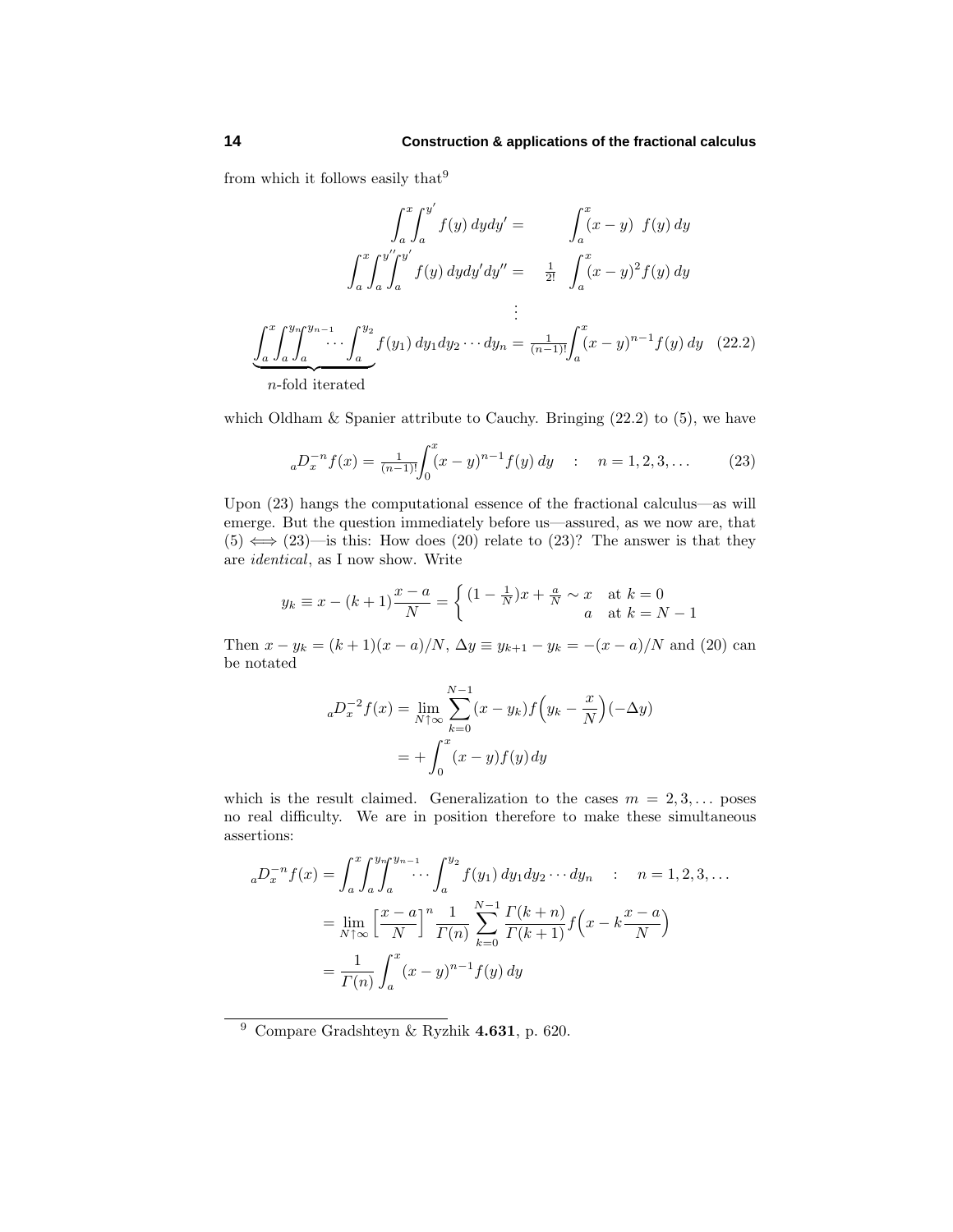## **The Riemann-Liouville construction 15**

The first of those equations is meaningless except when *n* is an integer. The remaining two equations share, however, the property that they retain formal meaning when the integrality assumption is relaxed:  $n \rightarrow \nu$ . So we allow ourselves tentatively to write

$$
{}_{a}D_{x}^{-\nu}f(x) = \lim_{N \uparrow \infty} \left[ \frac{x - a}{N} \right]^{\nu} \frac{1}{\Gamma(\nu)} \sum_{k=0}^{N-1} \frac{\Gamma(k+\nu)}{\Gamma(k+1)} f\left(x - k\frac{x - a}{N}\right) \tag{24.1}
$$

$$
=\frac{1}{\Gamma(\nu)}\int_{a}^{x}(x-y)^{\nu-1}f(y)\,dy\tag{24.2}
$$

Concerning that use of the word "tentatively:" From the statement

 $F(z) = G(z)$ :  $z = 1, 2, 3, \ldots$  and both generalize "naturally"

it does not follow that  $F(z) = G(z)$ : all *z*; this is the "interpolative ambiguity" problem mentioned previously. In a more careful account of the fractional calculus one would have to describe the conditions—conditions on the structure of  $f(x)$ —under which the right sides of  $(24)$  are in fact equal. This is work which I am happy to leave to the mathematicians;<sup>10</sup> as a physicist, I know myself to be protected from major faux pas by the well-constructedness of Nature; it is my habit to look closely to my informal tools only when they have led me to an implausible result. In practice,  $(24.1)$  and  $(24.2)$  seldom lead to outright contradiction for the simple reason that (24.1) is, except in trivial cases, computationally unworkable. In practice, one usually treats (24.2) as a stand-alone definition:

$$
{}_{a}D_{x}^{-\nu}f(x) \equiv \frac{1}{\Gamma(\nu)} \int_{a}^{x} (x - y)^{\nu - 1} f(y) \, dy \quad : \quad \nu > 0 \tag{25}
$$

The Riemann-Liouville construction (25) supplies the foundation of a theory of fractional integration, but yields nonsense at  $\nu = 0, -1, -2, \ldots$  These, curiously, are precisely the points at which the expression on the left speaks of the most unexceptionably commonplace objects in the calculus: the derivatives of integral order.<sup>11</sup>

<sup>10</sup> See, for example, Oldham & Spanier,  $\S 3.3$ .

 $^{\rm 11}$  To write

$$
D^{m} f(x) = \frac{1}{\Gamma(-m)} \int_0^x \frac{1}{(x-y)^{m+1}} f(y) \, dy
$$

is, however, to be reminded of

$$
\frac{d^m f(z)}{dz^m} = \frac{m!}{2\pi i} \oint_C \frac{1}{(\zeta - z)^{m+1}} f(\zeta) d\zeta
$$

Such an approach to the fractional calculus (of analytic functions) was explored by A. V. Litnikov, N. Ya. Sonin and H. Laurent in the  $1870's$  and  $1880's$ . For discussion, see Miller & Ross, p. 28 or Oldham & Spanier, p. 54.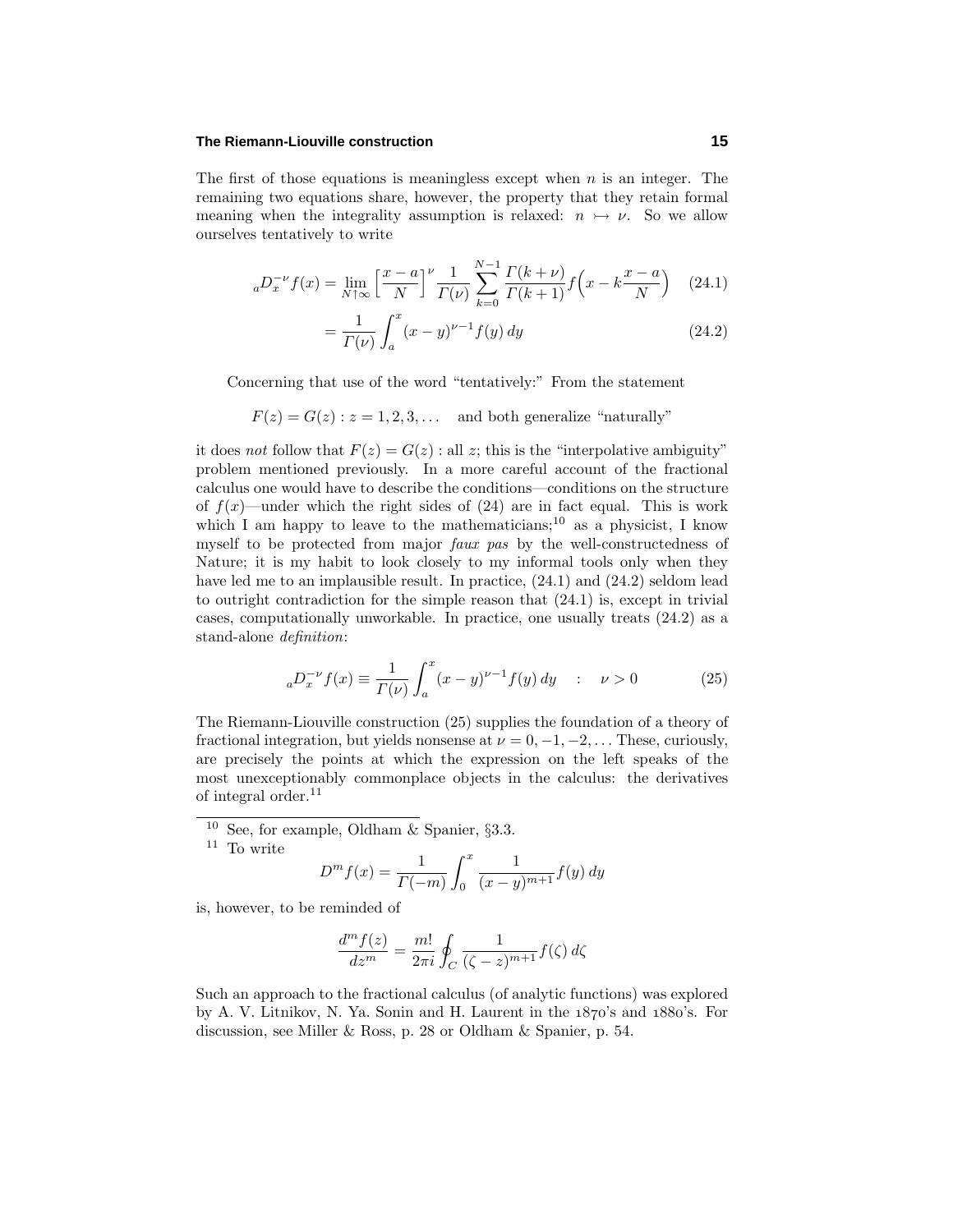The fractional calculus is, by this account, essentially a theory of fractional integration, within which fractional derivatives arise as secondary constructions:

$$
{_aD_x^{m-\nu}f(x)=D^m\cdot {_aD_x^{-\nu}f(x)}}
$$

We would, for example, write

$$
{}_{a}D_{x}^{\frac{1}{3}}f(x) = D^{1} \cdot {}_{a}D_{x}^{-\frac{2}{3}}f(x)
$$

$$
{}_{a}D_{x}^{\frac{4}{3}}f(x) = D^{2} \cdot {}_{a}D_{x}^{-\frac{2}{3}}f(x)
$$

Look in particular to the "semiderivative"

$$
{}_{a}D_{x}^{\frac{1}{2}}f(x) = D^{1} \cdot {}_{a}D_{x}^{-\frac{1}{2}}f(x)
$$
  
=  $\frac{d}{dx} \cdot \frac{1}{\Gamma(\frac{1}{2})} \int_{a}^{x} \frac{1}{\sqrt{x-y}} f(y) dy$ 

which in the simple case  $f(x) \equiv 1$  gives

$$
{}_{a}D_{x}^{\frac{1}{2}}1 = \frac{d}{dx} \cdot \frac{1}{\sqrt{\pi}} \int_{a}^{x} \frac{1}{\sqrt{x-y}} dy
$$

$$
= \frac{d}{dx} \cdot \frac{2\sqrt{x-a}}{\sqrt{\pi}}
$$

$$
= \frac{1}{\sqrt{\pi(x-a)}}
$$

and at  $a = 0$  gives back Lacroix' result (10). Is this result surprising? Not, I think, when viewed in context: writing  $D^{-\nu} \equiv {}_0D_x^{-\nu}$  and making free use of the identity  $z\Gamma(z) = \Gamma(z+1)$ , we obtain<sup>12</sup>

$$
D^{-\nu}1 \equiv u(x;\nu) = \frac{1}{\Gamma(\nu)} \int_0^x (x-y)^{\nu-1} dy = \frac{1}{\nu \Gamma(\nu)} x^{\nu}
$$
  
=  $\frac{1}{\Gamma(1+\nu)} x^{\nu}$  :  $\nu > 0$   

$$
D^{+\mu}1 \equiv D^1 \cdot D^{-(1-\mu)}1 = D \cdot u(x; 1-\mu) = \frac{(1-\mu)}{\Gamma(2-\mu)} x^{-\mu}
$$
  
=  $\frac{1}{\Gamma(1-\mu)} x^{-\mu}$  :  $0 < \mu < 1$ 

Curiously, this variant of the same argument

$$
D^{+\mu}1 = D^2 \cdot D^{-(2-\mu)}1 = D^2 \cdot u(x; 2-\mu) = \frac{(2-\mu)(1-\mu)}{\Gamma(3-\mu)}x^{-\mu}
$$

$$
= \frac{1}{\Gamma(1-\mu)}x^{-\mu} \quad : \quad 0 < \mu < 2
$$

<sup>12</sup> All integrals here and henceforth have been supplied by *Mathematica*, unless otherwise noted. Note particularly the "weak divergence"  $(0 < \nu < 1)$ of the integral here in question.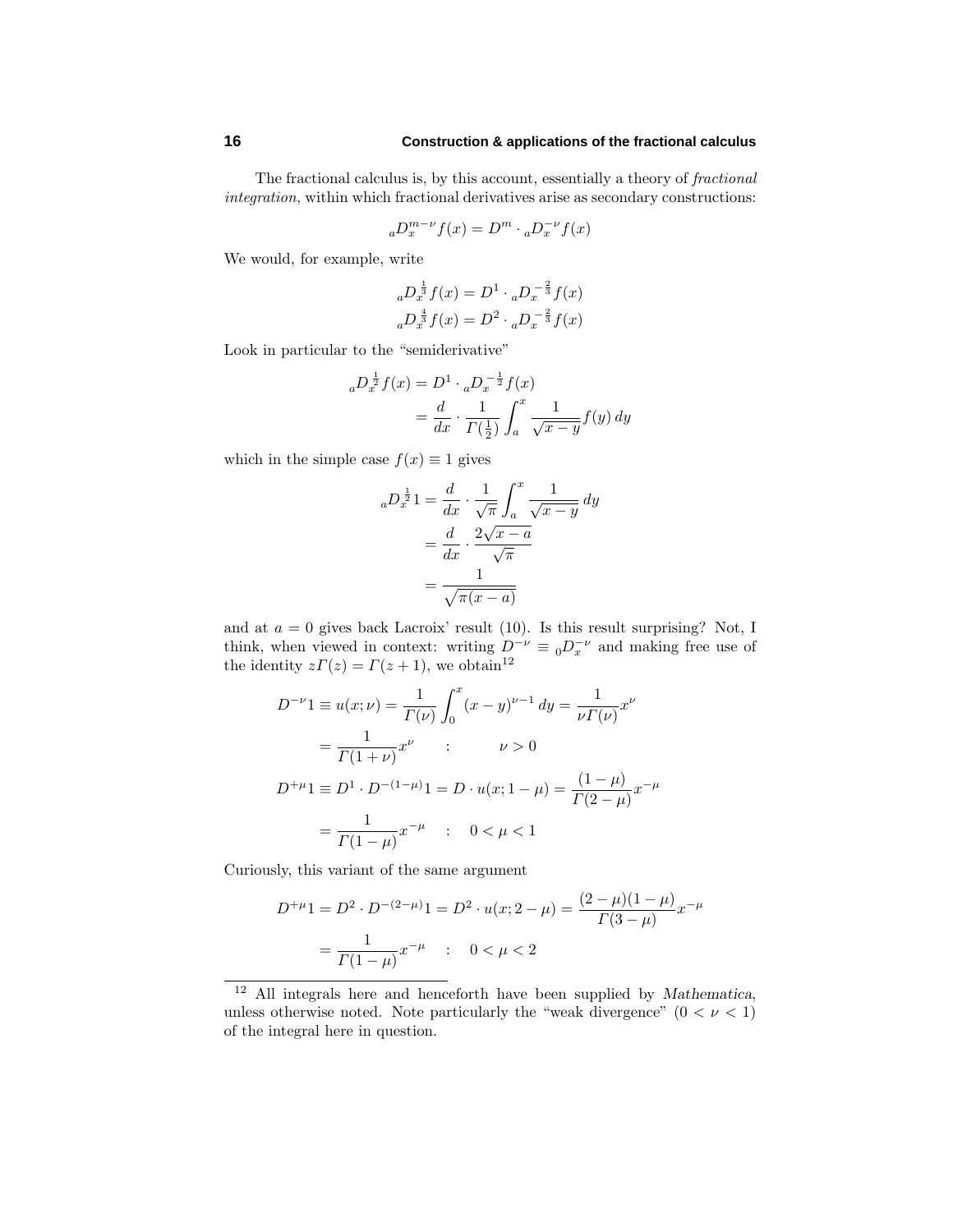## **Further elaborations 17**

yields an identical result, but on an expanded domain. We conclude that it is possible in *all* cases ( $\mu \leq 0$ ) to write

$$
D^{\mu}1 \equiv U(x;\mu) = \frac{1}{\Gamma(1-\mu)}x^{-\mu}
$$
 (26)

and to attribute the familiar (but from this point of view remarkable) fact that  $D^{m}1 = 0$  (*m* = 1*,* 2*,* 3*,...*) to the circumstance that  $\Gamma(1 - \mu)$  has poles at precisely those integral points.

Returning again to  $(25)$ , we set  $a = 0$  (this can always be achieved by a simple change of variable) and obtain

$$
D^{-\nu}f(x) = \frac{1}{\Gamma(\nu)} \int_0^x (x - y)^{\nu - 1} f(y) dy \quad : \quad \nu > 0
$$
 (27)  

$$
\equiv \text{Riemann-Liouville \text{ "fractional integral transform" of } f(x)
$$

The fractional integral transform is somewhat reminiscent of the

$$
\text{Hilbert transform}[f(x)] \equiv \frac{1}{\pi} \cdot \mathbf{P} \int_{-\infty}^{+\infty} (x - y)^{-1} f(y) \, dy
$$

A good table of fractional integral transforms can be found in Chapter XIII of A. Erdelyi et al, Tables of Integral Transforms; Bateman Manuscript Project  $(1954).$ 

**4. Further elaborations**. Within the ordinary calculus one builds upon such primitive statements as

- LINEARITY:  $D(f+g) = Df + Dg$
- PRODUCT RULE:  $D(f \cdot g) = Df \cdot g + f \cdot Dg$
- CHAIN RULE:  $Df(g(x)) = \frac{df}{dg} \cdot \frac{dg}{dx}$

to develop an arsenal of general computational formulæ and procedures, of which

- LEIBNIZ' FORMULA:  $D^m(f \cdot g) = \sum_{n=1}^{\infty}$ *k*=0 *m k*  $\left(D^{m-k}f \cdot D^{k}g\right)$
- INTEGRATION BY PARTS:  $(f \cdot g) = \int Df \cdot g + \int f \cdot Dg$
- SCALING LAW:  $D^m f(\lambda x) = \lambda^m f^{(m)}(\lambda x)$

are typical. In a more comprehensive account of the fractional calculus one would want, at about this point, to construct fractional generalizations of those formulæ. This is in fact done in the standard monographs; the details are found to depend markedly upon whether one proceeds within the bounds of the Riemann-Liouville formalism, the Grünwald formalism or some variant of those, but the results obtained are (generally speaking) consonant. Here I must be content to remark simply that finite sums encountered in formulæ of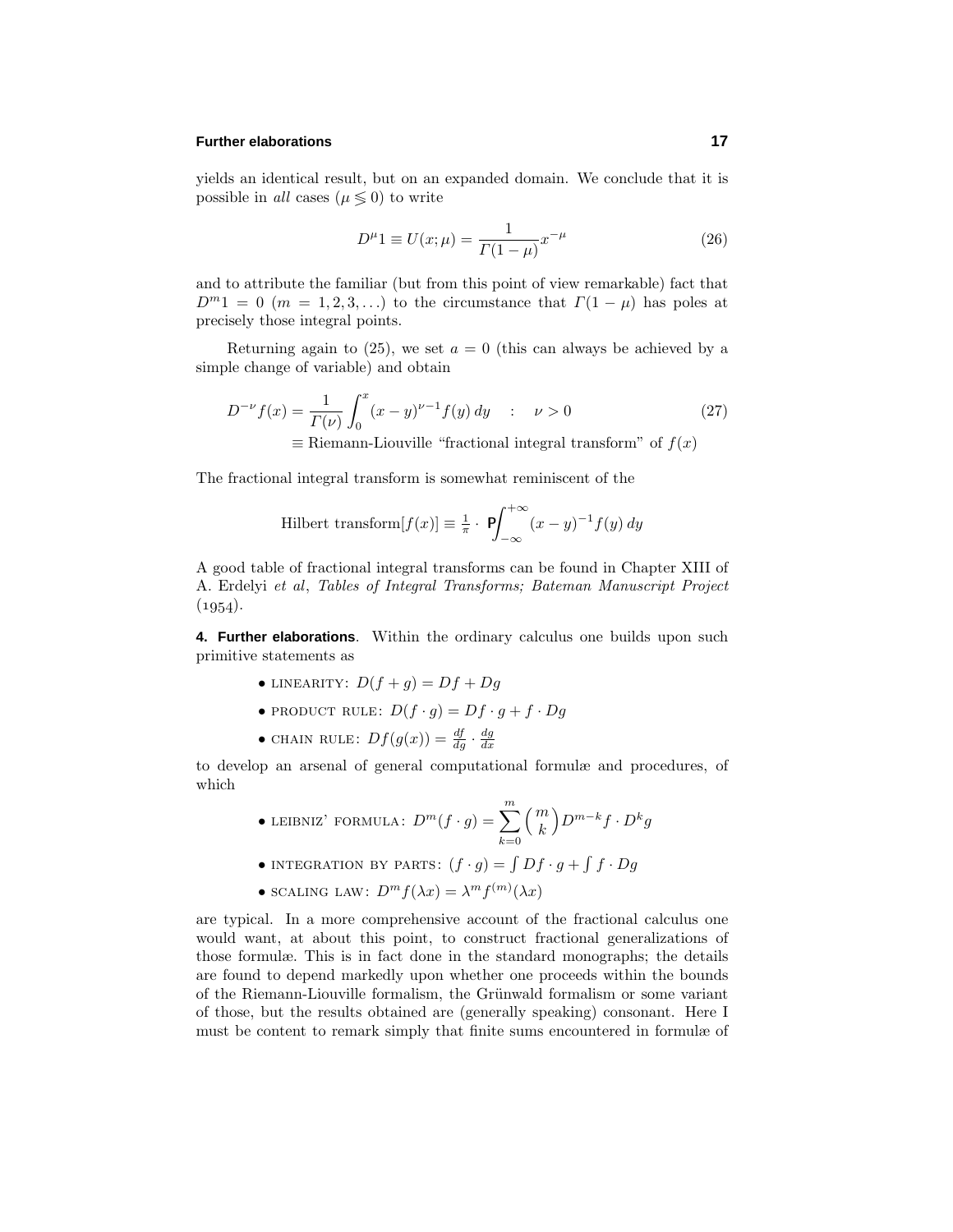the ordinary calculus tend generally within the fractional calculus to become infinite sums; Leibniz' formula, for example, becomes (in one of its variant forms)

$$
D^{\mu}(f \cdot g) = \sum_{k=0}^{\infty} {\mu \choose k} D^{\mu-k} f \cdot D^k g
$$

I have already made several passing allusions to connections between the fractional calculus and the theory of the Laplace transform. Some people prefer, in fact, to consider the former subject to be specialized sub-topic within the latter; it is, in any event, certainly the case that Laplace transform theory has from the beginning—tacitly, if not always explicitly—played a major role in the development and application of the fractional calculus. I record here only a few general observations in that bear on that aspect of our subject. If

$$
\varphi(s) = \mathcal{L}[f(x)] \equiv \int_0^\infty e^{-sx} f(x) \, dx
$$

 $then<sup>13</sup>$ 

$$
s^n \varphi(s) - s^{n-1} f(0) - s^{n-2} f'(0) - \dots - f^{(n-1)}(0) = \mathcal{L}[x^n f(x)]
$$

$$
\int_s^\infty \int_{s_n}^\infty \dots \int_{s_2}^\infty \varphi(s_1) ds_1 ds_2 \dots ds_n = \mathcal{L}[x^{-n} f(x)]
$$

$$
s^{-n} \varphi(s) = \mathcal{L}[\int_0^x \int_0^{x_n} \dots \int_0^{x_2} f(x_1) dx_1 dx_2 \dots dx_n]
$$

which are in some respects strongly reminiscent of (7). The expressions on the right/left/right/left sides of the preceding equations invite relaxation of any presumption that *n* be an integer. Special interest attaches to the observation that if  $\varphi(s) = \mathcal{L}[f(x)]$  and  $\gamma(s) = \mathcal{L}[g(x)]$  then

$$
\varphi(s) \cdot \gamma(s) = \mathcal{L} \left[ \int_0^x f(y) g(x - y) \, dy \right] \tag{28}
$$

Since the right side of (28) involves precisely such a "convolution integral" as appears on the right side of (27), it would appear to be quite easy to discuss the Laplace transform properties of fractional integrals; specifically, we have

$$
\mathcal{L}[D^{-m}f(x)] = \frac{1}{\Gamma(m)} \mathcal{L}[\int_0^x (x - y)^{m-1} f(y) dy]
$$

$$
= \frac{1}{\Gamma(m)} \underbrace{\mathcal{L}[x^{m-1}]\cdot \mathcal{L}[f(x)]}_{=s^{-m}}
$$

But Laplace transform methods, it should be borne in mind, are applicable only to a restricted subset of the set of functions susceptible to the more general methods of the factional calculus.<sup>14</sup>

 $13$  I take all the following statements from Chapter IV of A. Erdélyi et al, Tables of Integral Transforms  $I(1954)$ .

<sup>&</sup>lt;sup>14</sup> For further discussion of this topic, see Oldham & Spanier,  $\S 8.1$  or Miller & Ross: Chapter III §6, Chapter IV §10 and Appendix C §4.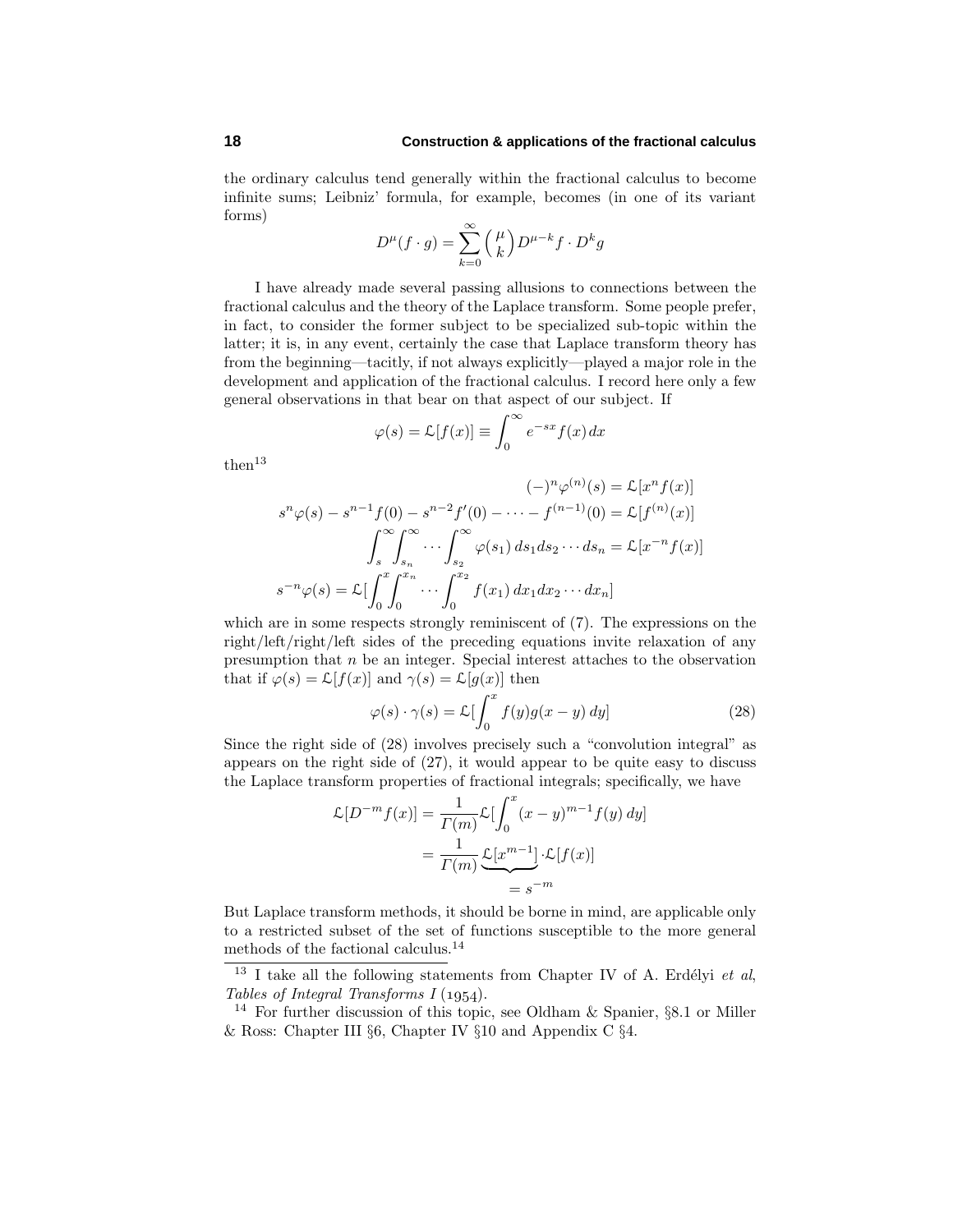## **Applications: Abel's solution of the tautochrone problem 19**

# ILLUSTRATIVE APPLICATIONS

According to Miller & Ross, "the fractional calculus finds use in many fields of science and engineering, including fluid flow, $15$  rheology, diffusive transport theory,<sup>16</sup> electrical networks, electromagnetic theory, probability and statistics *...* viscoelasticity and"—of all subjects—"the electrochemistry of corrosion." And, though the vision of a fractional calculus came to Leibniz and others in moments of idle speculation, it does appear to the be case that concrete progress in the field was accomplished mainly by persons who drew their inspiration from specific problems of an applied nature. It is perhaps a measure only of my own limitations that I find most interesting the applications to mathematics itself, and to problems derived from physics. In following paragraphs I discuss two physical applications of historic (but continuing) interest, several derived from my own work, and one derived from the most recent issue of the journal *CHAOS*.

**5. Abel's solution of the tautochrone problem**. A mass *m* slides, under influence of gravity, along a frictionless wire, of which  $x(y)$  serves to describe the figure. For convenience we place the bottom end of the wire at the origin:  $x(0) = 0$ . If the mass is released at height $h > 0$ , then its speed  $v(y)$  when is has descended to height  $y$  ( $0 \le y \le h$ ) is—by energy conservation, and irrespective of the figure of the wire—given by

$$
v^2 = 2g(h - y)
$$

Let  $s(y)$  denote arc length, as measured along the wire from the origin to the point  $[x(y), y] = [x(s), y(s)]$ :

$$
s(y) \equiv \int_0^y \sqrt{1 + \left(\frac{dx}{dy}\right)^2} dy
$$

As the bead slides down the wire we have

$$
v = -\frac{ds}{dt} = -s'(y)\dot{y} = \sqrt{2g(h-y)}
$$

positive because  $s'(y) > 0$  and  $\dot{y} < 0$ 

giving

$$
\tau(h) \equiv \text{time of descent} = \int_0^h \frac{1}{\sqrt{2g(h-y)}} s'(y) \, dy
$$

<sup>15</sup> They discuss in enthusiastic detail its application to the design of a weir notch!

 $^{16}\,$  See in this connection the final chapter in Oldham & Spanier.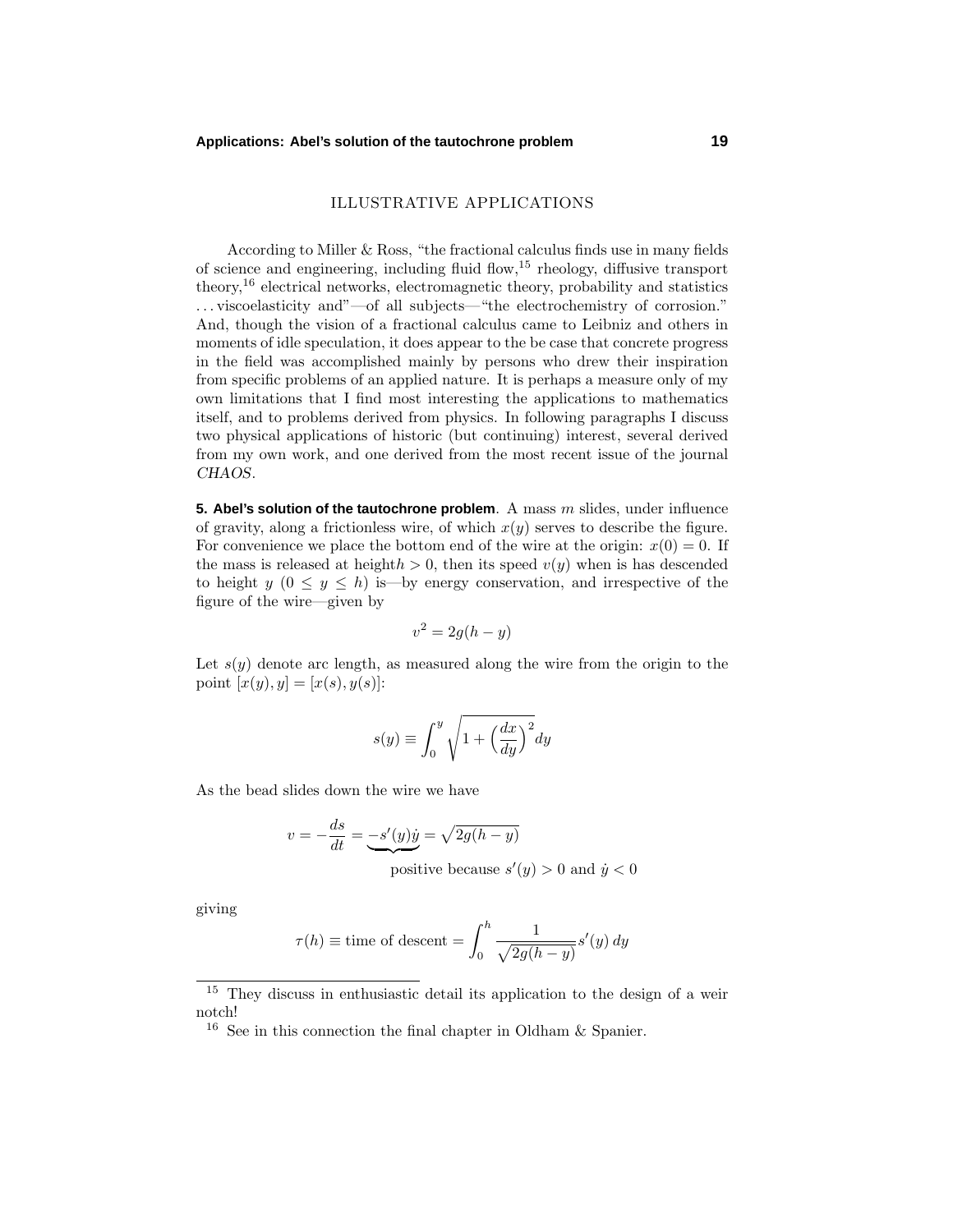The "tautochrone problem" asks for the design of the curve with the property that  $\tau(h)$  is in fact independent of  $h$ <sup>17</sup> To ask for such a curve C is, by notational adjustment of the result just obtained, to ask for the function  $s(y)$  such that

$$
\sqrt{2g}T = \int_0^y (y - z)^{-\frac{1}{2}} s'(z) dz
$$
\n(29)

is constant. In writing  $(29)$  Abel launched  $(1823)$  what was to become the "theory of integral equations," and in his clever approach to the solution of (29) made the first practical application of what was to become the fractional calculus. Abel observed that (29) can—see again (25)—be written

$$
D^{-\frac{1}{2}}s'(y) = \sqrt{2g} T/\Gamma(\frac{1}{2})
$$
  
=  $\sqrt{2gT^2/\pi} \equiv T$ , a constant of prescribed value

and that therefore (by application of Lacroix' curious equation (10))

$$
s'(y) = D^{\frac{1}{2}}\mathcal{T}
$$
  
=  $\frac{\mathcal{T}}{\sqrt{\pi y}} = Ay^{-\frac{1}{2}}$  with  $A \equiv \sqrt{2g(T/\pi)^2}$  (30)

By integration

$$
s(y) = 2Ay^{\frac{1}{2}}\tag{31}
$$

since  $s(0) = 0$ . Extraction of a cycloid from (31) entails only some relatively uninteresting analytical geometry; backing up to (30) we have

$$
\sqrt{1 + \left(\frac{dx}{dy}\right)^2} = Ay^{-\frac{1}{2}}
$$

giving

$$
\frac{dx}{dy} = \sqrt{A^2 y^{-1} - 1}
$$
  
\n
$$
x(y) = \int_0^y \sqrt{A^2 z^{-1} - 1} dz
$$
 by  $x(0) = 0$   
\n
$$
= 2A \int_0^{\beta \equiv \arcsin \sqrt{\frac{y}{A}} } \cos^2 \varphi d\varphi
$$
 by  $z \equiv A \sin^2 \varphi$   
\n
$$
= A(\beta + \frac{1}{2} \sin 2\beta)
$$

 $17$  The tautochrone problem is not to be confused with the "brachistochrone" problem," which had been discussed as early as  $1630$  by Galileo, was solved in by Johann Bernoulli (and, independently, by Newton and Leibniz), and asks for "the curve of quickest descent." Though the problems are distinct, they give rise to the same curve—the cycloid—so some confusion is almost inevitable. The brachistochrone problem served, as is well known, as a primary stimulus to the development of the calculus of variations.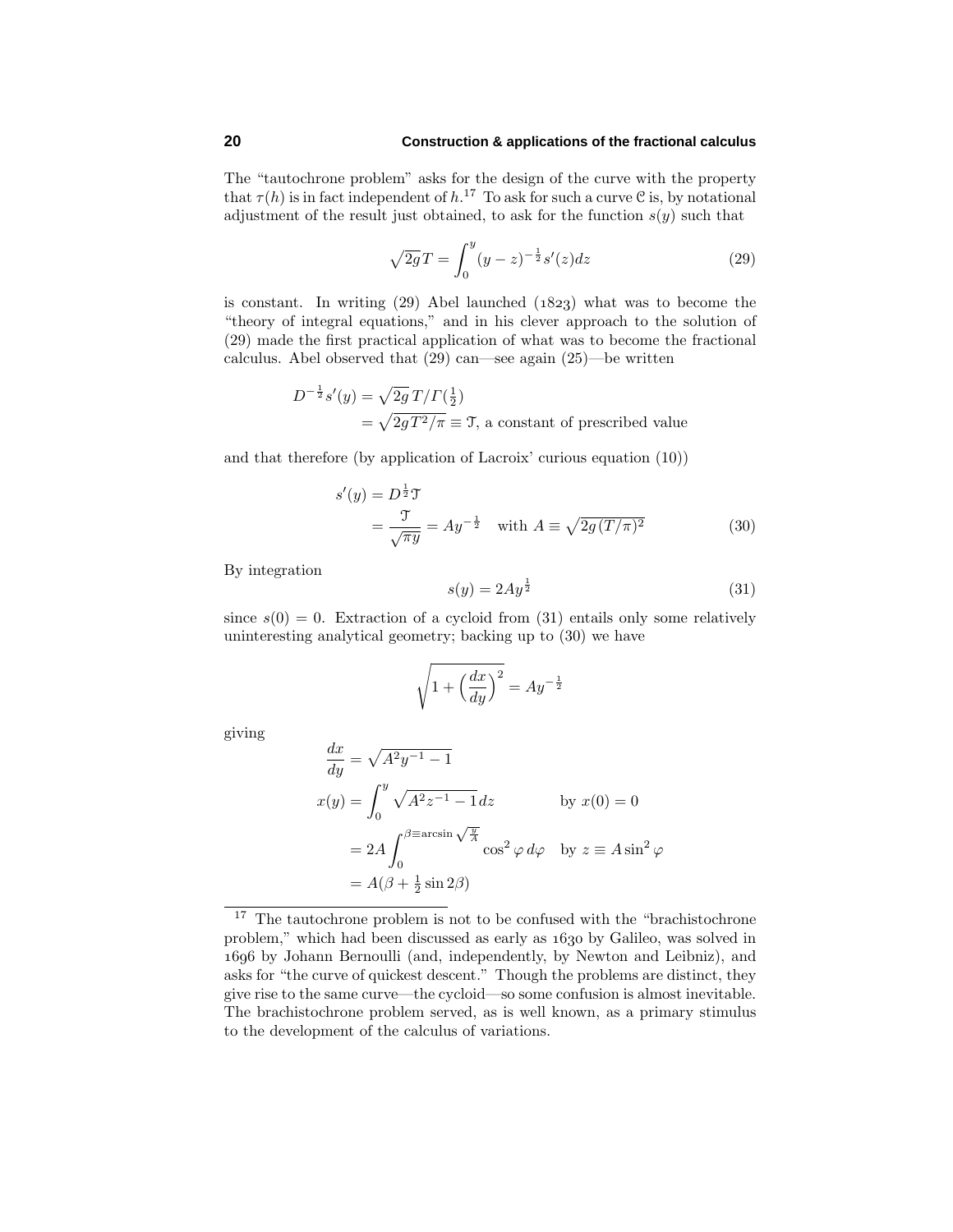#### **Applications: Heaviside's solution of the diffusion equation 21**

Writing  $\theta \equiv 2\beta$  and  $R \equiv \frac{1}{2}A$  we therefore have

$$
x(\theta) = R(\theta + \sin \theta) \tag{32.1}
$$

$$
y(\theta) = A \sin^2 \frac{1}{2}\theta
$$

$$
= R(1 - \cos \theta) \tag{32.2}
$$

which—transparently—provides a parametric description of the cycloid traced when a circle of radius *R* rolls on the underside of the line  $y = 2R$ . Abel observed that integral equations of the generalized form

$$
\int_0^y (y-z)^{-\alpha} s'(z) dz = \text{constant} \quad : \quad 0 < \alpha < 1
$$

yield with equal ease to the line of argument which brought us to (31). We note (see below) that the success of that line of argument hinges critically on the linearity of the gravitational potential  $U(y) = mgy$ . And that the tautochrone problem had been posed and solved—by other means—long before Abel entered the picture; Huygens, by  $1657$ , had discovered the tautochronous property of the cycloid and made it the basis of a famous horological invention.<sup>18</sup>

I digress here to pose this arcane question: Does tautochronicity imply harmonicity? The question derives from the familiar fact that if a mass *m* attached to a spring of strength *k* is removed from the origin to the point  $x = A$  and then released, it returns to the origin in *A*-independent time

$$
T = \frac{1}{4}(\text{period})
$$

That's what me mean when we say that the oscillator is "harmonic." Evidently "harmonicity  $\Rightarrow$  tautochronicity." To ask (as we now do) "Is  $\Leftarrow$  also true?" is, in effect, to ask "For what potentials  $U(x)$  does

$$
T(x) \equiv \int_0^x \frac{1}{\sqrt{\frac{2}{m}[U(x) - U(y)]}} dy
$$

have the property that  $\frac{d}{dx}T(x) = 0$ ?" The problem, thus formulated, appears on its face to lie—except in the " gravitational" case  $U(x) = a + bx$  considered by Abel—beyond the purview of the fractional calculus, so I set it aside for another day; that the motion  $s(t)$  of Abel's cycloidally constrained particle is

<sup>18</sup> It remains a mystery to me how Abel managed—at age twenty-one—to know so much about a subject that "hadn't been invented yet;" Liouville did not begin work in the field until  $1832$  (Abel had by then been dead for three years), and it appears to have been Abel's accomplishment that stimulated him to do so. Riemann was not even born until three years after Abel had published his work, and his own contribution to the field—"Versuch einer Auffassung der Integration und Differentiation," written in  $1847$  (by another twenty-one year old)—was published posthumously.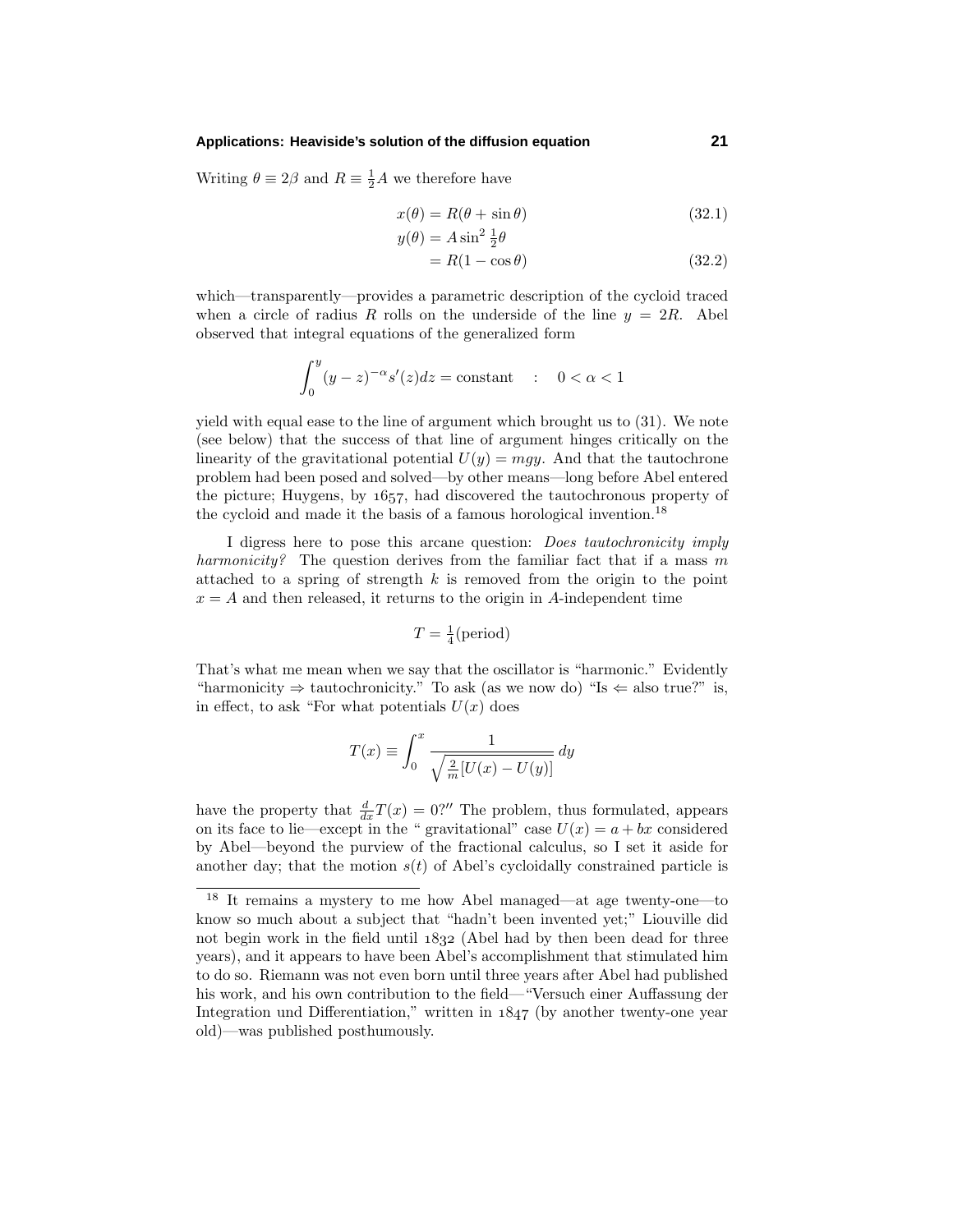in fact harmonic is, however, quite easy to demonstrate: returning with (31) to the energy conservation equation that served as our point of departure, one has

$$
\frac{1}{2}m\dot{s}^2 = E - \frac{1}{2}m\omega^2 s^2
$$

$$
\omega \equiv \frac{\pi}{2T} = \frac{2\pi}{\text{period}}
$$

Evidently  $s(t) = \left[2E/m\omega^2\right]^{\frac{1}{2}}\cos \omega t$ , which establishes the point at issue.

**6. Heaviside's solution of the diffusion equation**. The one-dimensional heat equation (diffusion equation) reads

$$
\left\{ a\left(\frac{\partial}{\partial x}\right)^2 - \frac{\partial}{\partial t} \right\} \psi(x,t) = 0 \quad : \quad a > 0
$$

and at  $a = i(\hbar/2m)$  becomes the Schrödinger equation of a free particle. Many years ago I had occasion to develop<sup>19</sup> the following sequence of shamelessly formal manipulations: Write

$$
\frac{\partial}{\partial t}\psi = aD^2\psi
$$

$$
\downarrow
$$

$$
\psi_t(x) = e^{atD^2}\psi_0(x)
$$

where  $D \equiv \frac{\partial}{\partial x}$  has for the moment been treated as a constant. In consequence of the Gaussian integral formula

$$
\int_{-\infty}^{+\infty} e^{-(ax^2+2bx+c)} dx = \sqrt{\frac{\pi}{a}} \exp\left\{\frac{b^2 - ac}{a}\right\} : \Re(a) > 0
$$

one has this integral representation of the operator  $e^{atD^2}$ :

$$
e^{atD^2} = \frac{1}{\sqrt{4\pi at}} \int_{-\infty}^{+\infty} e^{-\frac{1}{4at} \xi^2} e^{-\xi D} d\xi \quad : \quad \Re(1/4at) > 0 \tag{33}
$$

Evidently

$$
\psi_t(x) = \frac{1}{\sqrt{4\pi a t}} \int_{-\infty}^{+\infty} e^{-\frac{1}{4at} \xi^2} \psi_0(x - \xi) d\xi \quad \text{by Taylor's theorem}
$$

$$
= \int_{-\infty}^{+\infty} g(\xi, t) \psi_0(x - \xi) d\xi \tag{34}
$$

$$
g(x,t) \equiv \frac{1}{\sqrt{4\pi a t}} e^{-\frac{1}{4at}x^2}
$$
\n(35)

 $^{19}\,$  See appell, GALILEAN & CONFORMAL TRANSFORMATIONS IN CLASSICAL/ QUANTUM FREE PARTICLE DYNAMICS: RESEARCH NOTES  $1976$ , p. 286.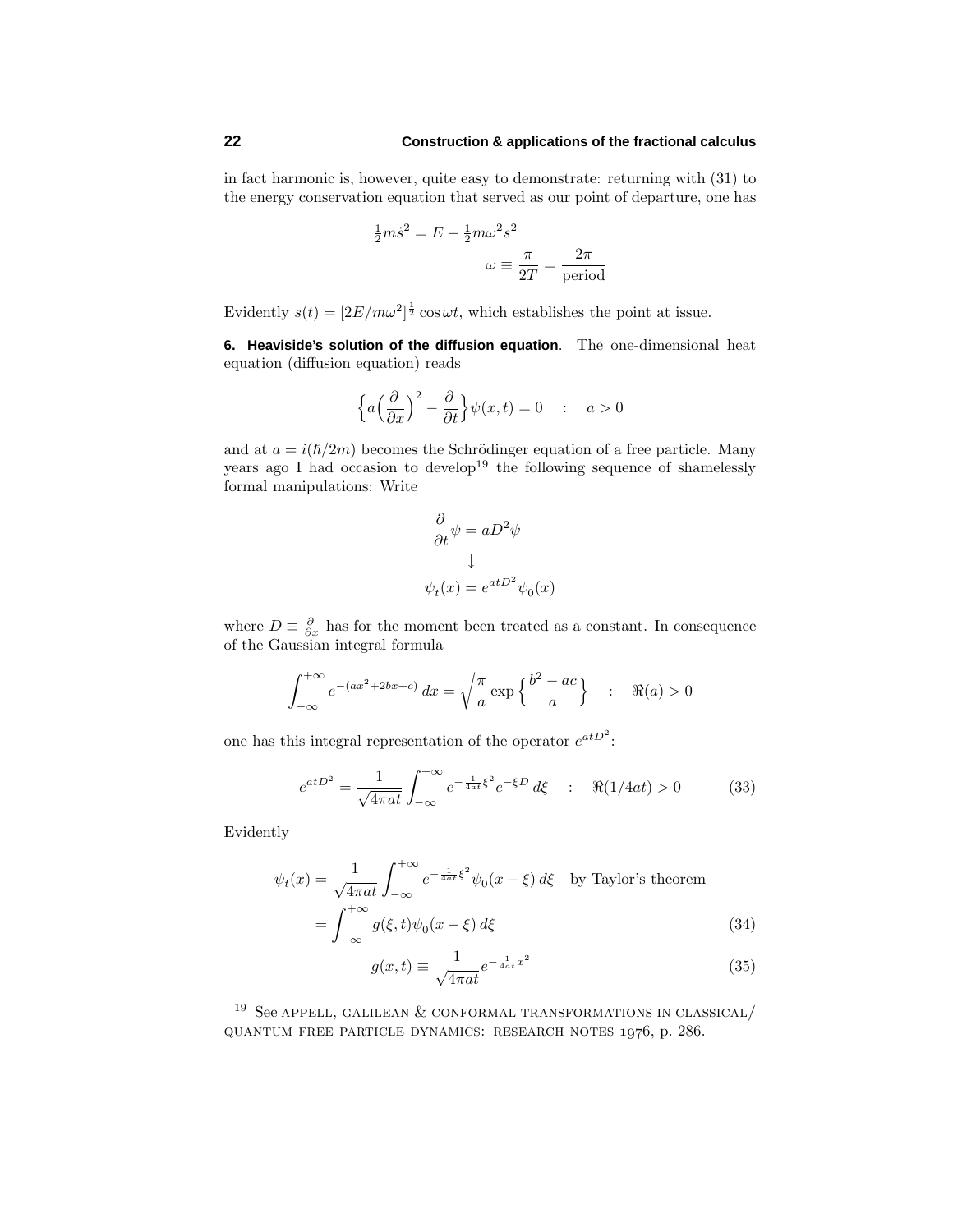## **Applications: Heaviside's solution of the diffusion equation 23**

One easily establishes that  $g(x, t)$  is itself a solution of the heat equation, and has these special properties:

$$
\int_{-\infty}^{+\infty} g(x, t) dx = 1
$$
  

$$
\lim_{t \downarrow 0} g(x, t) = \delta(x)
$$

It is called by Widder<sup>20</sup> the "source solution." Clearly  $g(-\xi, t) = g(\xi, t)$ . A change of variables  $\xi \longrightarrow y = x - \xi$  therefore brings (34) to the form

$$
\psi_t(x) = \int_{-\infty}^{+\infty} g(x - y, t)\psi_0(y) dy
$$
  
= weighted superposition of *y*-centered source solutions

which shows  $g(x - y, t)$  to be, in effect, the "Green's function" of the heat equation. Setting  $a = i(\hbar/2m)$  we obtain

$$
G(x - y, t) = \sqrt{\frac{m}{2\pi i\hbar t}} \exp\left\{\frac{i}{\hbar} \frac{m}{2} \frac{(x - y)^2}{t}\right\}
$$

which is familiar quantum mechanically as the "free particle propagator"produced here by the swiftest means known to me. Preceding manipulations do serve to illustrate the power of the "operator calculus," but have on their face nothing to do with the "fractional calculus." Suppose, however, we were to reverse our procedure, treating not  $D \equiv \frac{\partial}{\partial x}$  but  $p \equiv \frac{\partial}{\partial t}$  as an initial "constant." The heat equation, written

$$
\frac{\partial^2}{\partial x^2} \psi_t = b^2 p \psi_t \quad \text{with} \quad b^2 \equiv \frac{1}{a} \tag{36}
$$

then gives

$$
\psi_t(x) = Ae^{-bx\sqrt{p}} + Be^{+bx\sqrt{p}}
$$
  
\n
$$
\downarrow
$$
  
\n
$$
= Ae^{-bx\sqrt{p}} \text{ if, for convenience, we set } B = 0
$$

We note in passing that to set  $B = 0$  is, in effect, to stipulate that in place of (36) we will study this "factor" of the diffusion equation:

$$
\frac{\partial}{\partial x}\psi_t = -b\sqrt{p}\psi_t \quad \text{with} \quad b > 0 \tag{37}
$$

 $20$  D. V. Widder, *The Heat Equation* (1975), p.10.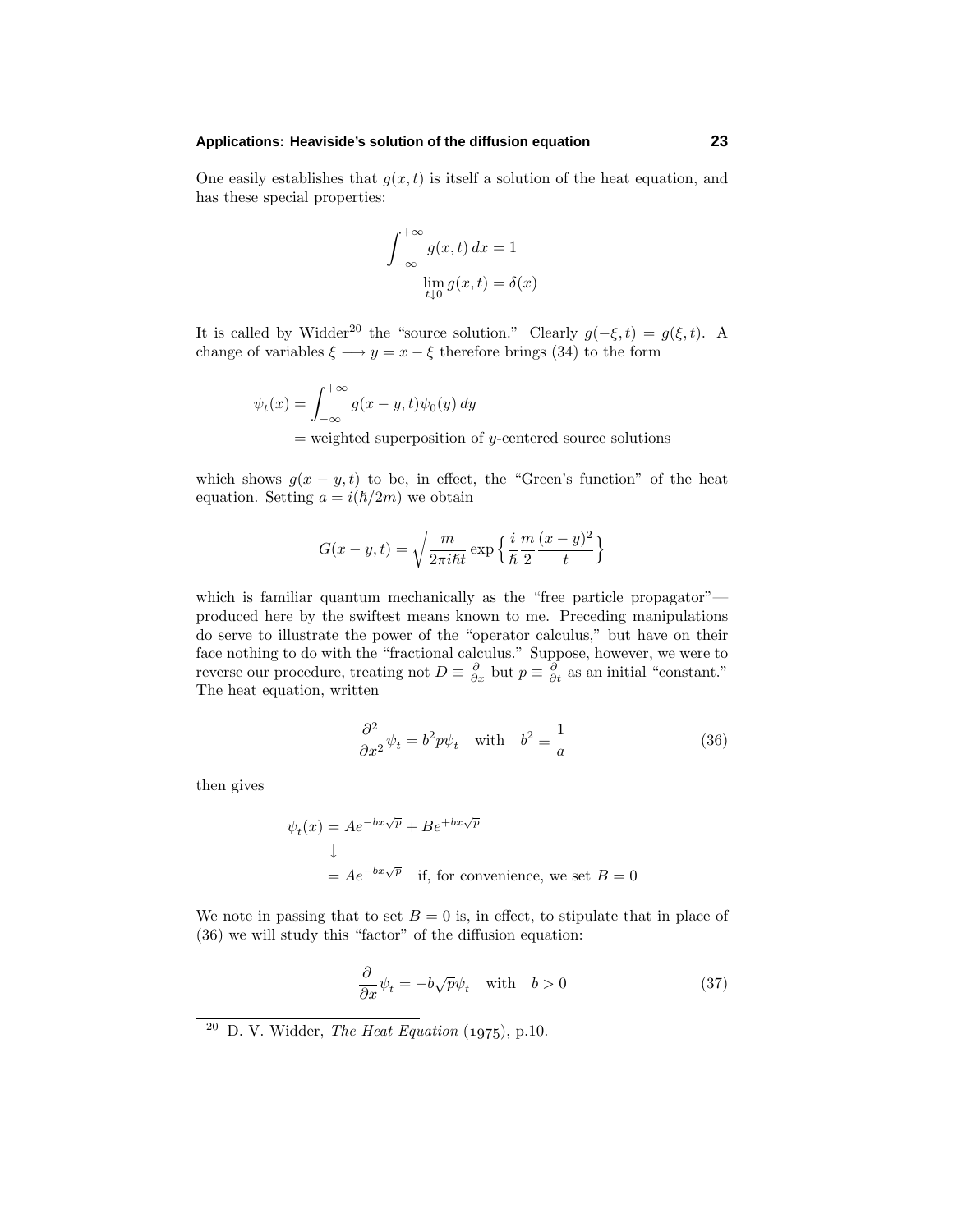Writing

$$
Ae^{-bx\sqrt{p}} = \sum_{n=0}^{\infty} \frac{(-bx)^n}{n!} \left(\frac{d}{dt}\right)^{\frac{1}{2}n} A
$$
  
=  $A + \sum_{n \text{ odd}}^{\infty} \frac{(-bx)^n}{n!} \left(\frac{d}{dt}\right)^{\frac{1}{2}n} A$  by  $\left(\frac{d}{dt}\right)^{\text{non-zero integer}} A = 0$   
=  $A - \sum_{m=0}^{\infty} \frac{(bx)^{2m+1}}{(2m+1)!} \left(\frac{d}{dt}\right)^m \cdot \left(\frac{d}{dt}\right)^{\frac{1}{2}} A$   
=  $\frac{A}{\sqrt{\pi t}}$  by Lercoix' (10)  
=  $A \left\{ 1 - \frac{1}{\sqrt{\pi}} \sum_{m=0}^{\infty} \frac{(-)^m}{m!} \frac{(bx)^{2m+1}}{(2m+1)2^{2m}t^{m+\frac{1}{2}}} \right\}$   
=  $2 \int_0^{bx/2\sqrt{t}} \xi^{2m} d\xi$ 

we obtain this particular solution of

$$
h(x,t) = A\left\{1 - \frac{2}{\sqrt{\pi}} \int_0^{bx/2\sqrt{t}} e^{-\xi^2} d\xi\right\}
$$
  
=  $A\left\{1 - \text{erf}(\frac{1}{2}bx/\sqrt{t})\right\}$   
=  $A \cdot \text{erfc}(\frac{1}{2}bx/\sqrt{t})$  (38)

where I have appealed to the definitions of the "error funtion"  $erf(x)$  and its complement  $erfc(x)$ . The preceding remarks have been adapted from Miller & Ross' somewhat disparaging account of a line of argument first advanced by Oliver Heaviside  $(1893)$  in connection with the theory of transmission lines, and have much in common—both in spirit and in detail—with §§8 & 9 of Widder's Chapter III . More recent work in this same ancient tradition has been concerned with the application of the fractional calculus to (for example) the study of the "fractional diffusion equation" and diffusion on fractal domains.<sup>21</sup>

$$
\frac{\partial}{\partial x}\psi_t = -bp^{1/\delta}\psi_t
$$

 $^{21}$  See M. Giona & H. E. Roman, "Fractional diffusion equation on fractals: one-dimensional case & asymptotic behavior," J. Phys. A Math. Gen. **25**, 2093 (1992); H. E. Roman & M. Giona, "Fractional diffusion equation on fractals: three-dimensional case and scattering function," J. Phys. A Math. Gen. **25**, 2107 (1992). The "fractional diffusion equation" arises when, in place of (37), one writes

where  $\delta$  is the so-called "anomalous diffusion exponent;" in some applications (random walk on a Cantor set) *δ* turns out to be closely related to fractal dimension. A more recent reference (for which I am indebted to Oz Bonfim) is B. J. West et al, "Fractional diffusion and Lévy stable processes," Phys. Rev. E **55**, 99 (1997).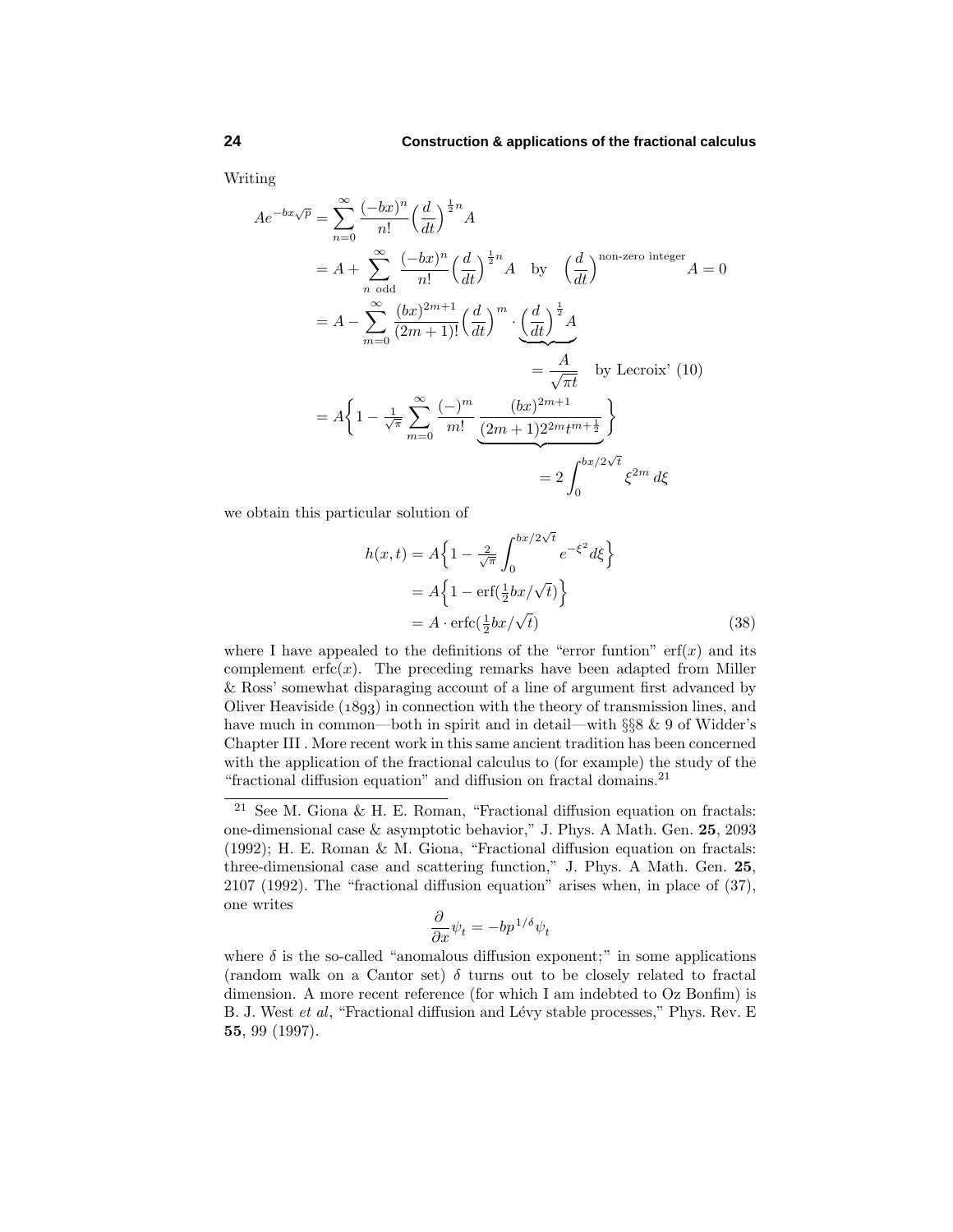## **Application to the theory of Klein-Gordon Green's functions 25**

It is interesting to note that my "Gaussian method" and "Heaviside's method" led us to *distinct* solutions of the diffusion equation (which I find it convenient now to call the "heat equation"): the thermal Green's function  $q(x,t)$  describes the temperature distribution that results when a brief localized pulse of heat is injected into an infinite rod, while  $h(x, t)$  corresponds to the case in which one end of a semi-infinite rod is (by continuous heat injection) maintained at a constant temperature. The latter solution is quantum mechanically unfamiliar because it is inconsistent with probability conservation.

**7. Riesz' "method of dimensional ascent**.**"** It was known already to d'Alembert (∼) that if *ϕ*(*x,* 0) and *ϕt*(*x,* 0) are the values assumed initially (i.e., at time  $t = 0$ ) by a field  $\varphi(x, t)$  and its time-derivative, then the solution of the one-dimensional wave equation

 $\varphi = 0$  :  $\square \equiv \partial_x^2 - \frac{1}{u^2} \partial_t^2$  is the wave operator or "d'Alembertian"

that evolves from that prescribed "Cauchy data" can be described  $2^2$ 

$$
\varphi(x,t) = \frac{1}{2} \{ \varphi(x+ut,0) + \varphi(x-ut,0) \} + \frac{1}{2u} \int_{x-ut}^{x+ut} \varphi_t(y,0) dy \qquad (39)
$$
  
= [average of contributing  $\varphi(x,0)$ -values]  
+ [average of contributing  $\varphi_t(x,0)$ -values]

d'Alembert's formula (39) can be notated

1 *u*

$$
\varphi(x,t) = \int_{-\infty}^{+\infty} \left\{ \varphi(y,0)G_t(x-y,t) + \varphi_t(y,0)G(x-y,t) \right\} dy \tag{40}
$$

 $22$  The constructive argument runs as follows: write (as one invariably can)

$$
\varphi(x,t) = f(x+ut) + g(x-ut)
$$

Then

$$
\varphi(x,0) = f(x) + g(x)
$$

$$
\frac{1}{u}\varphi_t(x,0) = f'(x) - g'(x)
$$

$$
\Downarrow
$$

$$
\int_{-\infty}^x \varphi_t(y,0) dy = f(x) - g(x)
$$

give

$$
f(x) = \frac{1}{2} \Big[ \varphi(x, 0) + \frac{1}{u} \int_{-\infty}^{x} \varphi_t(y, 0) dy \Big]
$$

$$
g(x) = \frac{1}{2} \Big[ \varphi(x, 0) - \frac{1}{u} \int_{-\infty}^{x} \varphi_t(y, 0) dy \Big]
$$

from which (39) follows at once. Or one can simply verify that (39) does in fact possess the stated properties.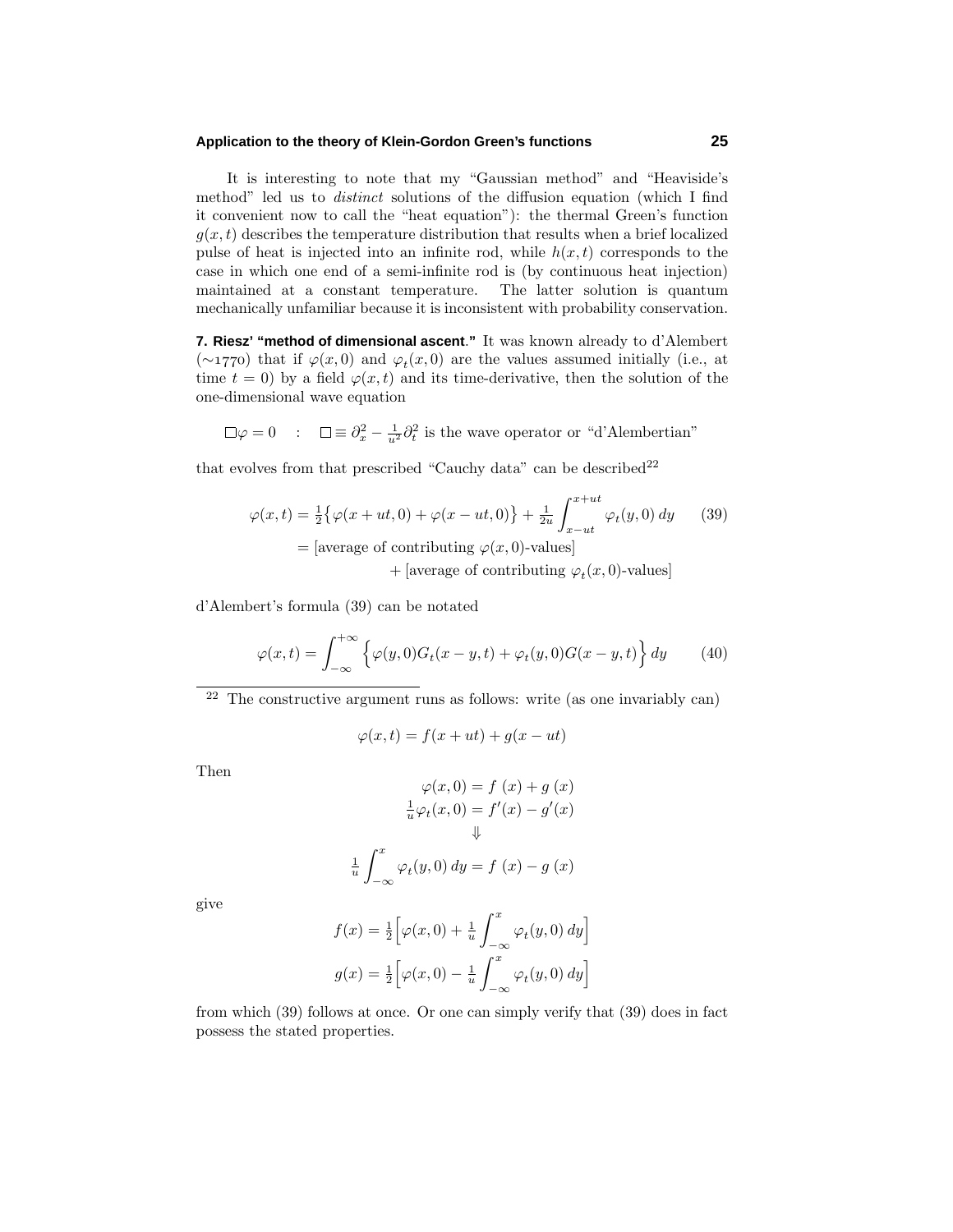where

$$
G(x - y, t) \equiv \frac{1}{2u} \{ \theta \left( y - (x - ut) \right) - \theta \left( y - (x + ut) \right) \}
$$
(41)  

$$
= \frac{1}{2u} \{ \theta \left( y - x + ut \right) \} - \theta \left( y - x - ut \right) \}
$$
  

$$
= \pm \theta \left( u^2 t^2 - (y - x)^2 \right) \text{ according as } t \ge 0
$$
  

$$
\downarrow
$$
  

$$
G_t(x - y, t) = \frac{1}{2} \{ \delta \left( y - x + ut \right) \} + \delta \left( y - x - ut \right) \}
$$

The  $\varphi(x,t)$  that appears on the left side of (40) satisfies the wave equation because  $G(x - y, t)$  does (and so also, therefore, does  $G_t(x - y, t)$ ); within the population of solutions, the particular solution  $G(x - y, t)$  possesses these distinguishing/defining features:

$$
G(x-y,0) = 0
$$
  
\n
$$
G_t(x-y,0) = \delta(x-y)
$$
\n(42)

The function  $G(x-y,t)$  describes the field that results when the quiescent field is given an initial "kick" at the point  $x = y$ , and (40) describes how general solutions  $\varphi(x, t)$  are to be assembled by superposition of such special solutions. A wonderful feature of (40) is that it is structurally so robust; an argument of famous elegance<sup>23</sup> shows that the solutions of virtually any sensible wave equation can, in terms of prescribed Cauchy data, be described by an equation of type (40); all that changes, when one moves from wave system to wave system, is the precise meaning assigned to the "Green's function"  $G(\mathbf{x} - \mathbf{y}, t)$ .

In the winter of  $1.081/82$  I was motivated by Richard Crandall's then on-going experimental effort to "measure the mass of a photon"<sup>24</sup> to study the 3-dimensional wave system

$$
(\Box_3 + \mu^2)\varphi = 0 \quad : \quad \Box_3 \equiv (\partial_x^2 + \partial_y^2 + \partial_z^2) - \frac{1}{u^2}\partial_t^2 \tag{43}
$$

$$
\int_{\mathcal{R}} \left\{ \phi \,\Box \psi - \psi \,\Box \phi \right\} d^nx = \int_{\partial \mathcal{R}} \left\{ \phi \,\partial^\alpha \psi - \psi \,\partial^\alpha \phi \right\} d\sigma_\alpha
$$

which was invented  $(1828)$  for essentially this purpose, and is itself usually considered to be a corollary of Stokes' theorem (which, however, came later).

<sup>24</sup> See R. E. Crandall, "Photon mass experiment," AJP **51**, 698 (1983); R. E. Crandall & N. A. Wheeler, "Klein-Gordon radio and the problem of photon mass," Il Nuovo Cimento **80B**, 231 (1984) and R. Leavitt, "A photon mass experiment: an experimental verification of Gauss's Law," (Reed College, 1983).

 $23$  For an account of that argument, see RELATIVISTIC CLASSICAL FIELDS  $(1973)$ , p. 160 *et seq.* The argument hinges on a generalization of "Green's" theorem"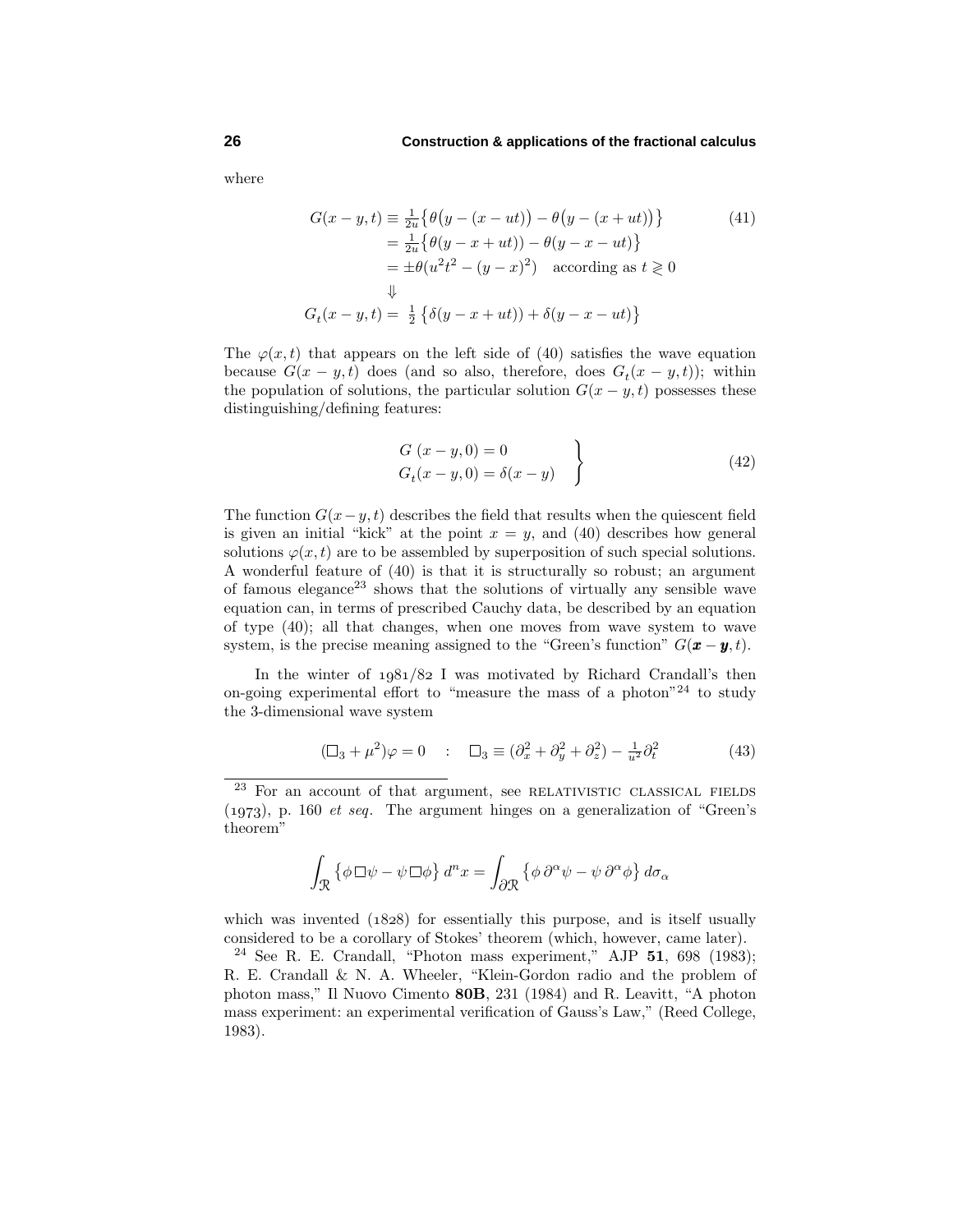#### **Application to the theory of Klein-Gordon Green's functions 27**

which gives back the 3-dimensional wave equation  $\Box_3 \varphi = 0$  in the limit  $\mu \downarrow 0^{25}$ I was, at the time, teaching the rudiments of elementary wave theory to a class of sophomores and savoring the splendid little monograph The Mathematical Theory of Huygens' Principle by B. B. Baker & E. T. Copson  $(2<sup>nd</sup>$  edition 1953), who were themselves strongly influenced by M. Riesz' then fairly recent success in clarifying (by appeal to a generalization of the fractional calculus) the work of J. Hadamard;<sup>26</sup> I found it therefore natural to study  $(43)$  in a context which considers dimension to be a variable, and to include the results of my research in my sophomore notes: introduction to the analytical methods OF PHYSICS  $(1981)$ , where in all their extravagant detail they can be found on pp. 366–433. The wave systems treated there are the "free-field Klein-Gordon systems"

$$
(\Box_{N} + \mu^{2})\varphi = 0 \qquad : \quad \Box_{N} \equiv \sum_{n=1}^{N} \partial_{n}^{2} - \frac{1}{u^{2}}\partial_{t}
$$
\n
$$
\downarrow \qquad (44)
$$

 $\Box_{N}\varphi = 0$  in the limiting case  $\mu \downarrow 0$ 

Standard Fourier transform techniques were found to lead<sup>27</sup> to (compare  $(40)$ )

$$
\varphi(\boldsymbol{x},t) = \int \cdots \int_{-\infty}^{+\infty} \left\{ \varphi(\boldsymbol{y},0) \frac{\partial G_N(\boldsymbol{x}-\boldsymbol{y},t)}{\partial t} + \varphi_t(\boldsymbol{y},0) G_N(\boldsymbol{x}-\boldsymbol{y},t) \right\} d^N y \quad (45)
$$

and

$$
G_N(\boldsymbol{x} - \boldsymbol{y}, t) = \frac{1}{(2\pi)^N} \int \cdots \int_{-\infty}^{+\infty} \frac{\sin ut \sqrt{k^2 + \mu^2}}{u \sqrt{k^2 + \mu^2}} e^{i\boldsymbol{k} \cdot \boldsymbol{r}} d\boldsymbol{k}_1 d\boldsymbol{k}_2 \cdots d\boldsymbol{k}_N \qquad (46)
$$

where  $\mathbf{r} \equiv \mathbf{x} - \mathbf{y}$ . The central analytical problem is—for reasons already recounted, and made explicitly evident by (45)—to describe the structure of the Green's functions  $G_N(\mathbf{x}-\mathbf{y},t)$ . When one introduces " $\mathbf{r}$ -adapted polar/spherical /hyperspherical coordinates" into *k*-space it becomes possible (as it turns out) to carry out all the angular integrations, and to achieve

$$
G_N(\mathbf{x} - \mathbf{y}, t) = \frac{1}{\sqrt{(2\pi)^N}} \int_0^\infty \frac{\sin ut \sqrt{k^2 + \mu^2}}{u \sqrt{k^2 + \mu^2}} \left\{ k^{N-1} \left[ \frac{1}{kr} \right] \frac{N-2}{2} J_{\frac{N-2}{2}}(kr) \right\} dk \tag{47}
$$

where the fact that  $G_N(\mathbf{x} - \mathbf{y}, t)$  depends upon its spatial arguments only *via r* serves to establish the rotational symmetry of the Green's function.<sup>28</sup> Looking

 $28$  I shall, in the light of this development, consider myself free henceforth to use the notations  $G_N(\mathbf{x} - \mathbf{y}, t)$  and  $G_N(r, t)$  interchangeably, as seems most appropriate to the matter at hand.

<sup>&</sup>lt;sup>25</sup> In the projected physical application one sets  $u \rightarrow c$ , writes  $\mu = mc/\hbar$  and interprets *m* to be the "mass of the photon."

<sup>&</sup>lt;sup>26</sup> See Lectures on Cauchy's Problem in Linear Differential Equations (1923). Hadamard wrote under the influence principally of V. Volterra.

 $27$  It seems to me fairly remarkable that Fourier analytic methods lead almost automatically to (45), without explicit appeal to Green's theorem.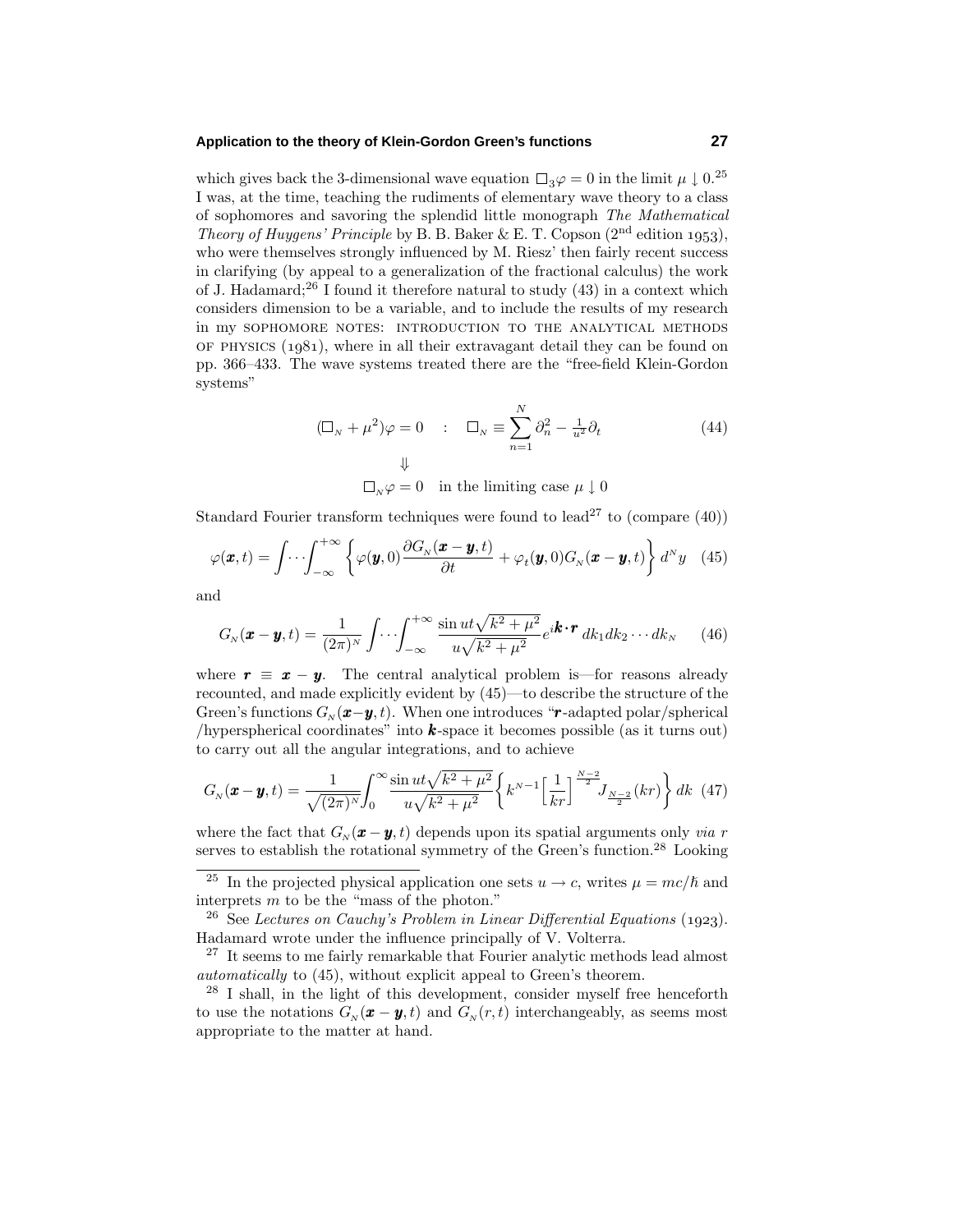now in closer detail to the expression interior to the curly brackets (where all the *r*-dependence originates) we have

$$
\left\{\text{etc.}\right\} = \frac{1}{(kr)^{-\frac{1}{2}}} J_{-\frac{1}{2}}(kr) \quad \text{when } N = 1
$$

$$
= \frac{1}{(kr)^{0}} J_{0}(kr) \cdot k \quad \text{when } N = 2
$$

$$
= k^{2} \frac{1}{(kr)^{\frac{1}{2}}} J_{\frac{1}{2}}(kr) \quad \text{when } N = 3
$$

$$
= k^{2} \frac{1}{(kr)^{1}} J_{1}(kr) \cdot k \quad \text{when } N = 4
$$

$$
= k^{4} \frac{1}{(kr)^{\frac{3}{2}}} J_{\frac{3}{2}}(kr) \quad \text{when } N = 5
$$

$$
= k^{4} \frac{1}{(kr)^{2}} J_{2}(kr) \cdot k \quad \text{when } N = 6
$$

$$
\vdots
$$

—the general formula being (for  $n = 0, 1, 2, \ldots$ )

$$
\left\{\text{etc.}\right\} = \begin{cases} k^{2n} \left[\frac{1}{kr}\right]^{n-\frac{1}{2}} J_{n-\frac{1}{2}}(kr) & \text{when } N = 2n + 1 \text{ is odd} \\ k^{2n} \left[\frac{1}{kr}\right]^{n} & J_{n} \quad (kr) \cdot k & \text{when } N = 2n + 2 \text{ is even} \end{cases}
$$

 $But<sup>29</sup>$ 

$$
\frac{1}{z^{n+\nu}}J_{n+\nu}(z) = \left(-\frac{1}{z}\frac{d}{dz}\right)^n \left\{\frac{1}{z^{\nu}}J_{\nu}(z)\right\}
$$

and trivially  $\left(\frac{1}{kr}\frac{d}{d(kr)}\right)^n = k^{-2n}\left(\frac{1}{r}\frac{\partial}{\partial r}\right)^n$ , so we have

$$
\left\{\text{etc.}\right\} = \begin{cases}\n\left(-\frac{1}{r}\frac{\partial}{\partial r}\right)^n \underbrace{\sqrt{kr}J_{-\frac{1}{2}}(kr)}_{\text{= } \sqrt{\frac{2}{\pi}}\cos kr} & \text{when } N = 2n + 1 \text{ is odd} \\
\text{etc.}\n\end{cases}\n\tag{48}
$$
\n
$$
\left(-\frac{1}{r}\frac{\partial}{\partial r}\right)^n J_0(kr) \cdot k & \text{when } N = 2n + 2 \text{ is even}\n\end{cases}
$$

Returning with this information to (47) we obtain

$$
G_{2n+1}(r,t) = \left(-\frac{1}{2\pi r}\frac{\partial}{\partial r}\right)^n G_1(r,t)
$$
\n(49.1)

$$
G_{2n+2}(r,t) = \left(-\frac{1}{2\pi r}\frac{\partial}{\partial r}\right)^n G_2(r,t)
$$
\n(49.2)

 $29$  See G. N. Watson, *Theory of Bessel Functions* (1944), p. 46.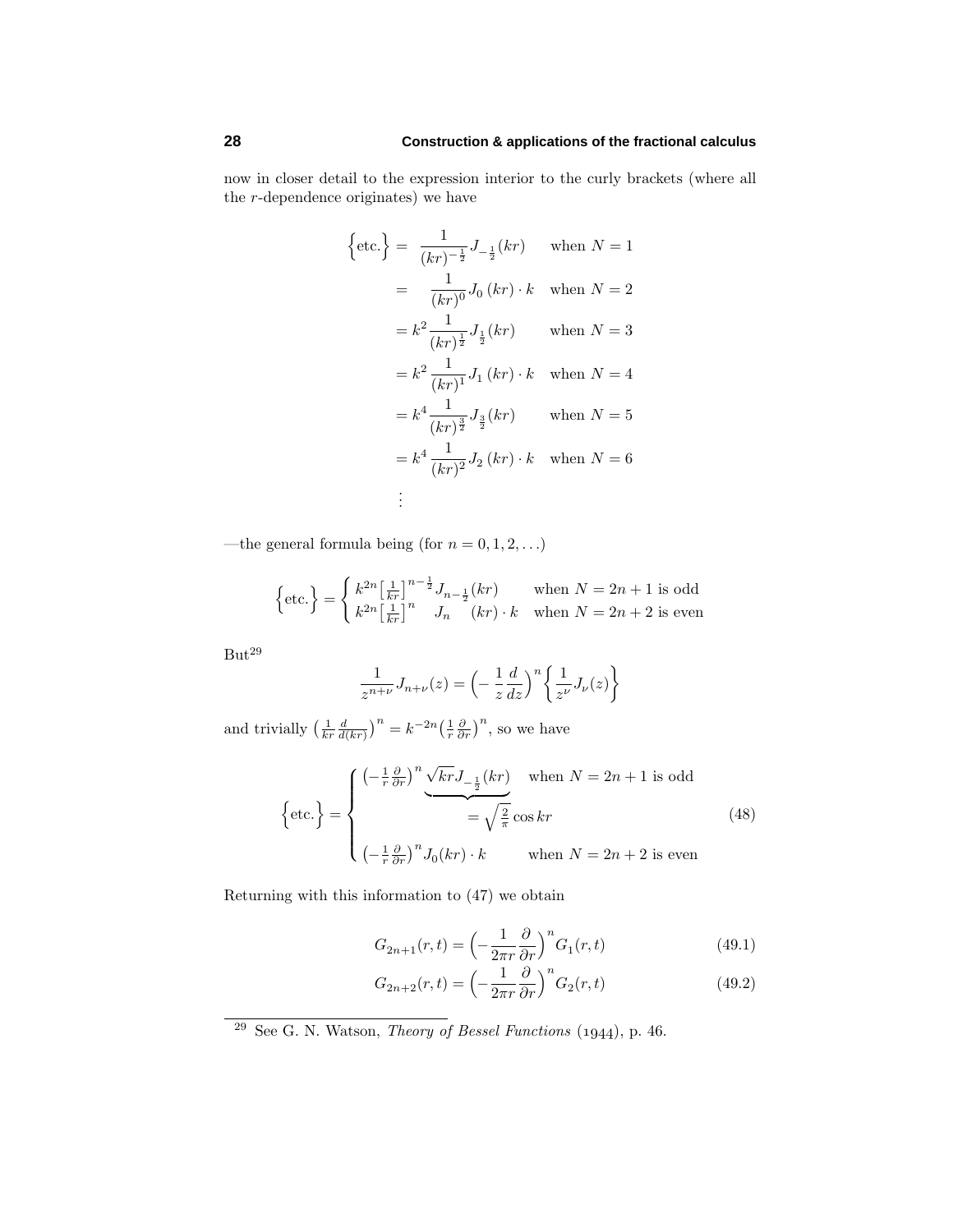where

$$
G_1(\mathbf{x} - \mathbf{y}, t) \equiv G_1(r, t) = \frac{1}{\pi} \int_0^\infty \frac{\sin ut \sqrt{k^2 + \mu^2}}{u \sqrt{k^2 + \mu^2}} \cos kr \, dk \tag{50.1}
$$

$$
G_2(\mathbf{x} - \mathbf{y}, t) \equiv G_2(r, t) = \frac{1}{2\pi} \int_0^\infty \frac{\sin ut \sqrt{k^2 + \mu^2}}{u \sqrt{k^2 + \mu^2}} J_0(kr) k dk
$$
  
= 
$$
\frac{1}{2\pi u \sqrt{r}} \int_0^\infty \sqrt{k} \frac{\sin (ut) \sqrt{\mu^2 + k^2}}{\sqrt{\mu^2 + k^2}} J_0(kr) \sqrt{kr} dk \quad (50.2)
$$

The Green's functions  $G_1(r, t)$  and  $G_2(r, t)$  acquire special importance from the circumstance that, according to (49), they are the "seeds" from which arise the parallel constructions

$$
G_1(r,t) \to G_3(r,t) \to G_5(r,t) \to G_7(r,t) \to \cdots
$$
  
\n
$$
G_2(r,t) \to G_4(r,t) \to G_6(r,t) \to G_8(r,t) \to \cdots
$$
\n(51)

The integrals which at (50) serve to define  $G_1(r,t)$  and  $G_2(r,t)$  are tabulated; consulting Volume I of A. Erdélyi et al, Tables of Integral Transforms  $(1954)$ we find (at **1.7.30**, p.26 in the table of Fourier cosine transforms) that

$$
G_1(r,t) = \begin{cases} \pm \frac{1}{2u} J_0(\mu \sqrt{(ut)^2 - r^2}) & \text{if } (ut)^2 - r^2 \ge 0\\ 0 & \text{otherwise} \end{cases}
$$
  
=  $\pm \theta(s^2) \cdot \frac{1}{2u} J_0(\mu s)$  with  $s \equiv \sqrt{(ut)^2 - r^2}$  (52.1)

according as  $t \geq 0$ , while in Volume II of that same work (at **8.7.20**, p. 35 in the table of Hankel transforms $^{30}$ ) we find that

$$
G_2(r,t) = \pm \frac{1}{2\pi u\sqrt{r}} \cdot \theta(s^2) \sqrt{\frac{\pi\mu r}{2s}} \underbrace{J_{-\frac{1}{2}}(\mu s)}_{=\sqrt{\frac{2}{\pi\mu s}} \cos \mu s}
$$

$$
= \pm \theta(s^2) \cdot \frac{1}{2\pi u} \frac{\cos \mu s}{s}
$$
(52.2)

Equations (52) owe their analytical simplicity in part to the definition

$$
s\equiv\sqrt{(ut)^2-r^2}
$$

$$
f(x) \longrightarrow \int_0^\infty f(x) J_\nu(xy) \sqrt{xy} \, dx \quad : \quad y > 0
$$

<sup>&</sup>lt;sup>30</sup> By definition the Hankel transform of order  $\nu$  sends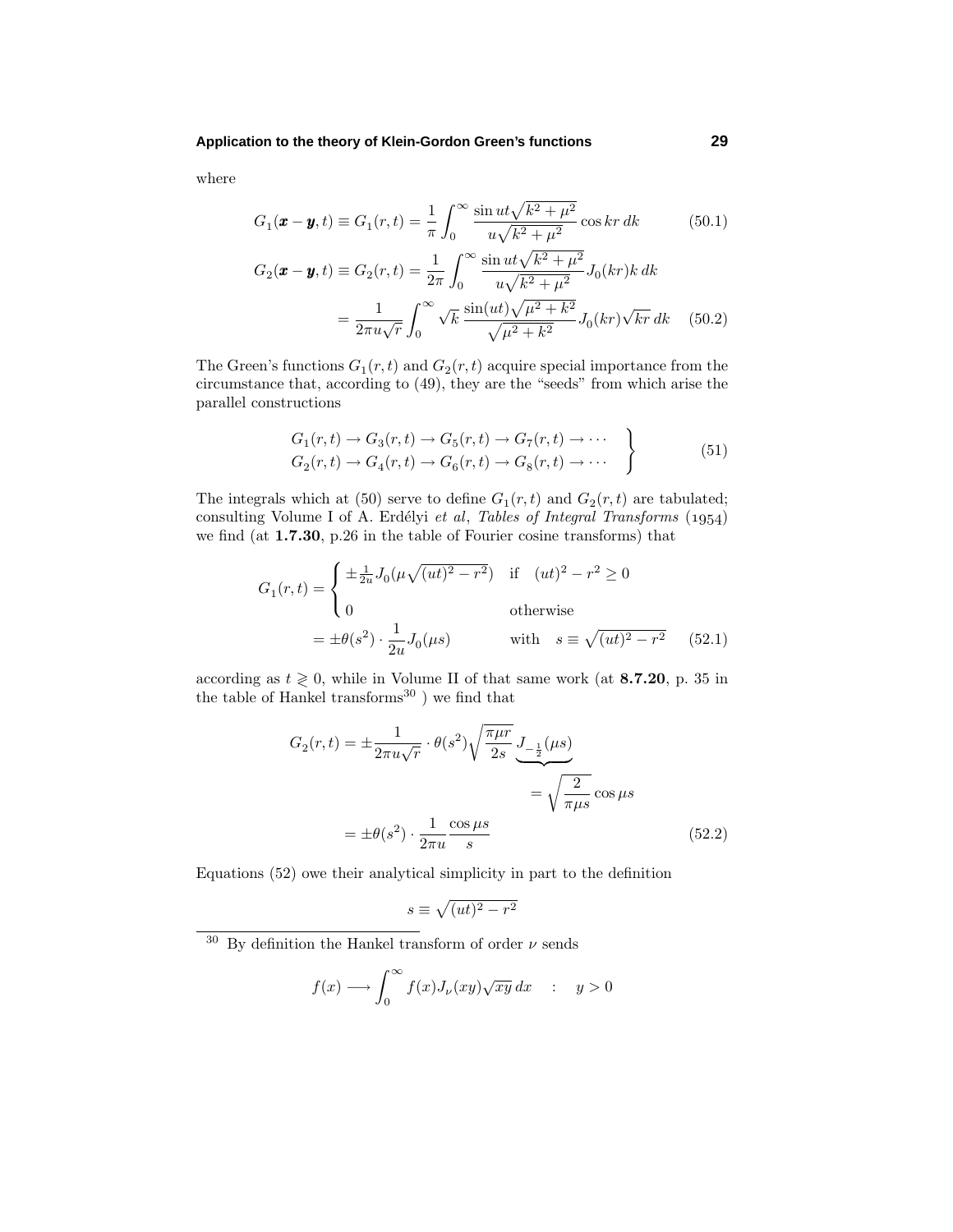and become superficially less attractive when, in service of another kind of simplicity, we introduce

$$
\sigma \equiv s^2 = (ut)^2 - r^2
$$
 which  
 
$$
\begin{cases}\n\text{vanishes on the lightcone} \\
\text{is positive interior to the lightcone} \\
\text{is negative exterior to the lightcone}\n\end{cases}
$$

We take our motivation here from the observation that  $\frac{\partial}{\partial r} = \frac{\partial \sigma}{\partial r} \frac{\partial}{\partial \sigma} = -2r \frac{\partial}{\partial \sigma}$ <br>entails  $-\frac{1}{2\pi r} \frac{\partial}{\partial r} = \frac{1}{\pi} \frac{\partial}{\partial \sigma}$  and permits (49) and (51) to be notated

$$
G_{2n+1}(\sigma) = \left(\frac{1}{\pi} \frac{\partial}{\partial \sigma}\right)^n G_1(\sigma)
$$
\n(53.1)

$$
G_{2n+2}(\sigma) = \left(\frac{1}{\pi} \frac{\partial}{\partial \sigma}\right)^n G_2(\sigma)
$$
\n(53.2)

and

$$
G_1(\sigma) \Rightarrow G_3(\sigma) \Rightarrow G_5(\sigma) \Rightarrow G_7(\sigma) \Rightarrow \cdots
$$
  
\n
$$
G_2(\sigma) \Rightarrow G_4(\sigma) \Rightarrow G_6(\sigma) \Rightarrow G_8(\sigma) \Rightarrow \cdots
$$
\n(54)

where  $G_N(\sigma(r,t)) = G_N(r,t)$  and where  $\Rightarrow$  is accomplished by action of  $\left(\frac{1}{\pi} \frac{\partial}{\partial \sigma}\right)$ . In this notation equations (52) read

$$
G_1(\sigma) = \pm \theta(\sigma) \cdot \frac{1}{2u} J_0(\mu\sqrt{\sigma})
$$
\n(55.1)

$$
G_2(\sigma) = \pm \theta(\sigma) \cdot \frac{1}{2\pi u} \frac{\cos \mu \sqrt{\sigma}}{\sqrt{\sigma}}
$$
(55.2)

The Green's function  $G_N(\sigma)$  of the *N*-dimensional Klein-Gordon equation goes over into the Green's function of the associated wave equation in the limit  $\mu \downarrow 0$ . Writing

$$
\mathsf{G}_{N}^{0}(\sigma) \equiv \lim_{\mu \downarrow 0} \mathsf{G}_{N}(\sigma)
$$

we make use of the fact that  $J_0(0) = 1$  to achieve

$$
G_1^0(\sigma) = \pm \theta(\sigma) \cdot \frac{1}{2u} \tag{56.1}
$$

$$
G_2^0(\sigma) = \pm \theta(\sigma) \cdot \frac{1}{2\pi u} \frac{1}{\sqrt{\sigma}}
$$
\n(56.2)

which are remarkable for their simplicity. Equation  $(56.1)$  reproduces precisely (41), while by straightforward extension of a line of argument familiar from p. 16 we have

$$
D^{\frac{1}{2}}G_1^0(\sigma) = \pm \frac{1}{2u}D^1 \cdot \underbrace{\frac{1}{\sqrt{\pi}} \int_0^\sigma (\sigma - \tau)^{-\frac{1}{2}} \theta(\tau) d\tau}_{= \begin{cases} 2\sqrt{\frac{\sigma}{\pi}} & \text{if } \sigma > 0 \\ 0 & \text{otherwise} \end{cases}}
$$

$$
= \pm \theta(\sigma) \frac{1}{2u\sqrt{\pi\sigma}}
$$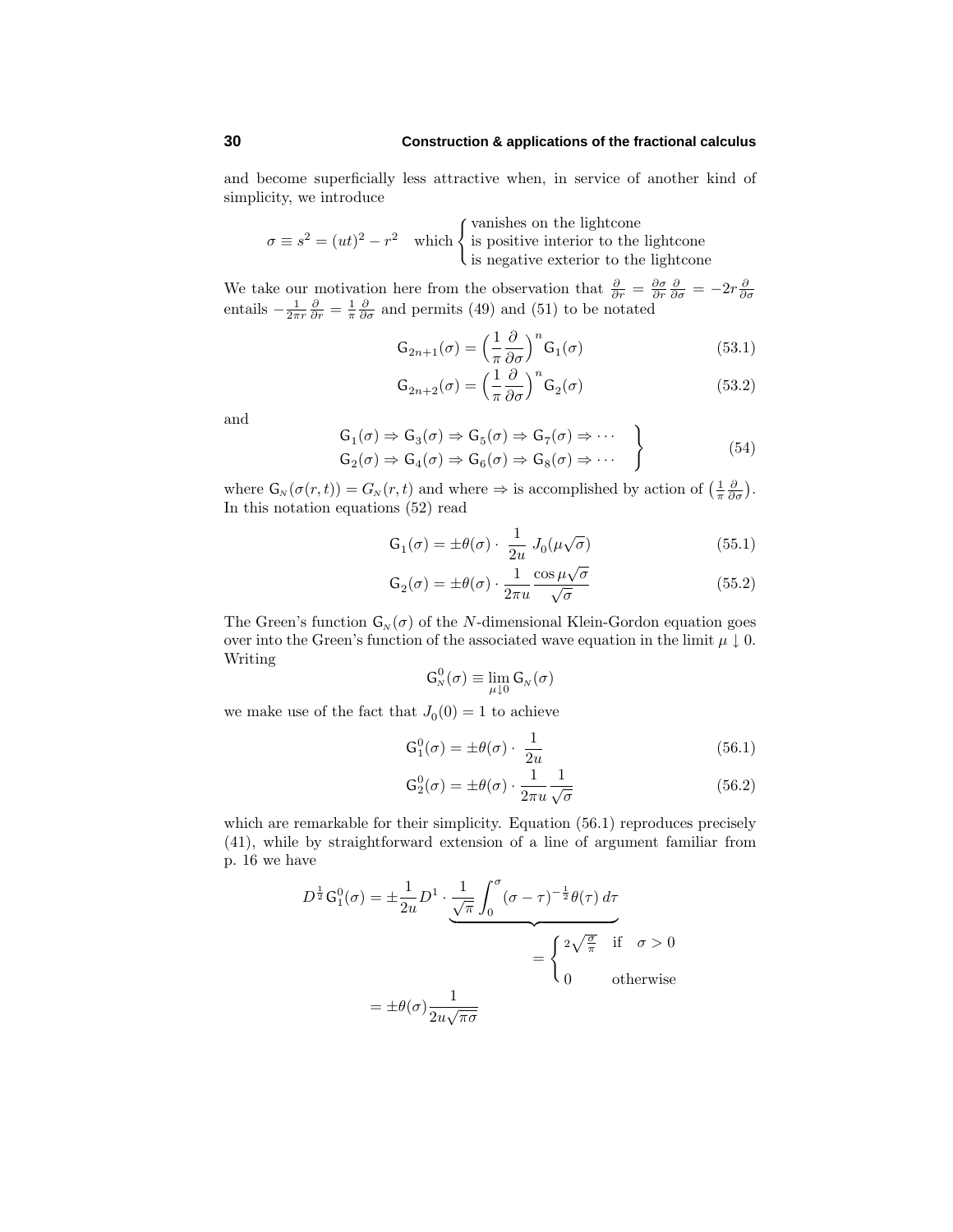## **Application to the theory of Klein-Gordon Green's functions 31**

from which it follows—remarkably—that

$$
\left(\frac{1}{\pi}\frac{\partial}{\partial\sigma}\right)^{\frac{1}{2}}G_1^0(\sigma) = G_2^0(\sigma)
$$
\n(57)

More generally, we can return to (55) with the corresponding extension of

$$
D^{\frac{1}{2}}J_0(a\sqrt{x}) = D^1 \cdot D^{-\frac{1}{2}}J_0(a\sqrt{x})
$$
  
=  $D^1 \cdot \frac{1}{\sqrt{\pi}} \int_0^x (x-y)^{-\frac{1}{2}}J_0(a\sqrt{y}) dy$   
=  $D^1 \cdot \frac{2 \sin(a\sqrt{x})}{a\sqrt{\pi}}$  according to Mathematica  
=  $\frac{\cos(a\sqrt{x})}{\sqrt{\pi x}}$ 

to obtain

$$
\left(\frac{1}{\pi}\frac{\partial}{\partial\sigma}\right)^{\frac{1}{2}}\mathsf{G}_{1}(\sigma) = \mathsf{G}_{2}(\sigma)
$$
\n(58)

from which (57) can be recovered as a limiting case. Conversely,

$$
\left(\frac{1}{\pi}\frac{\partial}{\partial\sigma}\right)^{-\frac{1}{2}}\mathsf{G}_{2}(\sigma) = \pm\frac{1}{\sqrt{\pi}}\int_{0}^{\sigma}(\sigma-\tau)^{-\frac{1}{2}}\theta(\tau)\frac{1}{2\pi u}\frac{\cos\mu\sqrt{\tau}}{\sqrt{\tau}}d\tau
$$

$$
= \pm\theta(\sigma)\frac{\pi^{\frac{1}{2}}}{2\pi^{\frac{3}{2}}u}\cdot\underbrace{\int_{0}^{\sigma}(\sigma-\tau)^{-\frac{1}{2}}\frac{\cos\mu\sqrt{\tau}}{\sqrt{\tau}}d\tau}_{\sigma} = \pi J_{0}(\mu\sqrt{\sigma})
$$

$$
= \mathsf{G}_{1}(\sigma)
$$

so we have

$$
G_3(\sigma) = \left(\frac{1}{\pi} \frac{\partial}{\partial \sigma}\right)^1 G_1(\sigma)
$$
  
= 
$$
\underbrace{\left(\frac{1}{\pi} \frac{\partial}{\partial \sigma}\right)^1 \left(\frac{1}{\pi} \frac{\partial}{\partial \sigma}\right)^{-\frac{1}{2}}}_{\equiv \left(\frac{1}{\pi} \frac{\partial}{\partial \sigma}\right)^{+\frac{1}{2}}}
$$

The implication of the results now in hand is that (compare (53)) it makes sense to write

$$
\mathsf{G}_{N}(\sigma) = \left(\frac{1}{\pi} \frac{\partial}{\partial \sigma}\right)^{\frac{N-1}{2}} \mathsf{G}_{1}(\sigma) \tag{59}
$$

and that in refinement of (54) we have

$$
G_1(\sigma) \Rightarrow G_2(\sigma) \Rightarrow G_3(\sigma) \Rightarrow G_4(\sigma) \Rightarrow G_5(\sigma) \Rightarrow G_6(\sigma) \Rightarrow \cdots
$$
 (60)

according to which the Klein-Gordon Green's functions of all dimensional orders —whether even or odd—can be generated by repeated semidifferentiation of a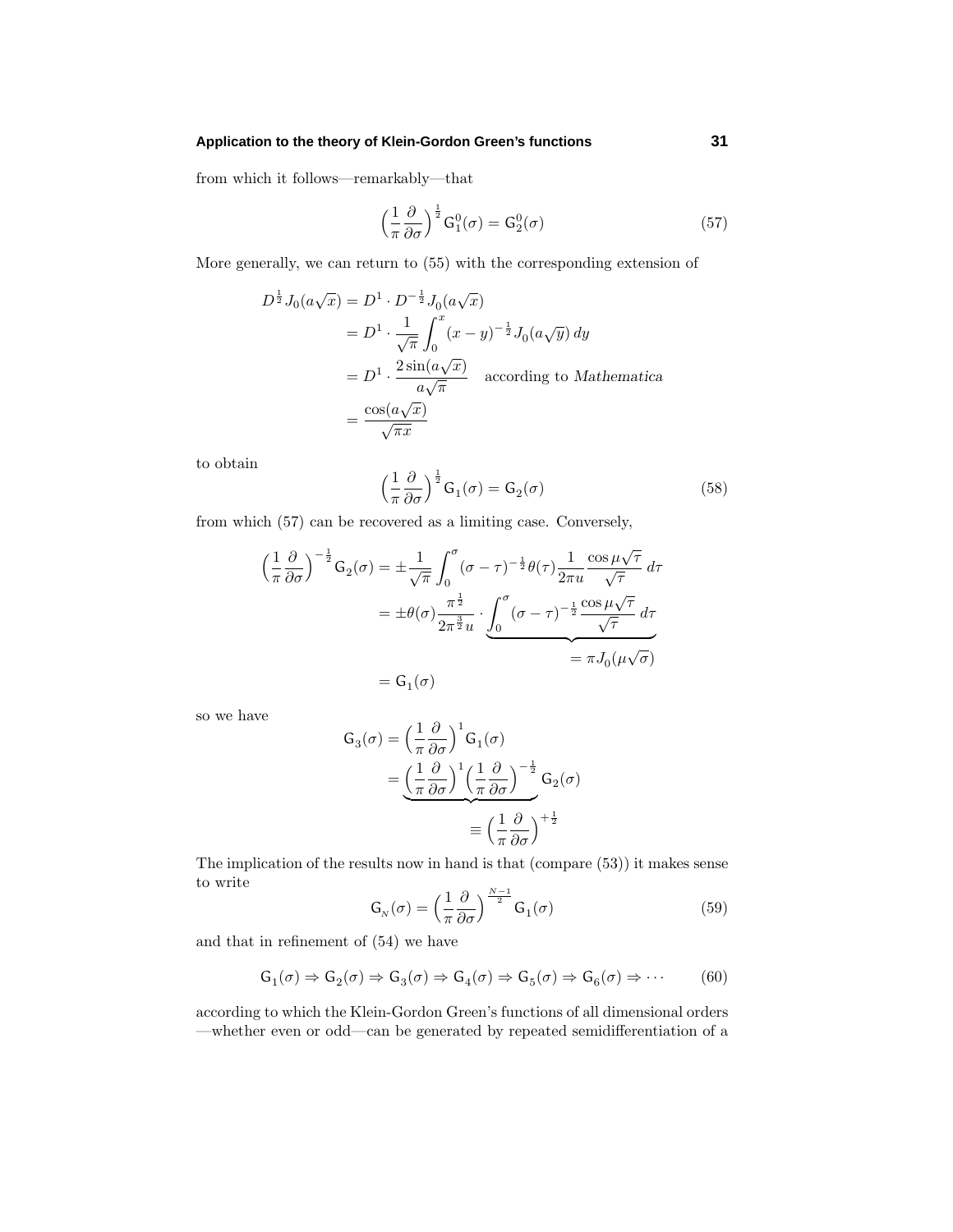single "seed." The scheme (60) provides weakly generalized expression of an idea developed by M. Riesz<sup>31</sup> in the 1930's. Riesz' idea is the relatively more useful complement of an idea developed in the 1920's by J. Hadamard, who gave the name "Method of Descent" $32$  to implications of an observation that follows most transparently from (46):

$$
\int_{-\infty}^{+\infty} G_N(\mathbf{r}, t) \, dr^N = \int_{-\infty}^{+\infty} \left\{ \frac{1}{(2\pi)^N} \int \cdots \int_{-\infty}^{+\infty} \frac{\sin ut \sqrt{k^2 + \mu^2}}{u \sqrt{k^2 + \mu^2}} \right. \\
\left. + \exp \left\{ i \left[ \sum_{n=1}^{N-1} k_n r^n + k_N r^N \right] \right\} dk_1 dk_2 \cdots dk_N \right\} dr^N \\
= \frac{1}{(2\pi)^{N-1}} \int \cdots \int_{-\infty}^{+\infty} \frac{\sin ut \sqrt{k^2 + \mu^2}}{u \sqrt{k^2 + \mu^2}} \underbrace{\left\{ \frac{1}{2\pi} \int_{-\infty}^{+\infty} e^{iKR} dR \right\}}_{= \delta(K)} \\
= \delta(K) \\
\cdot \exp \left\{ i \sum_{n=1}^{N-1} k_n r^n \right\} dk_1 dk_2 \cdots dk_{N-1} dK \\
= G_{N-1}(\mathbf{r}, t)
$$
\n(61)

Hadamard's result, reduced to its essentials, can be formulated

$$
G_{N-1}(r,t) = \int_0^\infty G_N(\sqrt{r^2 + s^2}, t) \, ds
$$

and can by (47) be considered to be an implication this special instance

$$
\int_0^\infty \frac{J_\nu (k\sqrt{r^2+s^2})}{(r^2+s^2)^{\frac{1}{2}\nu}} ds = \sqrt{\frac{\pi}{2k}} \frac{J_{\nu-\frac{1}{2}}(kr)}{r^{\nu-\frac{1}{2}}}
$$

of "Sonine's formula."<sup>33</sup> Hadamard's method achieves

$$
G_1(\sigma) \leftarrow G_2(\sigma) \leftarrow G_3(\sigma) \leftarrow G_4(\sigma) \leftarrow G_5(\sigma) \leftarrow G_6(\sigma) \leftarrow \cdots \tag{62}
$$

by integrating out successive degrees of freedom; that process is evidently—but non-obviously—equivalent to repeated application of the

semi  
integration operator 
$$
\equiv \Big(\frac{1}{\pi}\frac{\partial}{\partial\sigma}\Big)^{-\frac{1}{2}}
$$

<sup>&</sup>lt;sup>31</sup> See Chapter I  $\S7$  of B. B. Baker & E. T. Copson, The Mathematical Theory of Huygens' Principle  $(2<sup>nd</sup>$  edition 1950).

 $32$  See p. 46 in the monograph just cited, and §§29, 70 & 164 in Hadamard's Lectures on Cauchy's Problem in Linear Partial Differential Equations (1923).

 $33$  See G. N. Watson, A Treatise on the Theory of Bessel Functions  $(1966)$ , p. 417; W. Magnus & F. Oberhettinger, Formulas  $\mathcal C$  Theorems for the Functions of Mathematical Physics  $(1954)$ , p. 29.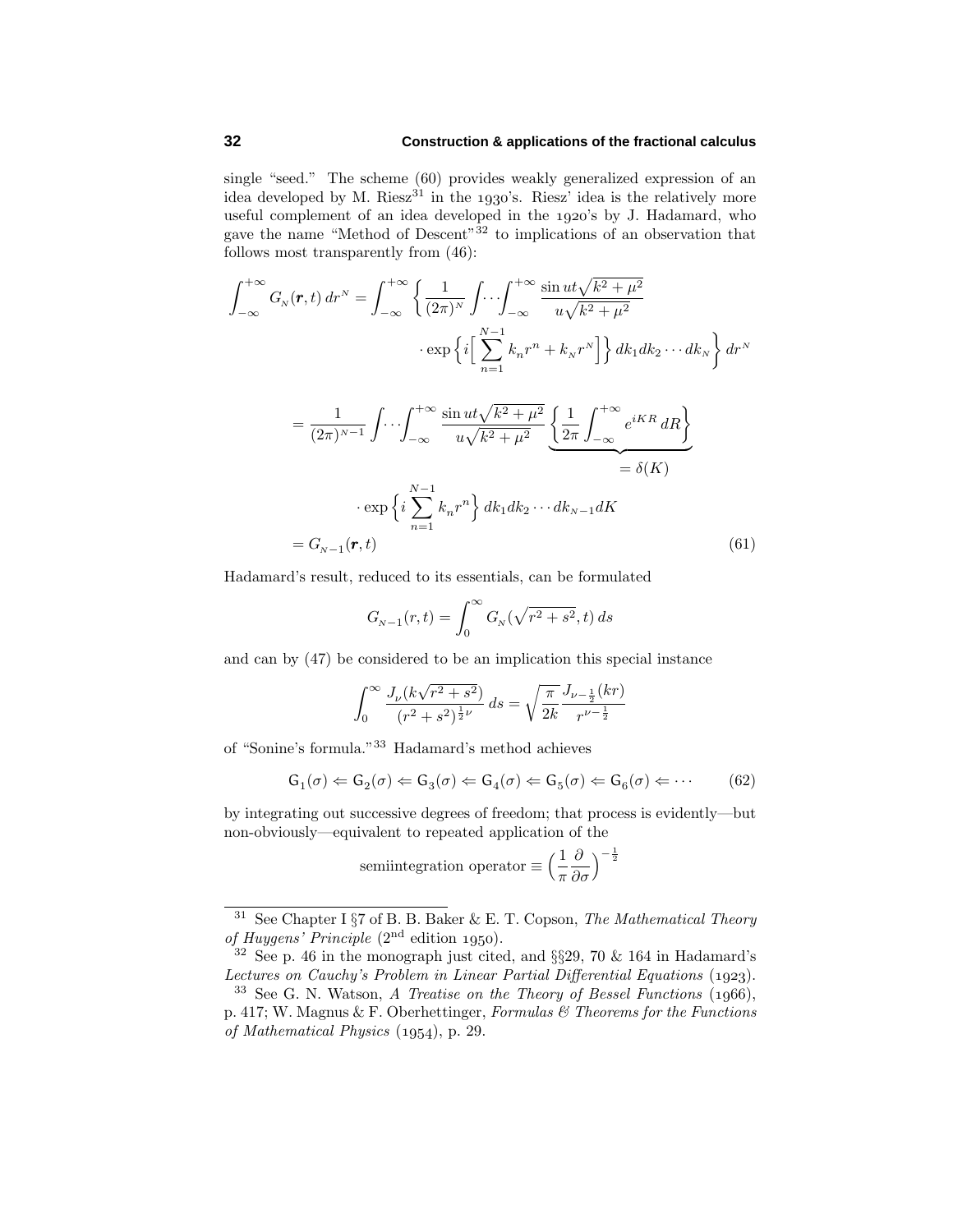## **Application to the theory of Klein-Gordon Green's functions 33**

Important physical conclusions follow swiftly and elegantly from Riesz' construction (60), which it becomes natural now to call the "Method of Ascent." To expose those I set  $\mu = 0$  and retreat to the more explicit notation of (54). Looking first to the **odd-dimensional case**, we have

$$
G_1^0(\sigma) = \pm \frac{1}{2u} \theta(\sigma)
$$
  

$$
\downarrow
$$
  

$$
G_3^0(\sigma) = \left(\frac{1}{\pi} \frac{\partial}{\partial \sigma}\right)^1 G_1^0(\sigma) = \pm \frac{1}{2\pi u} \delta(\sigma)
$$
  

$$
G_5^0(\sigma) = \left(\frac{1}{\pi} \frac{\partial}{\partial \sigma}\right)^2 G_1^0(\sigma) = \pm \frac{1}{2\pi^2 u} \delta'(\sigma)
$$
  

$$
\vdots
$$
  

$$
G_{2n+1}^0(\sigma) = \left(\frac{1}{\pi} \frac{\partial}{\partial \sigma}\right)^n G_1^0(\sigma) = \pm \frac{1}{2\pi^n u} \delta^{(n)}(\sigma)
$$
(63.1)

In the **even-dimensional case** the situation is significantly more complicated and qualitatively distinct, but for the simplest of reasons; we find

$$
G_2^0(\sigma) = \pm \frac{1}{2\pi u} \sigma^{-\frac{1}{2}} \theta(\sigma)
$$
  

$$
\downarrow
$$
  

$$
G_4^0(\sigma) = \left(\frac{1}{\pi} \frac{\partial}{\partial \sigma}\right)^1 G_2^0(\sigma) = \pm \frac{1}{2\pi^2 u} \left\{ \sigma^{-\frac{1}{2}} \delta(\sigma) - \frac{1}{2} \sigma^{-\frac{3}{2}} \theta(\sigma) \right\}
$$
  

$$
G_6^0(\sigma) = \left(\frac{1}{\pi} \frac{\partial}{\partial \sigma}\right)^2 G_2^0(\sigma) = \pm \frac{1}{2\pi^3 u} \left\{ \sigma^{-\frac{1}{2}} \delta'(\sigma) - \sigma^{-\frac{3}{2}} \delta(\sigma) + \frac{3}{4} \sigma^{-\frac{5}{2}} \theta(\sigma) \right\}
$$
  

$$
\vdots
$$

$$
\mathcal{G}_{2n+2}^0(\sigma) = \left(\frac{1}{\pi} \frac{\partial}{\partial \sigma}\right)^n \mathcal{G}_2^0(\sigma) = \pm \frac{1}{2\pi^{n+1} u} \sum_{p=0}^n {n \choose p} \left[\sigma^{-\frac{1}{2}}\right]^{(p)} \left[\theta(\sigma)\right]^{(n-p)} \tag{63.2}
$$

where  $[\sigma^{-\frac{1}{2}}]^{(p)} = (-)^p \frac{(2p)!}{2^{2p}p!} \sigma^{-\frac{1}{2}-p}$  and  $[\theta(\sigma)]^{(n-p)} = \delta^{(n-p-1)}(\sigma) : 0 \le p < n$ . From (63) we learn that

- In all cases,  $G_N^0(\sigma)$  vanishes outside the lightcone;
- $G_{\text{odd}\geq3}^{0}(\sigma)$  is singular on the lightcone, but vanishes inside;

•  $G_{even}^0(\sigma)$  is singular on the lightcone, but—owing to the presence of a "dangling *θ*-function"—fails to vanish inside (as also does  $G_1^0(\sigma)$ ); it follows that radiative events in odddimensional spacetimes have persistent local effects. This is in sharp contrast to the situation in spacetimes of even dimension  $N + 1 \geq 4$ .

Amongst the cases  $G_{\text{odd}\geq 3}^{0}(\sigma)$  the case  $G_{3}^{0}(\sigma)$ —which refers, of course, to the world we physically inhabit—is special, in a sense which we are in position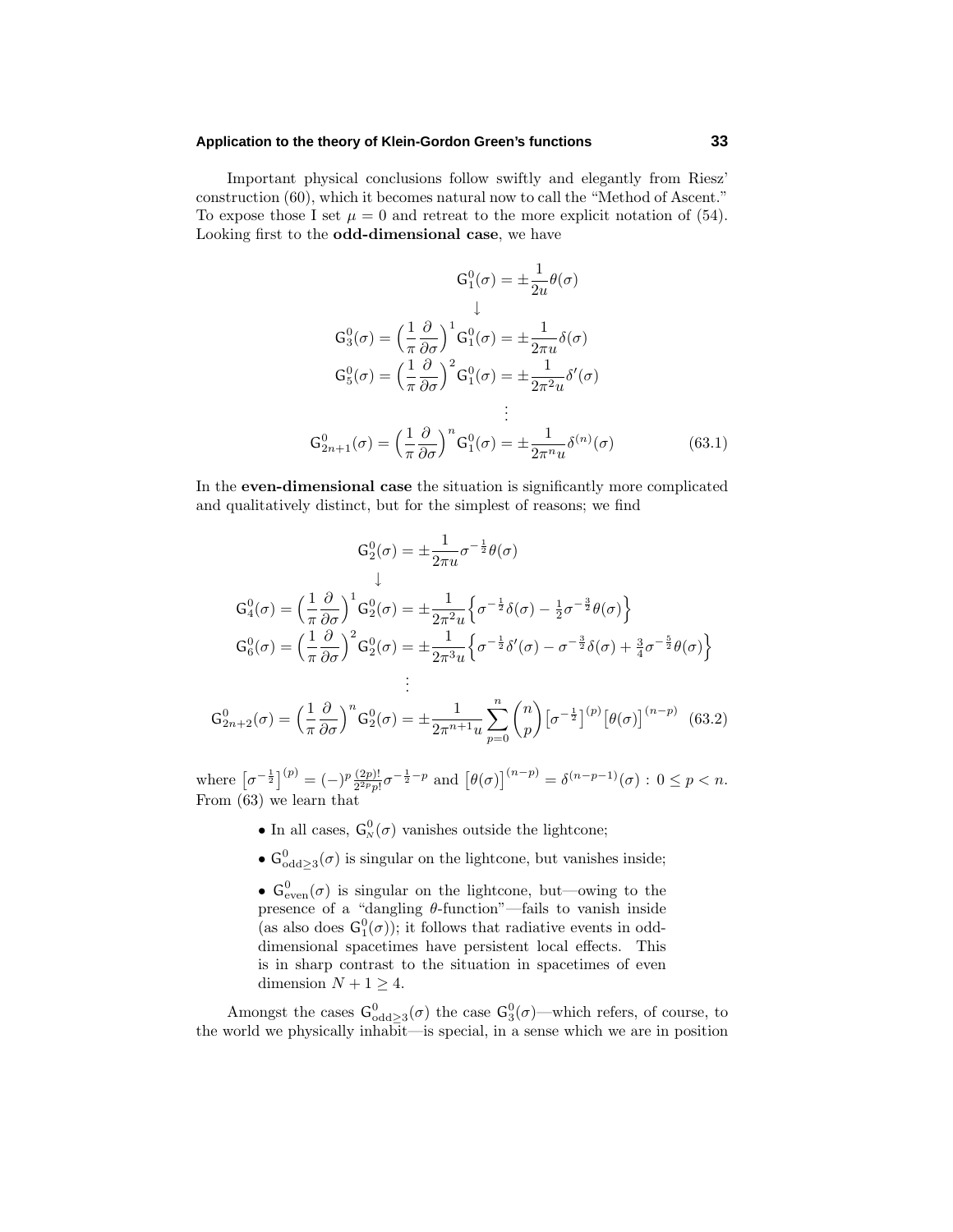now to comprehend. Returning again to  $(47)$ , we set  $\mu = 0$  and after some simplification obtain

$$
G_N^0(r,t) = \frac{1}{u} \left(\frac{1}{2\pi}\right)^{\frac{N}{2}} \sqrt{\frac{1}{r^{N-1}}} \int_0^\infty k^{\frac{N-3}{2}} \sin utk \left\{ J_{\frac{N-2}{2}}(kr) \sqrt{kr} \right\} dk \qquad (64)
$$

As it happens, the functions  $J_{\frac{2n-1}{2}}(z)$ :  $n = 0, 1, 2, \ldots$  (the so-called "spherical" Bessel Functions) are elementary; more specifically, we have

$$
J_{-\frac{1}{2}}(kr)\sqrt{kr} = \sqrt{\frac{2}{\pi}}\cos kr
$$
  
\n
$$
J_{+\frac{1}{2}}(kr)\sqrt{kr} = \sqrt{\frac{2}{\pi}}\sin kr
$$
  
\n
$$
J_{+\frac{3}{2}}(kr)\sqrt{kr} = \sqrt{\frac{2}{\pi}}\left[\frac{1}{kr}\sin kr - \cos kr\right]\cos kr
$$
  
\n
$$
\vdots
$$
  
\n
$$
J_{\frac{2n-1}{2}}(kr)\sqrt{kr} = \sqrt{\frac{2}{\pi}}z^{\frac{2n-1}{2}}\left(-\frac{1}{z}\frac{d}{dz}\right)^{n-1}\frac{\sin z}{z}\Big|_{z=kr} : n = 1, 2, 3, ...
$$

Returning with this information to (64) we have

$$
G_1^0(r,t) = \frac{1}{\pi u} \int_0^\infty k^{-1} \underbrace{\sin utk \cdot \cos rk}_{= \frac{1}{2} [\sin k(r+ut) - \sin k(r-ut)]}
$$
  
= weighted superposition of running waves  

$$
= \pm \theta (u^2 t^2 - r^2) \cdot \frac{1}{2u}
$$

where the final equation (supplied by *Mathematica*) reproduces precisely (56.1). Similarly

$$
G_3^0(r,t) = \frac{1}{2\pi^2 u r} \int_0^\infty k^0 \underbrace{\sin utk \cdot \sin rk}_{= \frac{1}{2} \left[ -\cos k(r+ut) + \cos k(r-ut) \right]}
$$
  
= *attenuated unweighted* superposition of running waves  
= 
$$
-\frac{1}{2\pi r} \frac{\partial}{\partial r} G_1^0(r,t)
$$

which provides an explicit instance of (49.1). *Mathematica* reports here that the integral does not converge, but that is not cause for alarm; Green's functions are by nature distributions, intended to live always in the protective shade of an integral sign; convergence is achieved in applications by reversing the order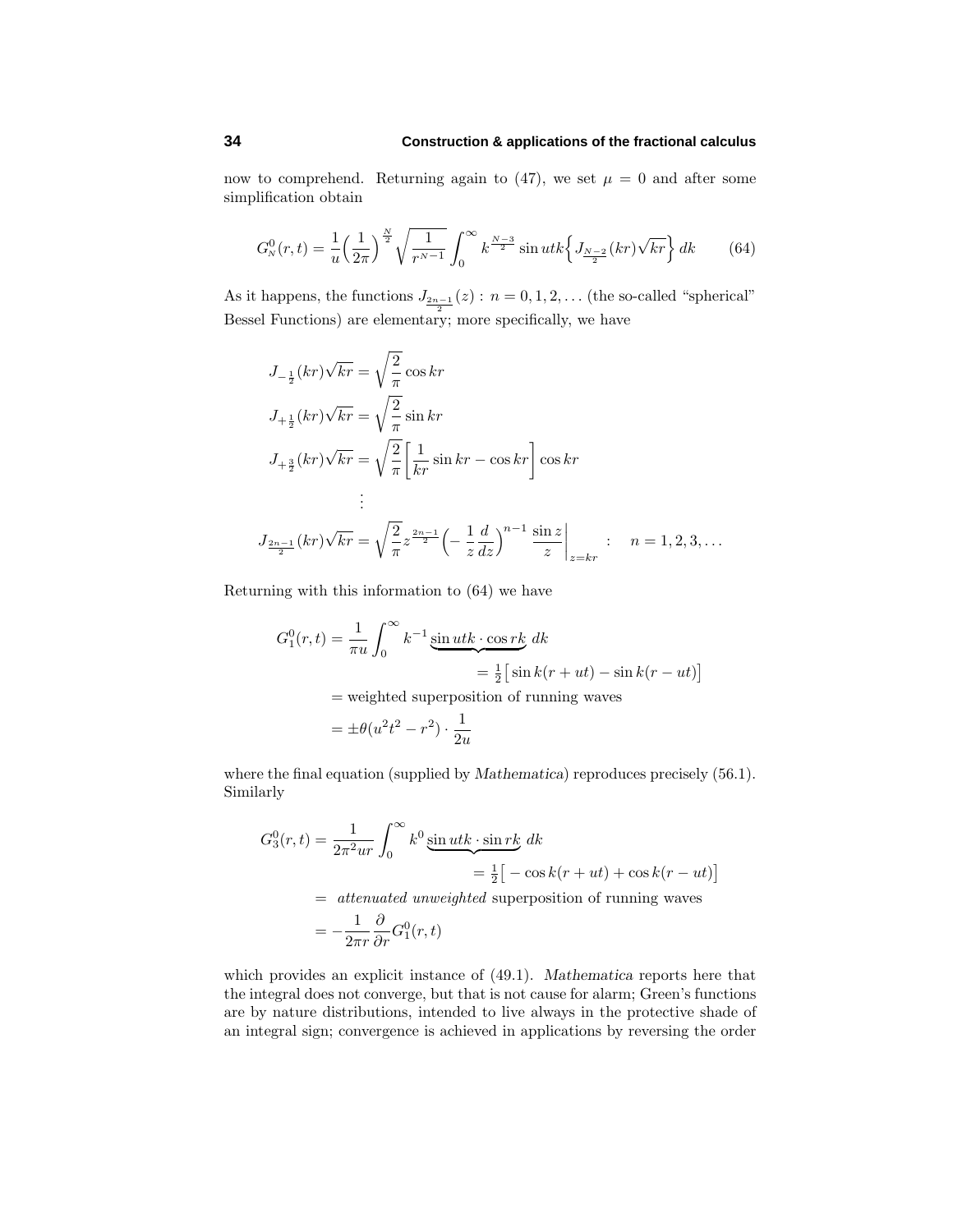#### **Application to the mensuration of hyperspheres 35**

of integration. Looking next to the case  $N = 5$  (which is typical of the cases  $N = 5, 7, 9, \ldots$  we have

$$
G_5^0(r,t) = \frac{1}{4\pi^3 u} \int_0^\infty \left[ \frac{1}{r^3} \sin utk \cdot \sin rk - \frac{k}{r^2} \sin utk \cdot \cos rk \right] dk
$$
  
= superposition of running waves with *distinct attenuation factors*  
= 
$$
-\frac{1}{2\pi r} \frac{\partial}{\partial r} G_3^0(r,t)
$$
  
= 
$$
\left(\frac{1}{2\pi}\right)^2 \frac{1}{r} \frac{\partial}{\partial r} \frac{1}{r} \frac{\partial}{\partial r} G_1^0(r,t)
$$
(65)

Wave propagation is, in this and higher-dimensional cases, dispersive because some  $\frac{\partial}{\partial r}$ -operators see  $\frac{1}{r}$ -factors standing to their right. The implication is that non-dispersive telegraphy is possible only

> • in 2-dimensional spacetime (case  $N = 1$ ), which is arguably too simple to support physicists, and

> • in 4-dimensional spacetime (case  $N = 3$ ), which manifestly is not

It is difficult to escape the feeling that the remarkable fact thus exposed must have something to do with "why space is 3-dimensional." The even-dimensional cases are non-contenders for reasons that we have traced to (10), i.e., to the curious fact that

the semiderivative (with respect to *x*) of unity  $=$   $\frac{1}{\sqrt{\pi x}}$ 

Remarks which are in many respects qualitatively similar pertain to the Klein-Gordon Green's functions  $G_N(r,t)$ :  $\mu > 0$ . All K-G systems are, however, dispersive, and the analytical details tend (as we have seen) to be more intricate.<sup>34</sup>

**8. Application to the mensuration of hyperspheres**. It is well known that the volume of an *N*-dimensional sphere of radius  $r$  is given by  $35$ 

$$
V_N(r) = \frac{\sqrt{\pi^N}}{\Gamma(1 + \frac{N}{2})} r^N = \begin{cases} \frac{\pi^n}{p!} r^{2n} & \text{when } N = 2n \text{ is even} \\ 2\pi^n \frac{2^n}{1 \cdot 3 \cdot 5 \cdots (2n+1)} r^{2n+1} & \text{when } N = 2n+1 \text{ is odd} \end{cases}
$$

<sup>35</sup> Ref. Gradshteyn & Ryzhik, **4.632.2**, p.620. For derivation of the formula, see SOPHOMORE NOTES  $(1981)$ , pp. 541–545.

<sup>34</sup> After the preceding material—which is, as I have indicated, an abbreviated revision of material written in  $1981/82$ —had been written out, I consulted Bob Reynolds' copy of Courant & Hilbert's Methods of Mathematical Physics: Volume II to discover whether "fractional calculus" is listed in the index. It isat p. 523, in connection with a discussion of the application of the Heaviside calculus to the diffusion equation, and again at p. 702, in connection with a discussion of the wave equation. Both discussions (I am more interested than distressed to discover) run closely parallel to my own*...* and can, on those grounds, hardly be recommended too highly!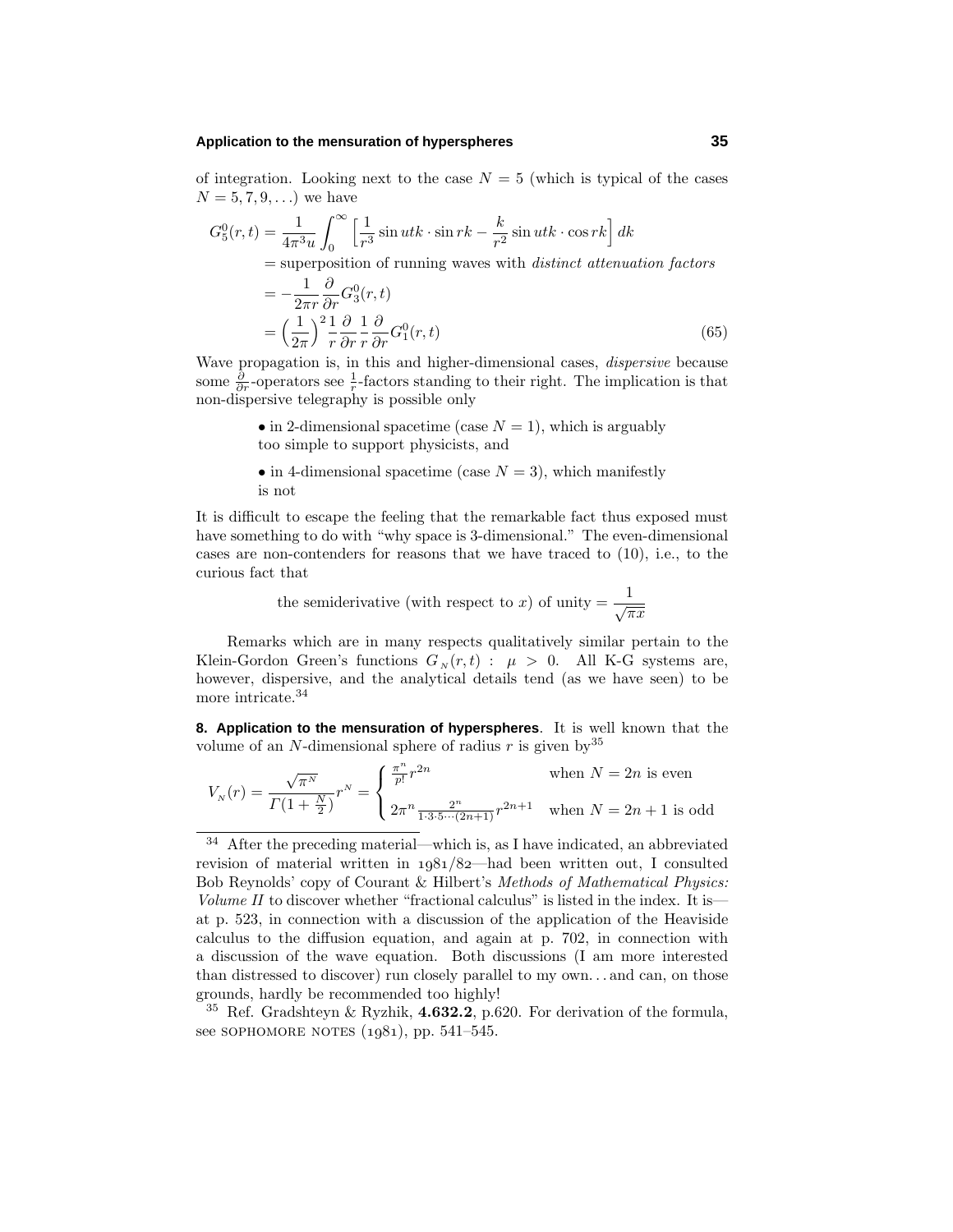On the other hand, it was established in §3 that fractional integration (with respect to a variable we elect now to call  $\sigma$ ) of unity gives

$$
D^{-\nu}1 \equiv \frac{1}{\Gamma(\nu)} \int_0^{\sigma} (\sigma - y)^{\nu - 1} dy = \frac{1}{\Gamma(1 + \nu)} \sigma^{\nu}
$$

from which it follows in particular that

$$
\sqrt{\pi^N} D^{-\frac{N}{2}} 1 = \frac{\sqrt{\pi^N}}{\Gamma(1 + \frac{N}{2})} (\sqrt{\sigma})^N
$$

$$
= V_N(\sqrt{\sigma})
$$

$$
\equiv V_N(\sigma)
$$

The implication is that to obtain  $V_N(r)$  we have only to construct

$$
V_N(\sigma) = \left(\frac{1}{\pi} \frac{\partial}{\partial \sigma}\right)^{-\frac{N}{2}} V_0 \quad \text{with } V_0 \equiv 1
$$

$$
= \left(\frac{1}{\pi} \frac{\partial}{\partial \sigma}\right)^{-\frac{N-1}{2}} V_1(\sigma)
$$

$$
= \left(\frac{1}{\pi} \frac{\partial}{\partial \sigma}\right)^{-\frac{1}{2}} V_{N-1}(\sigma)
$$
(66)

and then set  $\sigma = r^2$ . Equation (66) is except for the *reversed sign in the* exponent—strongly reminiscent of (59), and gives rise to a " Riesz construction"

$$
V_1(\sigma) \Rightarrow V_2(\sigma) \Rightarrow V_3(\sigma) \Rightarrow V_4(\sigma) \Rightarrow V_5(\sigma) \Rightarrow V_6(\sigma) \Rightarrow \cdots
$$
 (67)

that is strongly reminiscent of (60). The corresponding analog of Hadamard's "method of descent" now involves differentiation instead of integration.

My instincts tell me that something much deeper than mere analogy is going on here. I have cooked up a fancy way to say simple things about some simple geometrical objects. What I find exciting is the prospect, once the "analogy" is deeply understood, of saying equally simple things about the Green's functions of wave equations, and of thus avoiding altogether the complexities of §7.

Having several times stressed the importance of "escape from integrality," I digress to observe that

$$
V_N(r) = \frac{\sqrt{\pi^N}}{\Gamma(1 + \frac{N}{2})} r^N
$$
 is meaningful even when N is not an integer (68)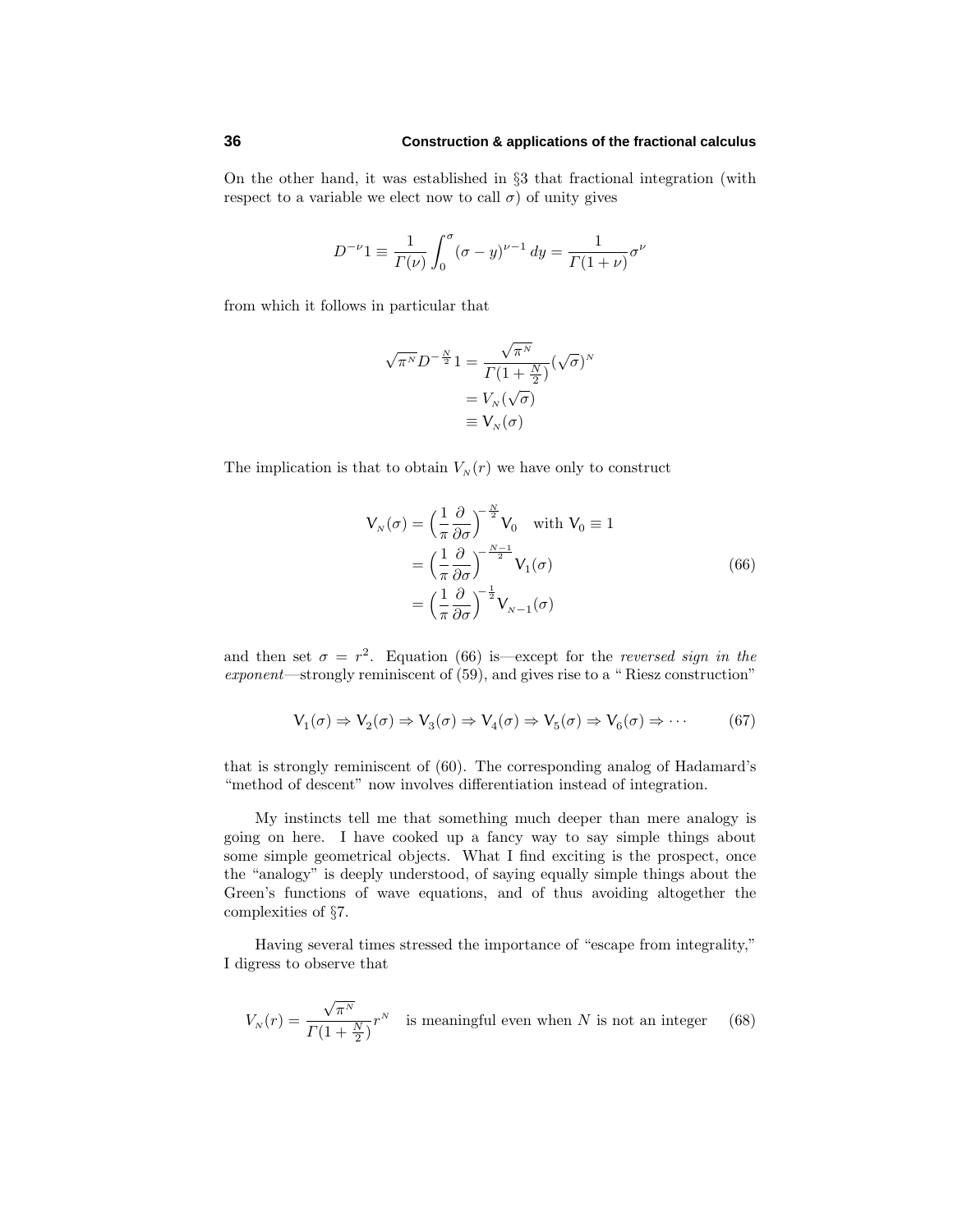#### **Application to the differentiation of fractal curves 37**

One has

$$
V_1(1) = 2.00000 = 2
$$
  
\n
$$
V_2(1) = 3.14159 = \pi
$$
  
\n
$$
V_3(1) = 4.18879 = \frac{4}{3}\pi
$$
  
\n
$$
V_4(1) = 4.93480 = \frac{1}{2}\pi^2
$$
  
\n
$$
V_5(1) = 5.26379 = \frac{8}{15}\pi^2
$$
  
\n
$$
V_6(1) = 5.16771 = \frac{1}{6}\pi^3
$$
  
\n
$$
V_7(1) = 4.72477 = \frac{16}{105}\pi^3
$$
  
\n
$$
V_8(1) = 4.05871 = \frac{1}{24}\pi^4
$$
  
\n
$$
V_9(1) = 3.29851 = \frac{32}{945}\pi^4
$$
  
\n
$$
V_{10}(1) = 2.55016 = \frac{1}{120}\pi^5
$$
  
\n:  
\n
$$
V_{\infty} = 0.00000
$$

Looking to  $\frac{d}{dN} \log V_N(1)$ , we find that  $V_N(1)$  is maximal when  $\psi\left(\frac{N+2}{2}\right) = \log \pi$ , where  $\psi(z) \equiv \frac{d}{dz} \log \Gamma(z) = \Gamma'(z)/\Gamma(z)$  defines the "digamma function." With assistance from *Mathematica*, I discover that

 $V<sub>N</sub>(1)$  is maximal in space of dimension  $N = 5.2569464$ 

**9. Application to the differention of fractal curves**. Karl Weierstrass certainly did not have fractals in mind, or the outreaches of  $20<sup>th</sup>$  Century physics, when he undertook to prove by counterexample that

"continuity does not imply differentiability"

This he did by exhibiting (at a meeting of the Berlin Academy in  $1872$ ) the curve that now bears his name. Related work had been done by Bernard Bolzano in 1834, by Bernard Riemann in the early 1860's and simultaneously by the Swiss mathematician Charles Cellérier—all of whom elected (as also did Weierstrass) not to publish their findings.<sup>36</sup>

For many years Weierstrass' creation lived in legend as a mathematical curiosity that physicists were happy not to have to worry about. But with

$$
R(t) = \sum_{1}^{\infty} n^{-2} \cos n^2 t
$$

and turned out to be only "nearly but not quite nowhere differentiable;" see J.Gerver, "The differentiability of the Riemann function at certain rational multiples of *π*," Amer. J. of Math. **92**, 33 (1970).

 $36$  For a sketch of the history of this subject, see B. B. Mandelbrot, Fractals: Form, Chance, and Dimension  $(1977)$ , p.270. The function studied by Riemann has the form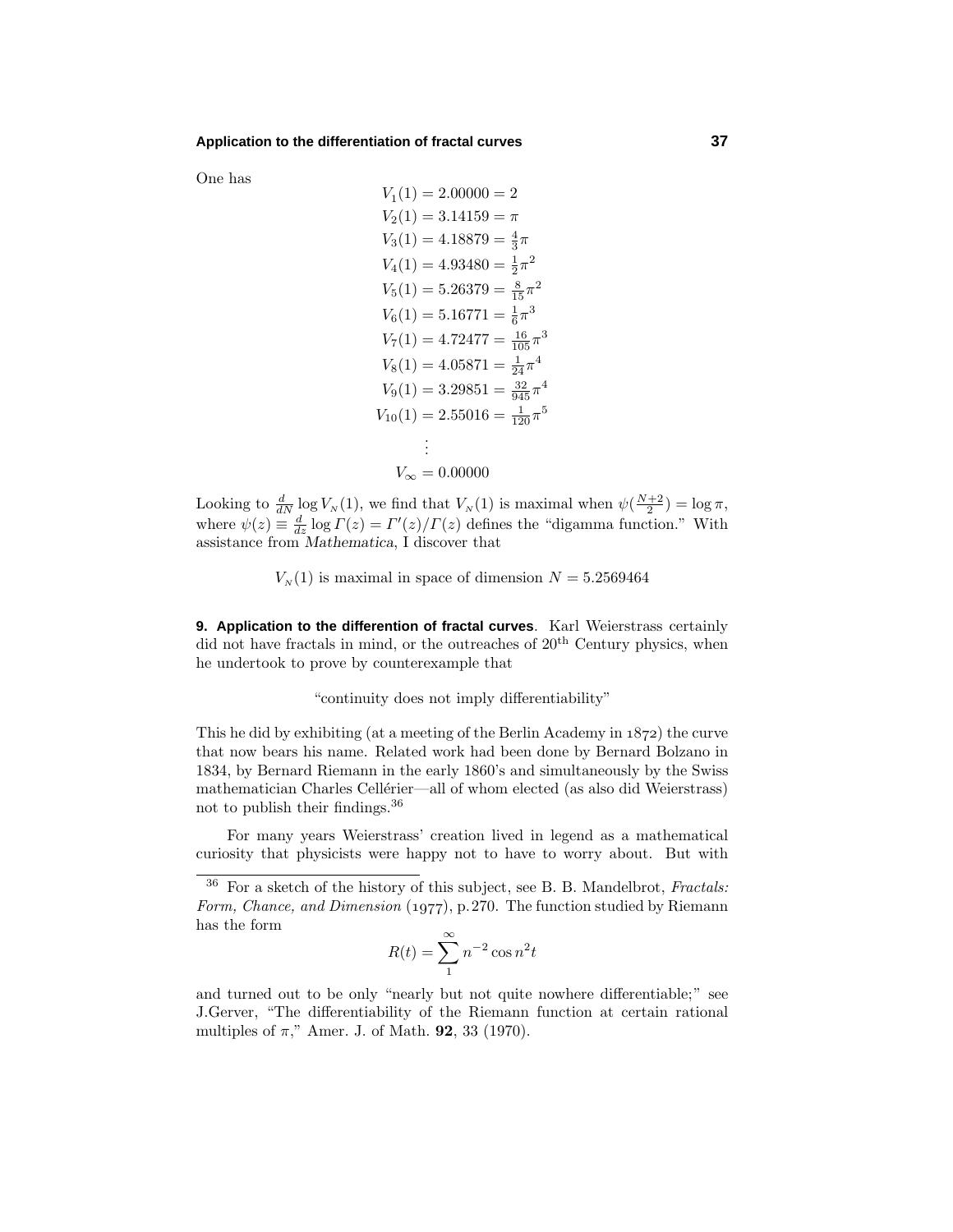recognition of the fractal aspects of the natural world all that has changed; one of the best recent accounts of the properties of the Weierstrass curve and its cognates is, in fact, the work of a pair of physicists, who study the function<sup>37</sup>

$$
W(t) = \sum_{-\infty}^{\infty} \frac{[1 - e^{i\gamma^{n}t}]e^{i\varphi_n}}{\gamma^{(2-D)n}} \quad ; \quad 1 < D < 2; \ \gamma > 1; \ \varphi_n \text{ arbitrary}
$$

which is found to be "continuous but non-differentiable" in the sense that (for all  $t$ ) the *W*-series converges while the  $dW/dt$ -series does not. The functions  $\Re[W(t)]$  and  $\Im[W(t)]$  are reported to have Hausdorff-Besicovitch (or "fractal") dimension D. The function  $W(t)$  becomes "deterministic" when one abandons the assumed randomness of  $\varphi_n$ , writing

$$
\varphi_n=\mu n
$$

The function then acquires the scaling property

$$
W(\gamma t) = e^{-i\mu} \gamma^{2-D} W(t)
$$

It serves to model one-dimensional Brownian motion at  $D = 1.5$ , and to model  $1/f$  noise as  $D \to 2$ . Berry & Lewis provide many figures illustrative of the behavior (for assorted values of  $\gamma$  and *D*)of the functions

$$
C(t) = +\Re[W(t)]\Big|_{\mu=0} = \sum_{-\infty}^{\infty} \frac{1-\cos\gamma^n t}{\gamma^{(2-D)n}}
$$

and

$$
A(t) = -\Im[W(t)]\Big|_{\mu = \pi} = \sum_{-\infty}^{\infty} \frac{(-)^n \sin \gamma^n t}{\gamma^{(2-D)n}}
$$

Berry ends, by the way, with the characteristically inspired out-of-the-hat observation that the one-dimensional quantum system

$$
\psi'' + [E-U(x)]\psi = 0
$$
 :  $\psi(x) = 0$  at  $x = \pm \infty$   
 $U(x) = -A/x^2$  with  $A > \frac{1}{4}$ 

possesses an energy spectrum (note the infinitely deep ground state)

$$
E_n = -\mathcal{E}_0 \cdot \gamma^n \quad : \quad n = 0, \pm 1, \pm 2, \dots
$$

that reproduces the "Weierstrass spectrum" of  $W(t)$ .

Curves evocative of the Weierstrass function are encountered when one looks to the Brownian motion which is presumed to underlie diffusive processes of various types. Dirac's "Zitterbevegung," though it has a weaker claim to

<sup>37</sup> M. Berry & Z. Lewis, "On the Weierstrass-Mandelbrot fractal function," Proc. Roy. Soc. London A **370**, 459 (1980).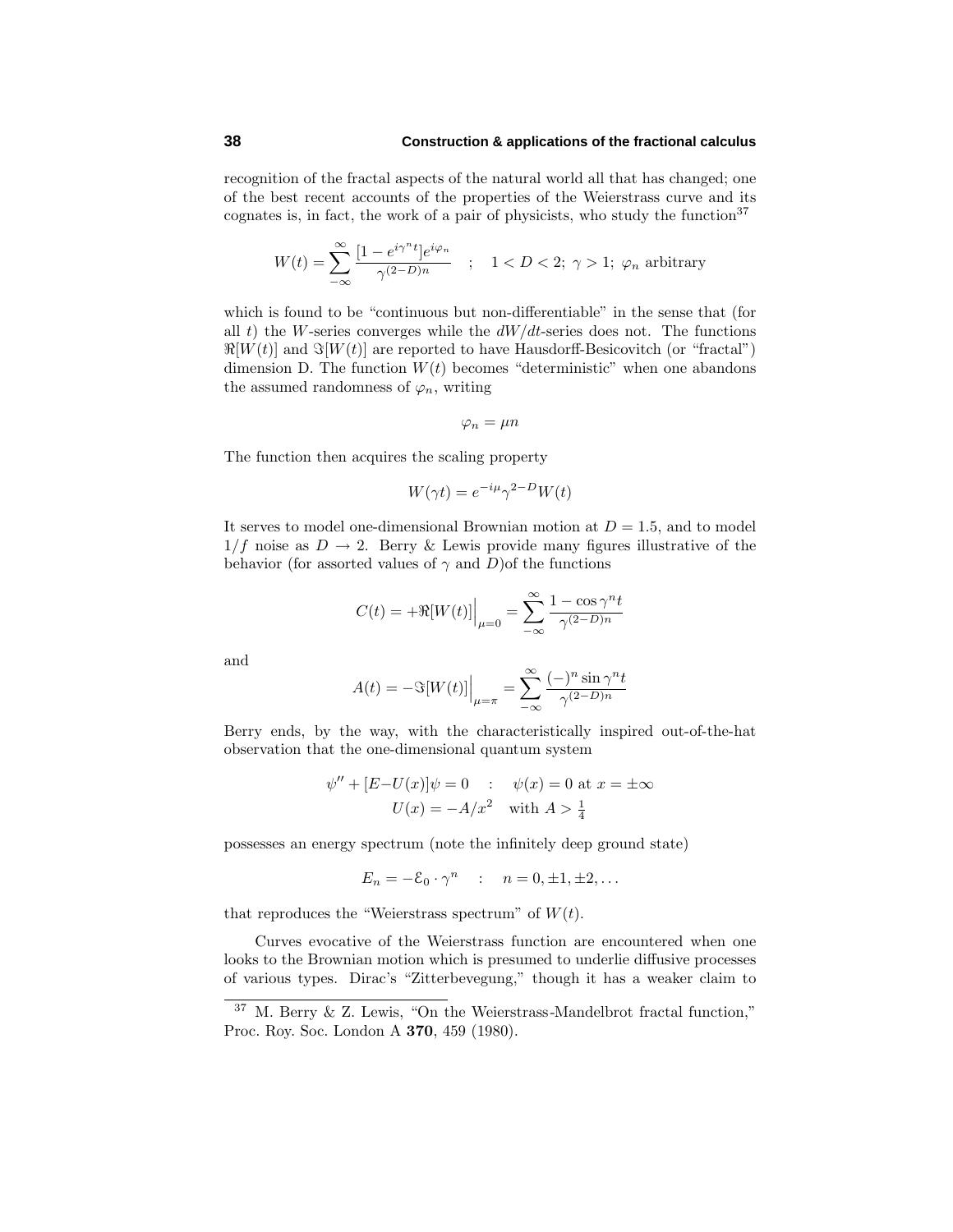## **Application to the differentiation of fractal curves 39**

literal physicality, inspires a similar train of thought, $38$  as do typical realizations of Feynman's sum-over-paths formulation of quantum mechanics.<sup>39</sup>

The existence—and relevance to his fractal purposes—of (on the one hand) a fractional calculus<sup>40</sup> and (on the other) such a beast as the Weierstrass curve did not escape the notice of Mandelbrot, who appears to have been the first to make reference to both subjects in the same breath. Mandelbrot's interest in the fractional calculus apparently derives from his interest in the statistical properties of natural signals  $f(t)$ . He notes that integration is nonlocal, increases a function's smoothness, and that "smoothness equals local persistence"*...* but fractional integration (of order less than unity) has the opposite effect. That one "differentiates to expose and enhance variability" appears to have the status of a folk theorem, and provides the basis of a technique quite commonly used by experimentalists to extract signals from  $data<sup>41</sup>$  (even though, as John Essick has reminded me, "differentiation increases the noise"). The folk theorem seems hard to place on a secure mathematical base; certainly it does not pertain to functions of the form  $f(t) = x^p$  or  $f(t) = \sin \omega t$ , but it does pertain, manifestly and familiarly, to  $g(t) = e^{-at^2}$ .

*...*Which brings me to the recent paper "Fractional differentiability of nowhere differentiable functions and dimensions" (CHAOS **6**, 505 (1996)) by K. M. Kolwankar & A. D. Gangal, which was brought to my attention yesterday by Oz Bonfim. The objective of these authors is to establish that  $W(t)$ , though non-differentiable, is fractionally differentiable in a certain weakly specialized sense, and that "maximal order of fractional differentiability" is simply related to the local scaling behavior ("box dimension"<sup>42</sup> ) of *W*(*t*). Kolwankar & Gangal explore the generalizability of their result, and argue that "local fractional derivatives provide a powerful tool for analysis of irregular and chaotic signals."

Kolwankar & Gangal take as their point of departure the equation

$$
D^{\mu} f(x) = D \cdot D^{-(1-\mu)} f(t)
$$
  
= 
$$
D \cdot \frac{1}{\Gamma(1-\mu)} \int_{a}^{x} (x-y)^{-\mu} f(y) dy \quad : \quad 0 \le \mu < 1
$$

<sup>&</sup>lt;sup>38</sup> See E. Merzbacher, *Quanatum Mecanics* (2<sup>nd</sup> edition 1970), p. 598 or A. Massiah, *Quanatum Mecanics* (1970), p. 951.

 $39$  See, in this connection, Figure 7-1 in R. P. Feynman & A. R. Hibbs,  $Quantum \ Mechanics \ and \ Path \ Integrals (1965).$ 

 $40$  The topic is mentioned at p. 298 in the monograph cited above, and at pp. 250  $\&$  353 in The Fractal Geometry of Nature (1977).

<sup>41</sup> See, for example, Appendix A: "Modulation spectroscopy: the lock-in amplifier" in The Art of Experimental Physics (1991) by D. W. Preston  $\&$ E. R. Dietz.

<sup>42</sup> For discussion of the relation of box dimension—sometimes called the "lower entropy index"—to Hausdorff-Besicovitch dimension see G. A. Edgar, Measure, Topology, and Fractal Geometry (1990), p. 185.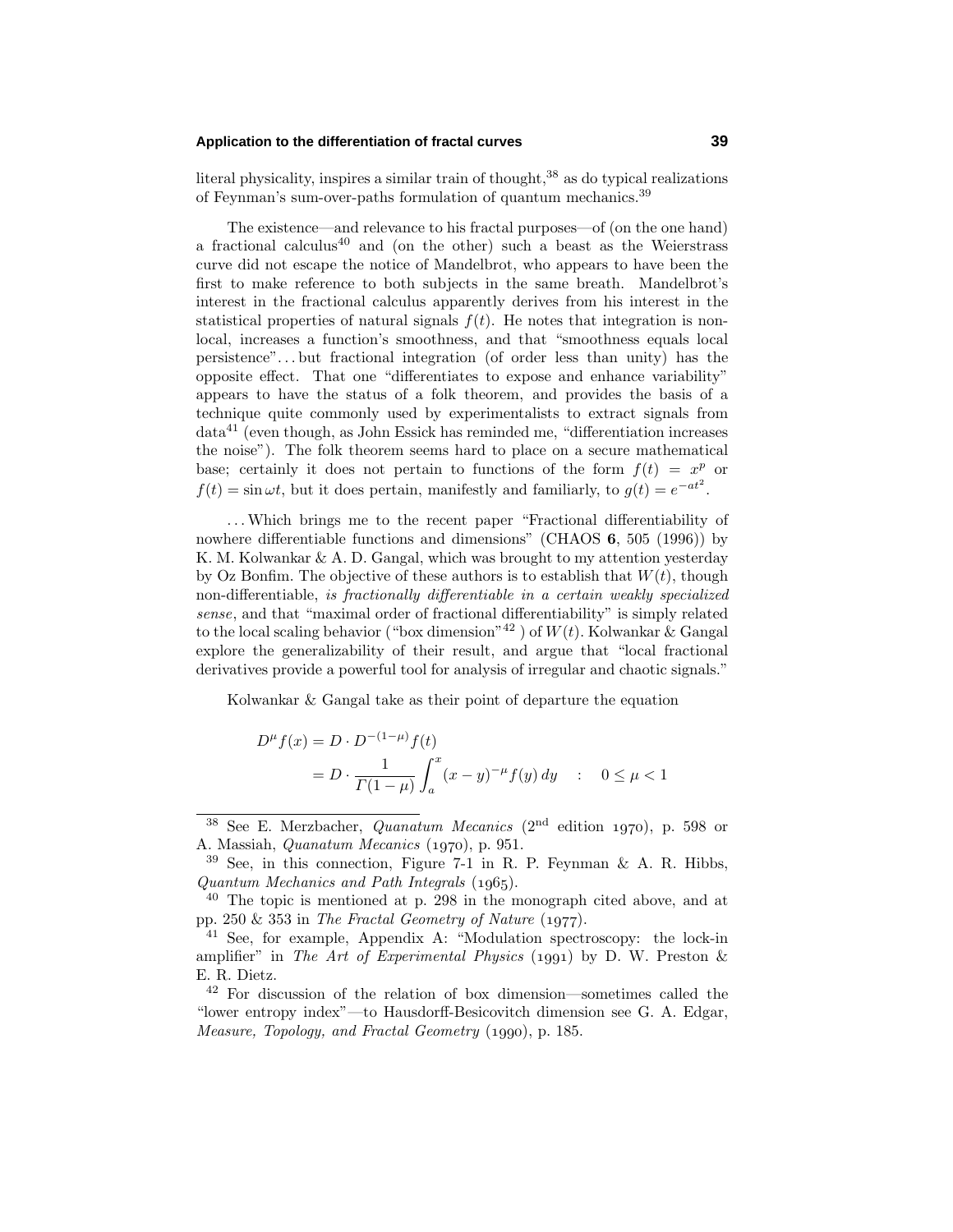that serves within the Riemann-Liouville formalism to define the factional derivative

$$
_{a}D^{\mu}_{x}f(x) \quad : \quad 0 \leq \mu < 1
$$

To evaluate what they call the "local fractional derivative" of  $f(\xi)$  at  $\xi = x$ they proceed as follows:

STEP ONE: Form the function  $F(\xi) \equiv f(\xi) - f(x)$ , which has by design the property that  $F(x) = 0$ . We note that if  $f(\xi)$  is regular at  $\xi = x$ 

$$
f(\xi) = f(x) + \sum_{p=1}^{\infty} \frac{1}{p!} f^{(p)}(x) (\xi - x)^p
$$

then

$$
F(\xi) = \sum_{p=1}^{\infty} \frac{1}{p!} f^{(p)}(x) (\xi - x)^p
$$

but that such a representation is precluded if  $x$  is a singular point; i.e., if  $F(\xi)$ is, like the Weierstrass function, (at least locally) non-differentiable. step two: Construct the ordinary (non-local) fractional derivative

$$
{}_{a}D_{x}^{\mu}F(x) = D \cdot \frac{1}{\Gamma(1-\mu)} \int_{a}^{x} (x-y)^{-\mu} [f(y) - f(x)] dy
$$

step three: Proceed to the limit (when it exists), writing

$$
\mathbf{D}_{x}^{\mu} f(x) \equiv \lim_{a \uparrow x} a D_{x}^{\mu} F(x)
$$
  
= 
$$
\frac{1}{\Gamma(1-\mu)} \cdot \lim_{a \uparrow x} D \int_{a}^{x} (x-y)^{-\mu} [f(y) - f(x)] dy
$$
 (69)

where  $D \equiv \frac{d}{dx}$  might more pedantically be notated  $D_x^1$ . Clearly

$$
\mathbf{D}_x^{\mu}[f(x) + g(x)] = \mathbf{D}_x^{\mu}f(x) + \mathbf{D}_x^{\mu}g(x)
$$

Also clear—but more interesting—is

 $\mathbf{D}_{x}^{\mu} C = 0$  :  $C = \text{constant}$ 

Therefore (and this was the intent of STEP ONE)

$$
\mathbf{D}^\mu_x[f(x)+C]=\mathbf{D}^\mu_x f(x)
$$

which is a familiar property of the differential operators  $D^{\text{integer}}$ , but a property not shared by the non-local operators  $D^{-\text{integer}}$  and  ${_aD_x^{\nu}}$ . Equally elementary is the observation that

$$
\mathbf{D}_x^0 f(x) = \frac{1}{\Gamma(1)} \cdot \lim_{a \uparrow x} D \int_a^x (x - y)^{-0} [f(y) - f(x)] dy
$$
  
= 
$$
\lim_{a \uparrow x} D \Big\{ \int_a^x f(y) dy - f(x)(x - a) \Big\}
$$
  
= 
$$
\lim_{a \uparrow x} \Big\{ f(x) - f(x)(x - a) \Big\}
$$
  
= 
$$
f(x)
$$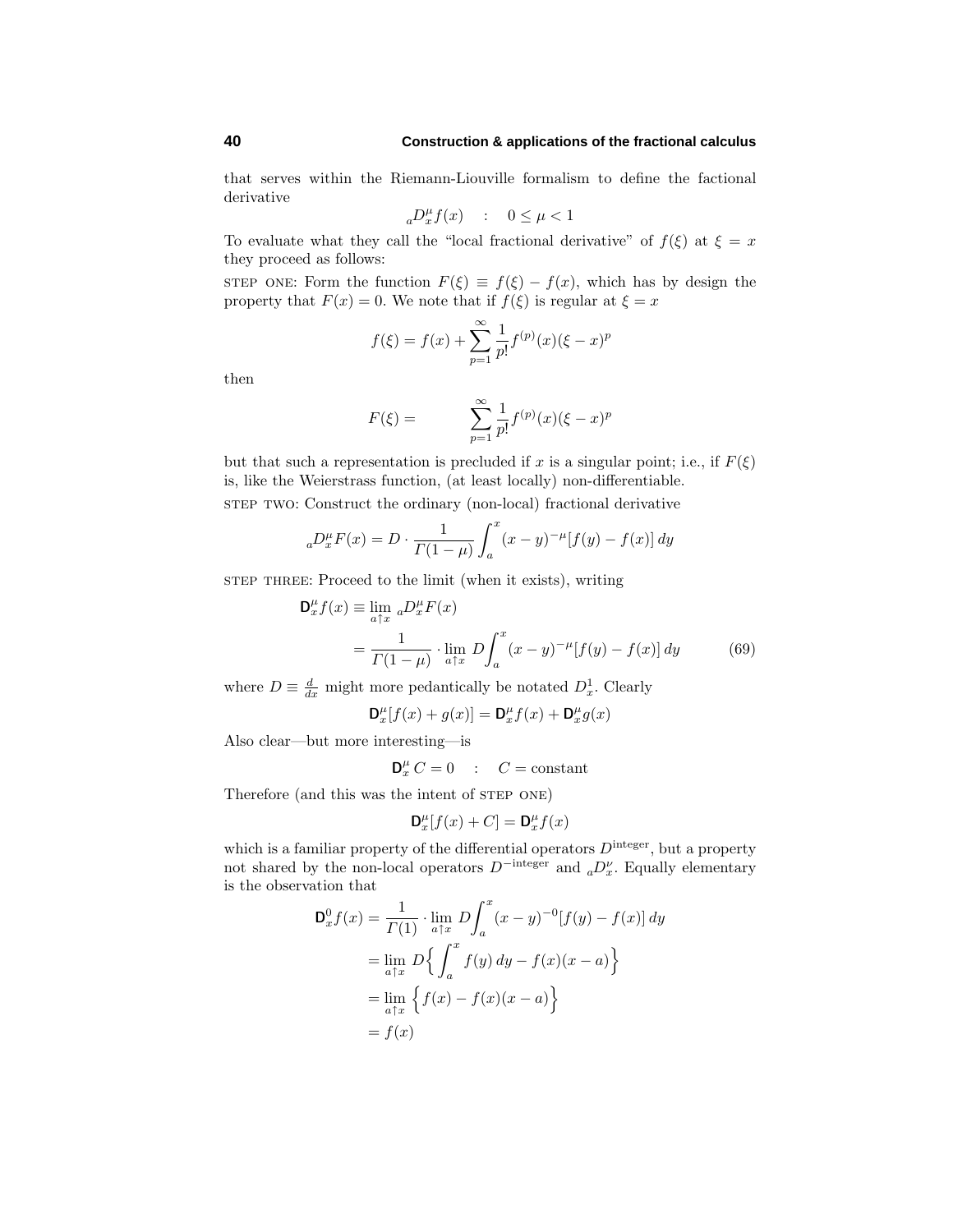## **Application to the differentiation of fractal curves 41**

which makes attractive good sense; at  $\mu = 0$  one has a kind of degenerate commonality of definition:

$$
\mathcal{D}_x^0 f(x) = {}_a \mathcal{D}_x^0 f(x) = \mathcal{D}^0 f(x) = f(x) \quad : \quad \text{all } f(x)
$$

Looking back again to the case  $f(x) = C$ , we have

$$
{}_{a}D_{x}^{\nu}C = \frac{1}{\Gamma(1-\nu)\cdot(x-a)^{\nu}}C \quad : \quad 0 < a < x, \ \Re[\nu] < 1
$$
  
= Lacroix' curious equation (10) when  $\nu = \frac{1}{2}$  and  $a = 0$   
 $\neq \mathbf{D}_{x}^{\nu}C$ , which was just seen to vanish for all C

If  $x$  is a regular point of  $f(x)$  (as it would, of course, be in the special case just studied:  $f(x) = C$  then

$$
\mathcal{D}_x^{\mu} f(x) = \lim_{a \uparrow x} D \cdot \frac{1}{\Gamma(1-\mu)} \int_a^x (x-y)^{-\mu} \sum_{p=1}^{\infty} \frac{1}{p!} f^{(p)}(x) (y-x)^p \, dy
$$
  
\n
$$
= \frac{1}{\Gamma(1-\mu)} \lim_{a \uparrow x} D \sum_{p=1}^{\infty} \frac{(-)^p}{p!} f^{(p)}(x) \int_a^x (x-y)^{p-\mu} \, dy
$$
  
\n
$$
= \frac{1}{\Gamma(1-\mu)} \lim_{a \uparrow x} \sum_{p=1}^{\infty} \frac{(-)^p}{p!} f^{(p)}(x) \cdot (p-\mu) \underbrace{\int_a^x (x-y)^{p-\mu-1} \, dy}_{= \frac{(x-a)^{p-\mu}}{p-\mu}}
$$
  
\n
$$
= \frac{1}{\Gamma(1-\mu)} \lim_{a \uparrow x} \sum_{p=1}^{\infty} \frac{(-)^p}{p!} f^{(p)}(x) \cdot (x-a)^{p-\mu}
$$
  
\n
$$
= 0
$$

which gives back  $\mathbf{D}_x^{\mu} f(x) = 0$  in the case  $f(x) = C^{.43}$  Evidently

 $\mathbf{D}_{x}^{\mu} f(x) = 0$  except at points where funny things are going on! (70)

Kolwankar & Gangal examine this simple variant

$$
W_{\lambda}(t)\equiv\sum_{k=1}^{\infty}\frac{\sin\lambda^{k}t}{\lambda^{(2-D)k}}
$$

of Weierstrass' *A*(*t*) function, and manage with relative ease to establish that

$$
\mathbf{D}_t^{\mu} W_{\lambda}(t) = 0 \quad \text{if and only if} \quad \mu < 2 - D \tag{71}
$$

<sup>43</sup> The result just achieved is not to be confused (continued on the next page)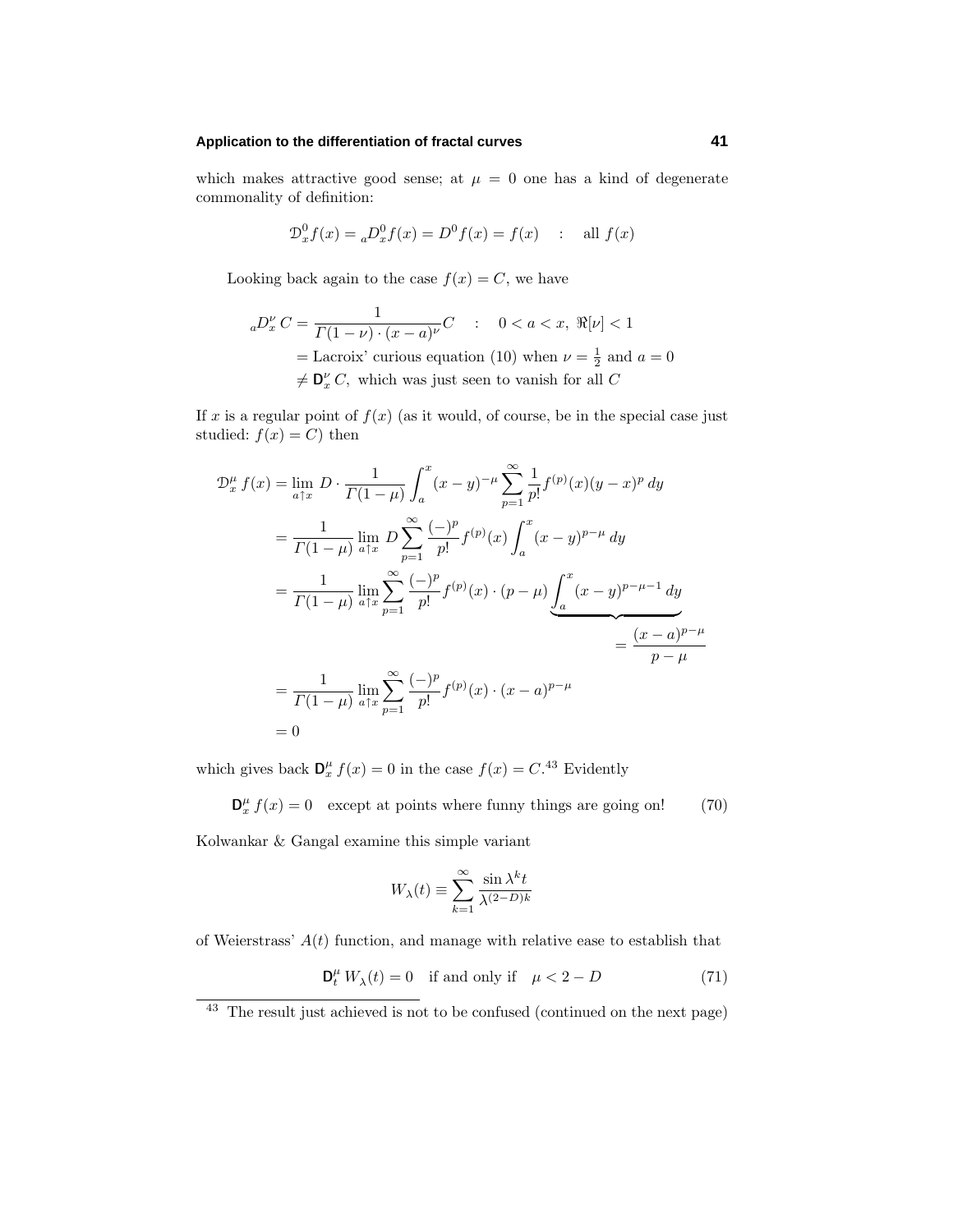where *D* has by prior work been established to be the "box dimension" of  $W_{\lambda}(t)$ .<sup>44</sup> With somewhat greater effort they show more generally that if  $f(t)$ is continuous then, under some fairly natural conditions,  $\mathbf{D}_t^{\mu} f(t)$  exists, and is given by

 $\mathbf{D}_t^{\mu} f(t) = 0$  if and only if  $\mu < \alpha \equiv 2 - D$ 

where  $D = \dim_B f(t)$  is the "box dimension" of  $f(t)$  and  $\alpha$  is its "critical order of fractional differentiability."

The "critical order" concept was recently shown to be useful in quite a different connection. In 1933 Paul Ehrenfest proposed a scheme for classifying thermodynamic phase transitions. One is to look to the derivatives  $d^n F(\xi)/d\xi^n$ of certain thermodynamic potentials with respect to certain thermodynamic variables, and to say that  $\xi = x$  marks the location of a " $p<sup>th</sup>$ -order phase transition" if *p* is the least value of *n* for which  $d^n F(\xi)/d\xi^n|_{\xi=x}$  fails to exist. The function  $F(\xi) = |\xi - x|^p$  provides the classic example. In a recent paper<sup>45</sup> R. Hilfer—proceeding along essentially the path first taken by Grünwald, but in evident ignorance of the fact that a "fractional calculus" exists—has been led to construction of the operator  $\mathbf{D}^{\mu}_{x}$ . His proposal is to construct  $\mathbf{D}^{\mu}_{x} F(x)$  and, with  $\mu$  now released from any requirement that it be an integrer, to associate  $p = \mu_{\text{max}}$  with the "fractional Ehrenfest order" of the phase transition. He argues that such a procedure would serve to unify some aspects of the theory of phase transitions, would clear up certain long-standing puzzles, and would establish contact with the "multiscaling" concept as it is encountered in the theory of fractals.

(continued from the preceding page) with the statement (compare Oldham & Spanier, §4.4)

$$
{}_{a}D_{x}^{\mu} f(x) = {}_{a}D_{x}^{\mu} \sum_{p=0}^{\infty} \frac{1}{p!} f^{(p)}(a)(x-a)^{p}
$$
  
\n
$$
= \sum_{p=0}^{\infty} \frac{1}{p!} f^{(p)}(a) \cdot \frac{1}{\Gamma(1-\mu)} D \int_{a}^{x} (x-y)^{-\mu} (y-a)^{p} dy
$$
  
\n
$$
= \sum_{p=0}^{\infty} \frac{1}{p!} f^{(p)}(a) \cdot \frac{(p-\mu+1)\Gamma(1-\mu)\Gamma(p+1)}{\Gamma(1-\mu)\Gamma(p-\mu+2)} (x-a)^{p-\mu}
$$
  
\nUse  $(p-\mu+1) = \frac{\Gamma(p-\mu+2)}{\Gamma(p-\mu+1)}$   
\n
$$
= \sum_{p=0}^{\infty} \frac{1}{p!} f^{(p)}(a) \cdot \frac{\Gamma(p+1)}{\Gamma(p-\mu+1)} (x-a)^{p-\mu}
$$
  
\nCompare (31)

<sup>44</sup> See in this connection p. 277 of R. E. Crandall's *Projects in Scientific*  $Computation (1994).$ 

<sup>45</sup> "Multiscaling and the classification of continuous phase transitions," Phys. Rev. Letters **68**, 190 (1992)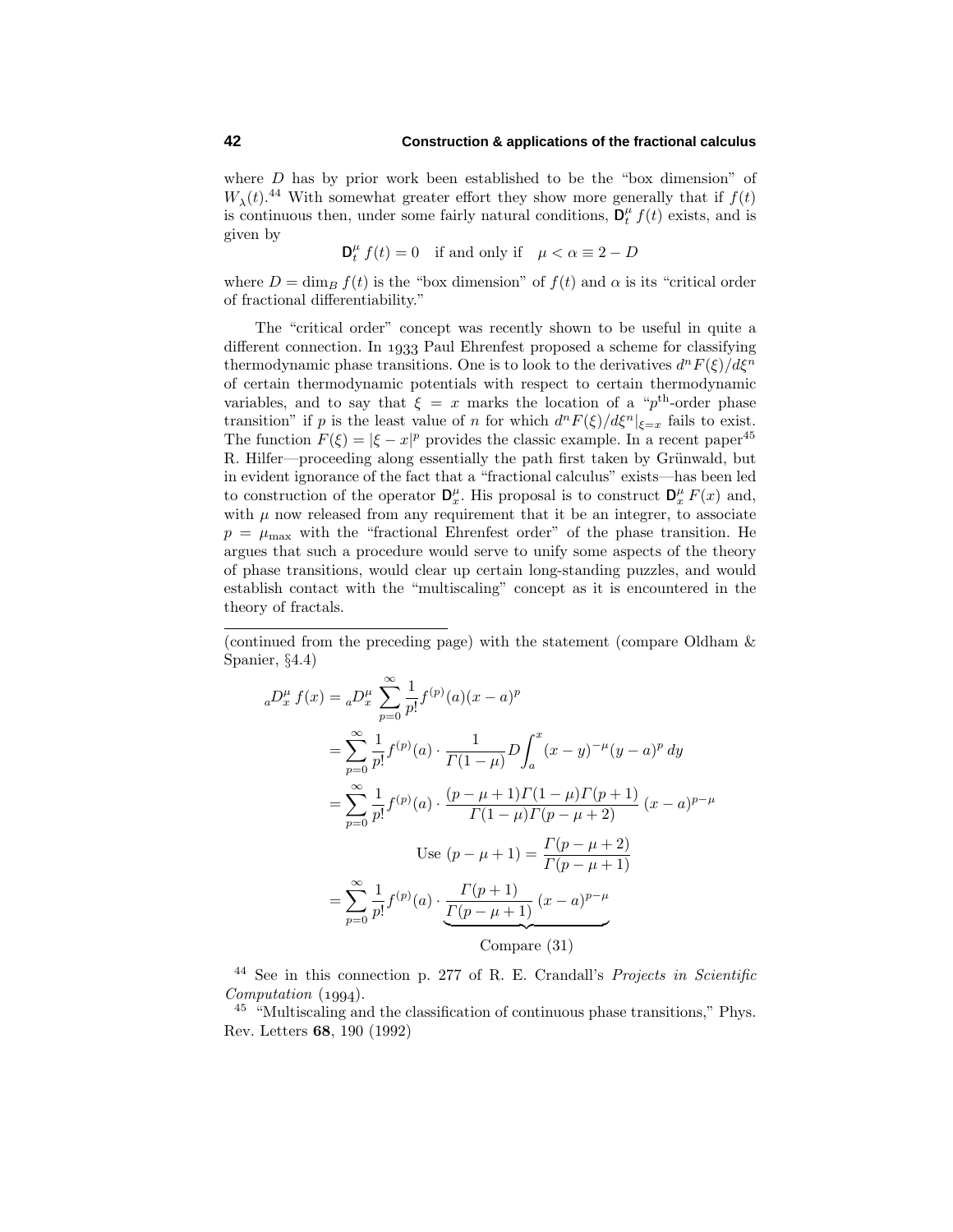## **Application to an electrostatic problem 43**

**10. Charge density on a needle**. Electric charge *Q* is is distributed with density  $f(x)$  on the unit interval:  $0 \le x \le 1$ . Immediately

$$
Q = \int_0^1 f(x) \, dx
$$

while the electrostatic energy is (in suitable units) described by the functional

$$
E[f(x)] = \int_0^1 \int_0^1 \frac{f(x)f(y)}{|x - y|} dy dx
$$
  
=  $2 \int_0^1 f(x) \left\{ \int_0^x \frac{1}{x - y} f(y) dy \right\} dx$ 

The expression interior to the brackets is in fact divergent, but only weakly so, in this sense:

$$
\int_0^x \frac{1}{(x-y)^p} dy = \begin{cases} \infty & : & \Re[p] \ge 1 \\ \frac{x^{1-p}}{1-p} & : & \Re[p] < 1 \end{cases}
$$

It sits, in other words, right at the "leading edge" of the divergent regime. Assuming the unit interval to be "conductive" (informally, a "needle"), we are led to consider this "tempered" version of a problem previously studied (with inconclusive results) by David Griffiths and his student, Ye Li:<sup>46</sup> Find the  $f(x)$ which minimizes

$$
F[f] \equiv \lim_{\nu \downarrow 0} \int_0^1 f(x) \left\{ \int_0^x \frac{1}{(x-y)^{1-\nu}} f(y) \, dy \right\} dx \tag{72}
$$

subject to the constraint

$$
G[f] \equiv \int_0^1 f(x) dx = 1 \tag{73}
$$

I look by way of preparation to a result achieved by Griffiths & Li, who by numerical analysis of two "bead models" of complementary design obtained data seemingly consistent with the ansatz

$$
f(x) = A + \frac{B}{[x(1-x)]^{\frac{1}{3}}}
$$
\n(74)

*Mathematica* supplies the information that

$$
G[f] = A + gB
$$
 with  $g = \frac{\sqrt{\pi} \Gamma(\frac{2}{3})}{2^{\frac{1}{3}} \Gamma(\frac{7}{6})} = 2.053390$ 

<sup>46</sup> "Charge density on a conducting needle," AJP **64**, 706 (1996).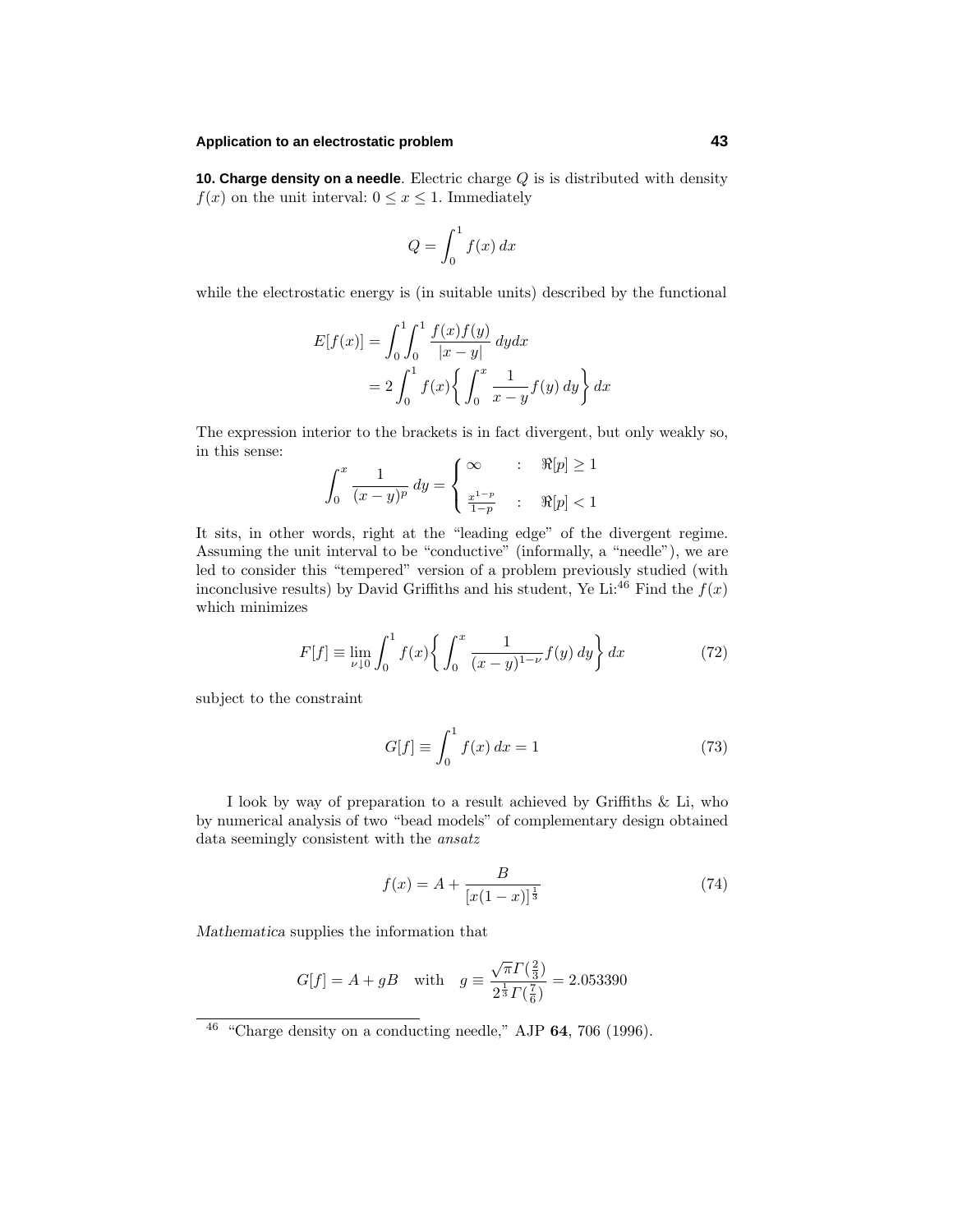Consistency with (73) entails that we set

$$
B = k(1 - A)
$$
 with  $k \equiv 1/g = 0.4869995$ 

We are led thus to the following one-parameter family of test functions

$$
\hat{f}(x) \equiv A + B\phi(x)
$$
 with  $\phi(x) \equiv [x(1-x)]^{-\frac{1}{3}}$   
\n $B = B(A) \equiv 0.4869995(1-A)$ 

Returning with these to (72)—and suspending temporarily the operation  $\nu \downarrow 0$ —we obtain

$$
F[\hat{f}] = A^2 p + ABq + B^2 r
$$

where  $\{p, q, r\}$  are certain *A*-independent functions of  $\nu$  which I will describe in a moment. Differentiation with respect to the adjustable parameter *A* gives

$$
F'[\hat{f}] = 2Ap + (B + AB')q + 2BB'r \text{ with } B' = -k
$$
  
= 2Ap + k(1 - 2A)q - 2k<sup>2</sup>(1 - A)r  
= (2p - 2kq + 2k<sup>2</sup>r)A + (kq - 2k<sup>2</sup>r)

To achieve  $F'[\hat{f}] = 0$  we are obligated therefore to set

$$
A = \frac{(2k^2r - kq)}{(2k^2r - kq) + (2p - kq)}
$$
  
= 
$$
\frac{1}{1+\alpha} \quad \text{with} \quad \alpha \equiv \frac{2p - kq}{2k^2r - kq}
$$
(75)

Looking now to the construction of  $p(\nu)$ ,  $q(\nu)$  and  $r(\nu)$  we find that the first of those functions

$$
p(\nu) = \int_0^1 \left\{ \int_0^x \frac{1}{(x-y)^{1-\nu}} dy \right\} dx = \frac{1}{\nu(1+\nu)} \sim \frac{1}{\nu}
$$

is easy to evaluate, but becomes singular in the limit. We infer on the basis of (75) that  $q(\nu)$  and/or  $r(\nu)$  must become similarly singular if a finite result is to be achieved in the limit. Looking now to those, we have

$$
q(\nu) = \int_0^1 \left\{ \int_0^x \frac{1}{(x-y)^{1-\nu}} \phi(y) \, dy \right\} dx + \int_0^1 \phi(x) \left\{ \int_0^x \frac{1}{(x-y)^{1-\nu}} \, dy \right\} dx
$$
  
\n
$$
= q_1(\nu)
$$
  
\n
$$
r(\nu) = \int_0^1 \phi(x) \left\{ \int_0^x \frac{1}{(x-y)^{1-\nu}} \phi(y) \, dy \right\} dx
$$

and according to *Mathematica* it is asymptotically the case that

$$
q_1(\nu)
$$
 and  $q_2(\nu) \sim \frac{2.053390}{\nu} = \frac{1}{\nu} \cdot \frac{\Gamma^2(\frac{2}{3})}{\Gamma(\frac{3}{4})}$   
 $r(\nu) \sim \frac{5.299916}{\nu} = \frac{1}{\nu} \cdot \frac{2^{\frac{7}{3}}\sqrt{3\pi}\Gamma(\frac{7}{6})}{\Gamma(\frac{2}{3})}$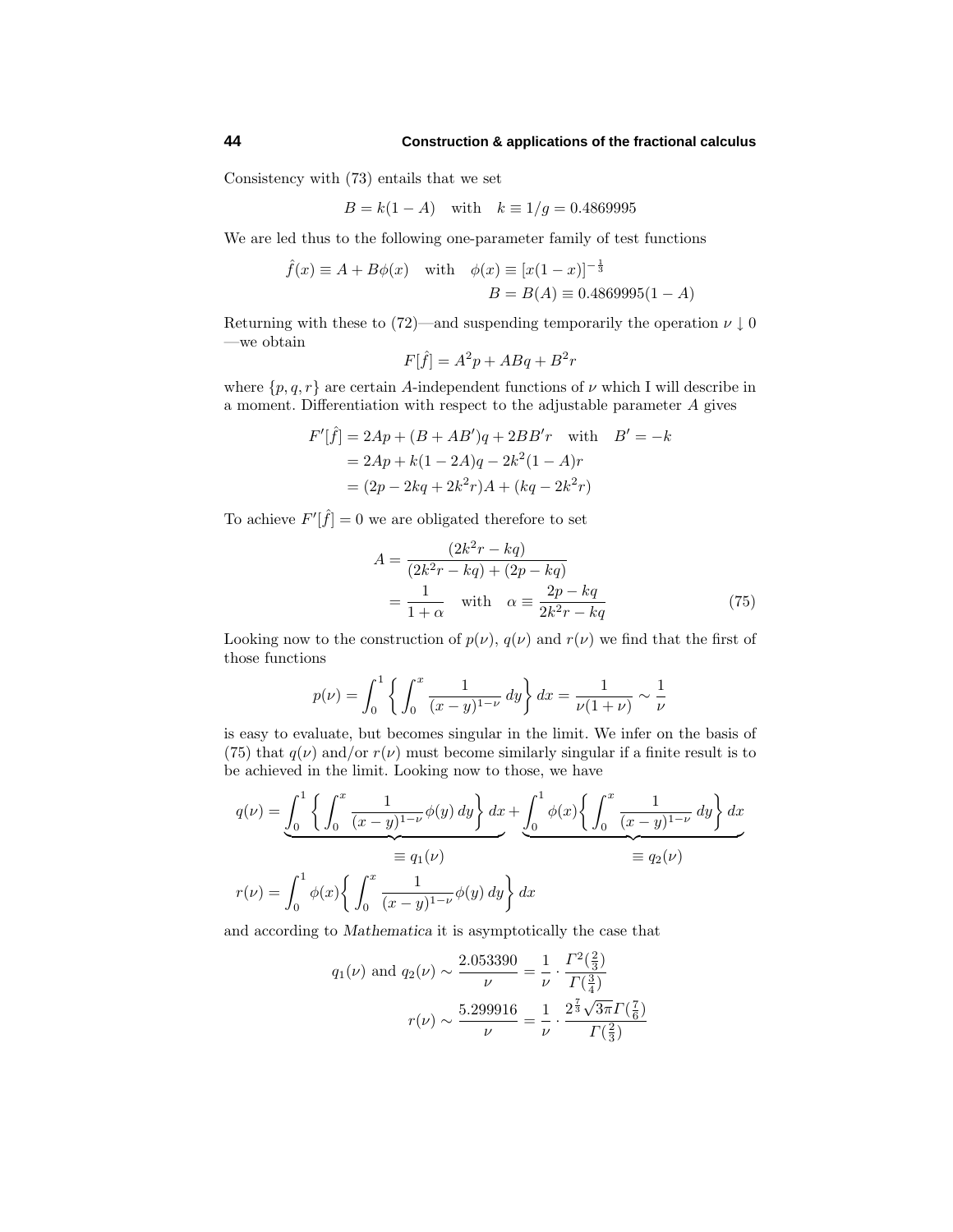## **Application to an electrostatic problem 45**

We will find it convenient to write

$$
q_1(\nu) + q_2(\nu) = q(\nu) = \frac{1}{\nu} \cdot Q \quad \text{with} \quad Q \equiv \Gamma^2(\frac{2}{3})/\Gamma(\frac{3}{4}) = 2.053390
$$

$$
r(\nu) = \frac{1}{\nu} \cdot R \quad \text{with} \quad R \equiv 2^{\frac{7}{3}}\sqrt{3\pi}\Gamma(\frac{7}{6})/\Gamma(\frac{2}{3}) = 5.299916
$$

I remark in passing that the asymptotic statement  $q_1(\nu) = q_2(\nu)$  is, though non-obvious, so striking that it should be susceptible to analytical proof, and might repay the effort.

The results now in hand put us in position to draw some fairly remarkable conclusions. It is evident that the functions  $p(\nu)$ ,  $q(\nu)$  and  $r(\nu)$  are divergent in the limit  $\nu \downarrow 0$ , but *identically* divergent. Ratios of those functions are therefore well-defined in the limit. In particular, we by (75) have

$$
\alpha = \frac{1 - kQ}{k(kR - Q)} = 3.89145(1 - kQ)
$$

$$
kQ = \frac{2^{\frac{1}{3}}\Gamma(\frac{7}{6})}{\sqrt{\pi}\Gamma(\frac{2}{3})} \cdot \frac{\Gamma(\frac{2}{3})}{\Gamma(\frac{4}{3})} = 1.000000
$$

Evidently *kQ* = 1 exactly, in conseqence of properties of the *Γ*-function which I will not linger to spell out. The implication is that  $\alpha = 0$ , therefore  $A = 1$ , therefore  $B = 0$ , therefore that—self-energy apart—the least energy achievable within the class of trial distributions  $\hat{f}(x)$  is in fact achieved by the flat distribution

$$
\hat{f}_{\min}(x) = 1 + \frac{0}{[x(1-x)]^{\frac{1}{3}}}
$$
\n(76)

This result is at seeming variance from the result reported by Griffiths  $\&$  Li,<sup>47</sup> but in recent conversation Griffiths has admitted to a growing suspicion that his figures are probably best read as an illustration of the slowness of the approach to an equilibrium distribution which he has come to suspect is in truth flat. In their paper, Griffiths & Li detect (in the behavior of models alternative to their bead models) certain ambiguous hints of a flatness which they "cannot absolutely exclude [as a] counterintuitive possibility," but seem more inclined to read those as evidence that "the [needle] problem is ill posed (in the sense that the answer depends upon the model adopted)."

The preceding discussion does serve to inspire confidence in the reliability of our regularization procedure  $\nu \downarrow 0$ , but cannot exclude the possibility that there might conceivably exist a non-flat distribution  $f(x)$  with lower energy than the flat distribution, for we have actually established only that (76) is optimal within one specific population  $\{f(x)\}\$  of test functions. To do better we must have recourse to more general methods. As a first step toward that objective, we recall the Riemann-Liouville definition (25) of the fractional integration operator

$$
D^{-\nu} f(x) \equiv \frac{1}{\Gamma(\nu)} \int_0^x \frac{1}{(x-y)^{1-\nu}} f(y) \, dy \quad : \quad \nu > 0
$$

<sup>47</sup> See especially their Figures 6, 7, 10 and 11.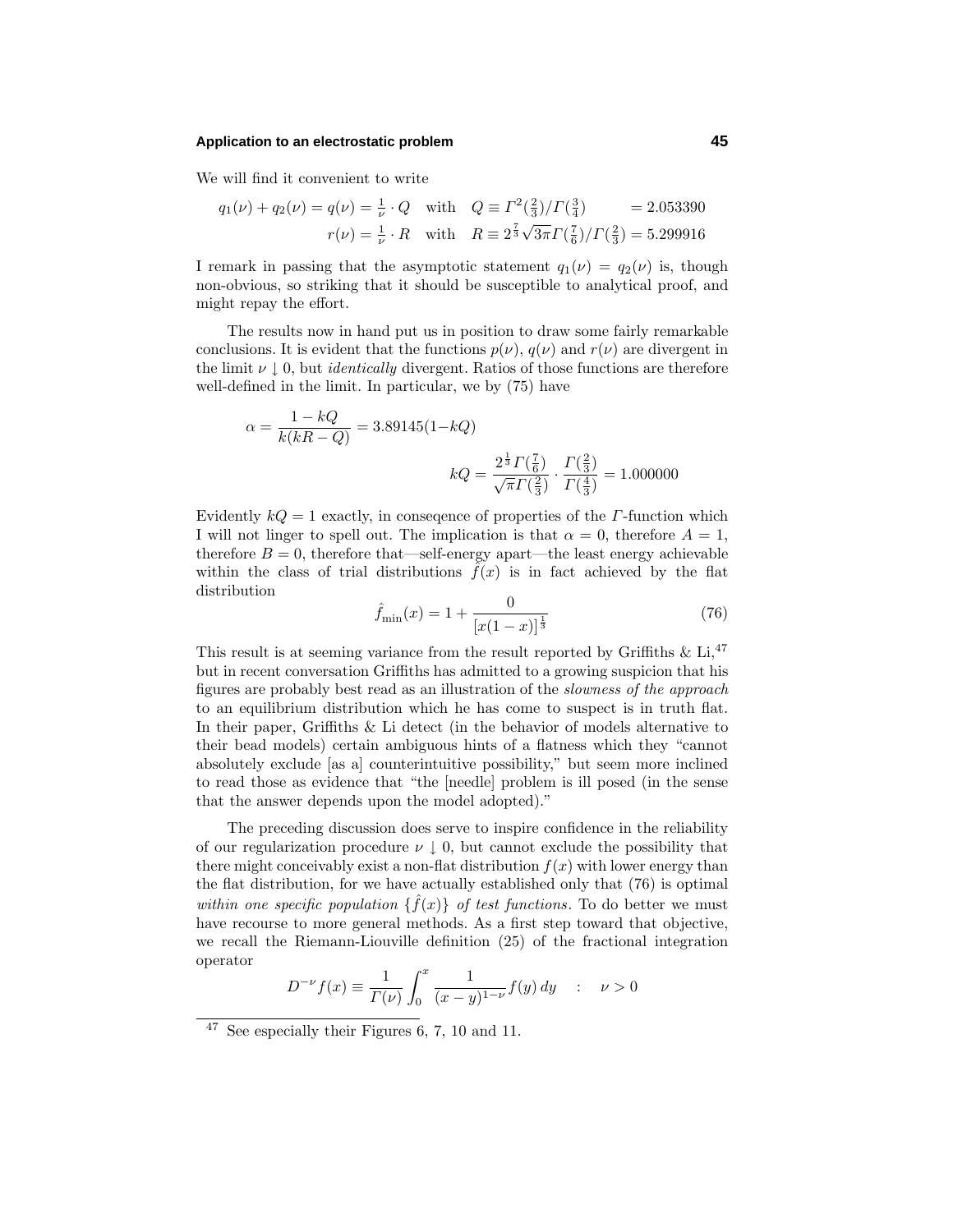and note that the energy functional (72) can in this notation be described

$$
F[f] = \lim_{\nu \downarrow 0} \Gamma(\nu) \cdot \int_0^1 f(x) D^{-\nu} f(x) \, dx
$$

I draw attention now to the fact that in (for example) the case

$$
u(x) \equiv 1
$$
 : unit flat distribution

one has

$$
F[u] = \lim_{\nu \downarrow 0} \int_0^1 \int_0^x \frac{1}{(x - y)^{1 - \nu}} \, dy
$$
  
= 
$$
\lim_{\nu \downarrow 0} \frac{1}{\nu(\nu + 1)}
$$
  
= 
$$
\infty
$$

I propose to resolve this instance of the "self-energy problem" not by subtraction of an infinite term, but by dividing out the factor responsible for the singularity. Noting that  $48$ 

$$
\frac{1}{\Gamma(\nu)} = \nu \left\{ 1 + \gamma \nu + \left( \frac{\gamma^2}{2} + \frac{\pi^2}{12} \right) + \dots \right\}
$$

we construct the "renormalized energy functional"

$$
F[f] \equiv \frac{1}{\Gamma(\nu)} \cdot F[f] = \lim_{\nu \downarrow 0} \int_0^1 f(x) D^{-\nu} f(x) \, dx \tag{77}
$$

Transparently,  $F[u] = 1$ : regularization has (at least in this typical case) been achieved, by a mechanism which which is "natural to the fractional calculus."<sup>49</sup>

It is in this modified context that we do our "calculus of variations." Writing

$$
F[f + \epsilon g] = F[f] + \epsilon \lim_{\nu \downarrow 0} \int_0^1 \left\{ f(x) D^{-\nu} g(x) + g(x) D^{-\nu} f(x) \right\} dx + \cdots
$$
  

$$
G[f + \epsilon g] = G[f] + \epsilon \int_0^1 g(x) dx
$$

we impose upon  $f(x)$  the requirement that

$$
\lim_{\nu \downarrow 0} \int_0^1 \left\{ f(x) D^{-\nu} g(x) + g(x) D^{-\nu} f(x) \right\} dx = 0 \tag{78}
$$

<sup>&</sup>lt;sup>48</sup> Spanier & Oldnam, Atlas of Functions **43:6:1**, p. 415. Here  $\gamma = 0.5772156$ is Euler's constant.

<sup>49</sup> Less naturally—but sufficiently for the purposes at hand—we could in place of the factor  $1/\Gamma(\nu)$  introduce a factor of the form  $\nu^{-1}{1 + a\nu + b\nu^2 + \cdots}$ .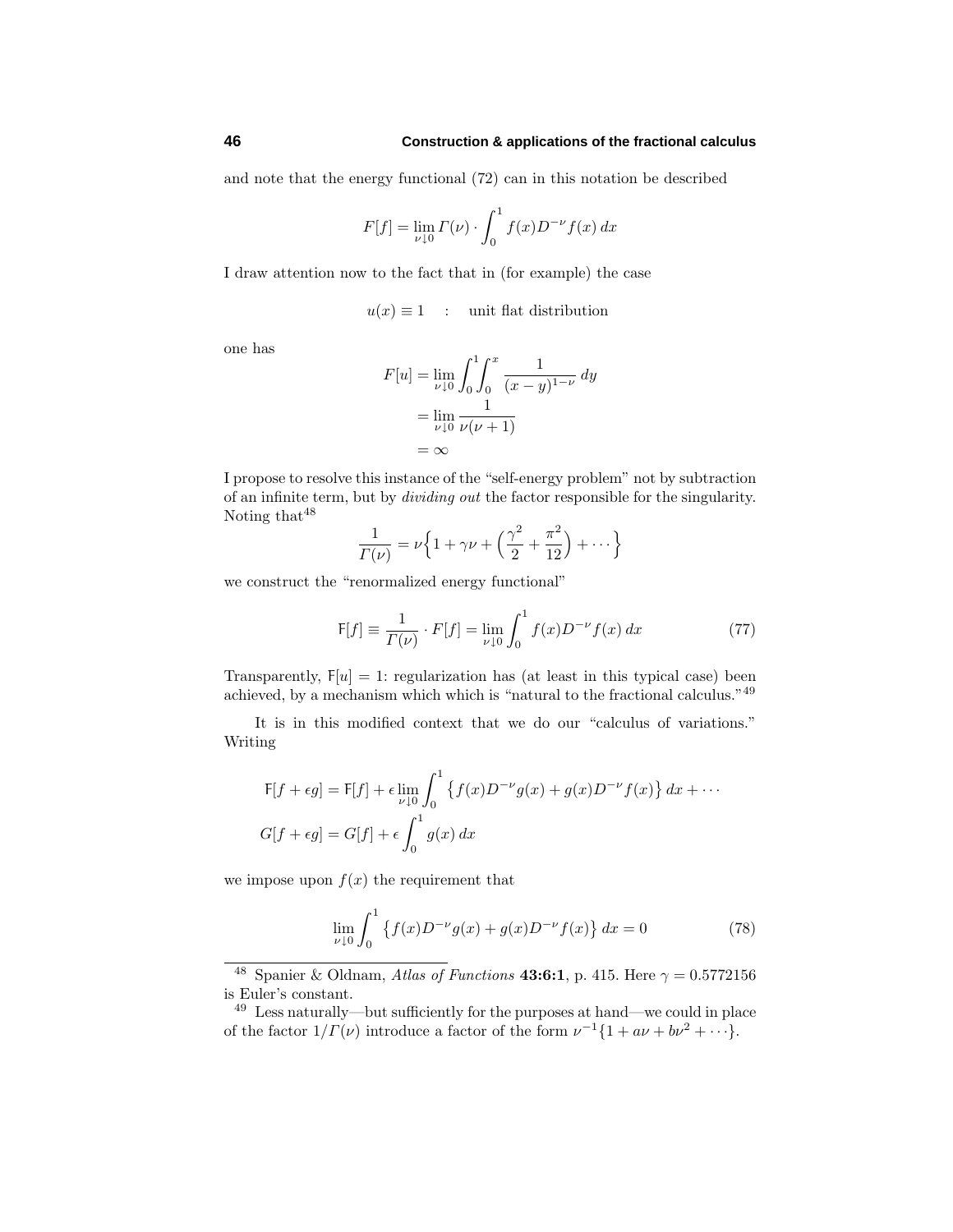## **Application to an electrostatic problem 47**

for all  $g(x)$  such that

$$
\int_{0}^{1} g(x) dx = 0
$$
 (79)

To reduce analytical clutter we shall, consistently with the physics of the problem, assume the functions  $f + \epsilon g$  to be centrally symmetric, in the sense  $f(x) = f(1-x)$ . We can then (without loss of generality) write

$$
f(x) = f_0 + \sum_{n=1}^{\infty} f_n \cos 2\pi nx
$$
  
 
$$
g(x) = g_0 + \sum_{n=1}^{\infty} g_n \cos 2\pi nx
$$
  
 
$$
g_0 = 0
$$
 is required to insure compliance with (79)

Our problem now is to discover the conditions on  ${f_m}$  which achieve

$$
\frac{\delta \mathsf{F}[f]}{\delta g} = f_0 \sum_{n=1}^{\infty} W_{0n} g_n + \sum_{m=1}^{\infty} \sum_{n=1}^{\infty} f_m W_{mn} g_n = 0 \quad : \quad \text{all } \{g_n\}
$$

where

$$
W_{mn} \equiv V_{mn} + V_{nm}
$$

with

$$
V_{mn} \equiv \lim_{\nu \downarrow 0} \int_0^1 \left\{ \cos 2\pi m x \cdot D^{-\nu} \cos 2\pi n x \right\} dx
$$
  
= 
$$
\lim_{\nu \downarrow 0} \int_0^1 \cos 2\pi m x \left\{ \frac{1}{\Gamma(\nu)} \int_0^x \frac{1}{(x - y)^{1 - \nu}} \cos 2\pi n y \, dy \right\} dx
$$

Now (in the notation of *Mathematica*, who did the work)

$$
\frac{1}{\Gamma(\nu)} \int_0^x \frac{1}{(x-y)^{1-\nu}} \cos 2\pi ny \, dy = \frac{x^{\nu}}{\nu \Gamma(\nu)} \cdot {}_pF_q(\{1\}, \{\frac{1}{2} + \frac{\nu}{2}, 1 + \frac{\nu}{2}\}, -n^2\pi^2 x^2)
$$
\n
$$
\downarrow
$$
\n
$$
= \cos 2\pi nx \quad \text{in the limit } \nu \downarrow 0
$$

so

$$
V_{0n} = \int_0^1 \cos 2\pi nx \, dx = 0 \qquad : \qquad n = 1, 2, 3, \dots
$$

$$
V_{mn} = \int_0^1 \cos 2\pi nx \cos 2\pi mx \, dx = \frac{1}{2} \delta_{mn} \qquad : \quad m, n = 1, 2, 3, \dots
$$

From this information it follows that

$$
\frac{\delta F[f]}{\delta g} = \sum_{m=1}^{\infty} f_n g_n
$$
  
= 0 for all  $\{g_n\}$  if an only if  $f_n = 0$ :  $n = 1, 2, 3, ...$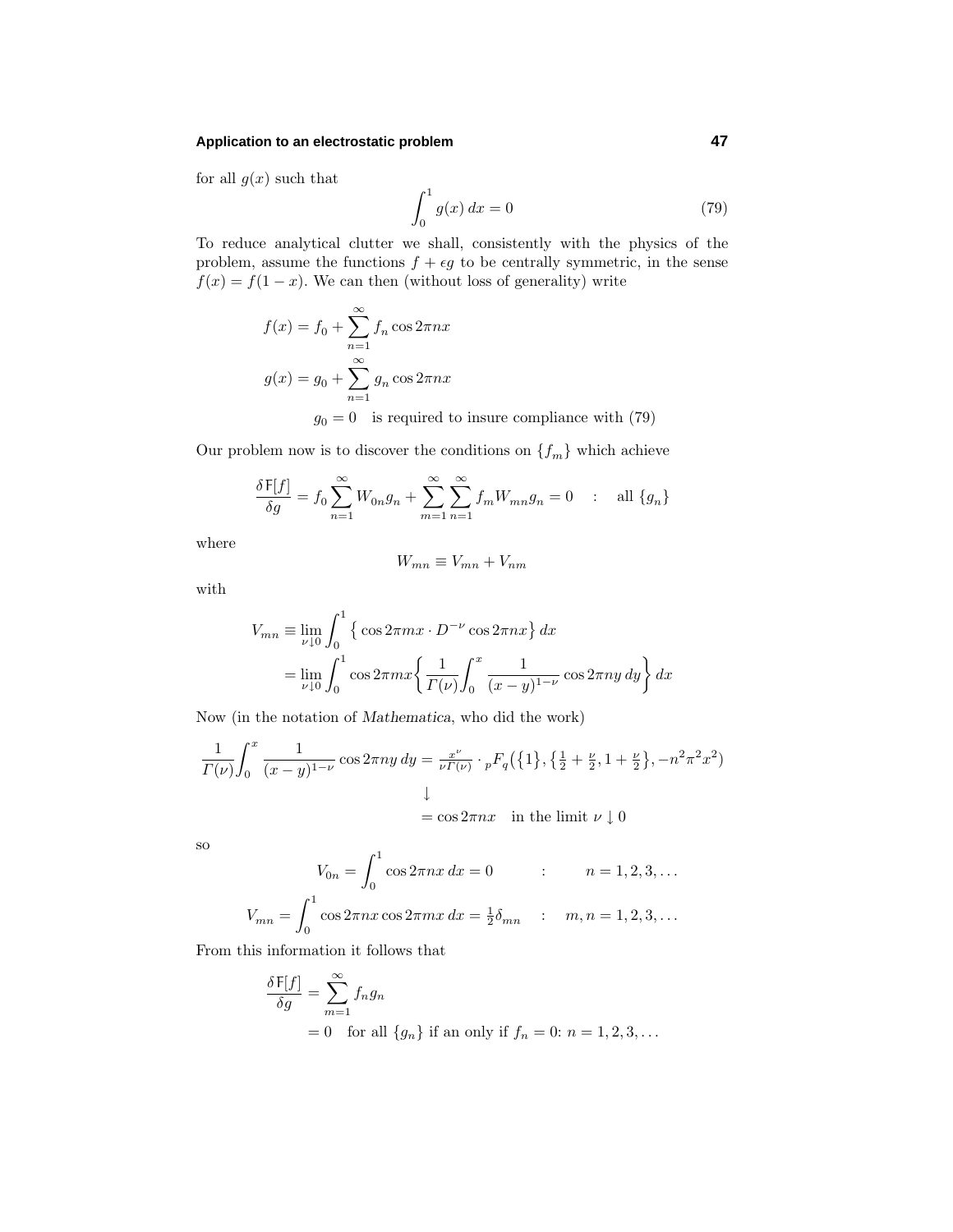We conclude that the functional  $F[f]$  is minimized at the flat distribution

$$
f(x) = f_0
$$

and (trivially) that normalization  $F[f] = 1$  entails  $f_0 = 1$ . Remarkably, we have achieved this result even though the energy functional (self-energy effects uncompensated) has infinite value:

$$
E[f_{\text{flat}}(x)] = \infty
$$

It is gratifying, in a way, that our result is consistent with the seeming analytical implications of the "ellipsoidal" and "cylindrical" models developed by Griffiths and Li. The interesting question appears to be this: "Why do bead models converge so slowly?" But to pursue that question would (or would it?) be to abandon our subject of the moment, which is the fractional calculus.

**11. Eigenfunctions of derivative operators of integral/fractional order**. In §6 we encountered the "fractional diffusion equation," which is a partial differential equation of fractional order. Prior to serious entry into such a subject one would want to become conversant with the theory of ordinary differential equations of fractional order, and the simplest considerations suggest that such a theory will embody some novel features. For example; we know that the general solution of the first of the following equations contains one adjustable constant (typically taken to be  $x_0$ ), and that the general solution of

$$
\left(\frac{d}{dt}\right)^{1}x(t) = 0
$$

$$
\left(\frac{d}{dt}\right)^{2}x(t) = 0
$$

$$
\left(\frac{d}{dt}\right)^{\frac{1}{2}}x(t) = 0
$$

the second equation contains two adjustable constants (typically taken to be  $x_0$ ) and  $\dot{x}_0$ ). But how many adjustable constants enter into the general solution of the third equation?

In the ordinary theory of ordinary differential equations one draws at every turn upon the familiar fact that

$$
D^n e^x = e^x : n = 0, 1, 2, ...
$$

It is therefore interesting to note that (recall (25))

$$
D^{-\frac{1}{2}}e^{x} \equiv \frac{1}{\Gamma(\frac{1}{2})} \int_{0}^{x} \frac{1}{\sqrt{x-y}} e^{y} dy
$$
  
\n
$$
= e^{x} \text{erf}(\sqrt{x})
$$
  
\n
$$
DD^{-\frac{1}{2}}e^{x} \equiv D^{+\frac{1}{2}}e^{x} = e^{x} \text{erf}(\sqrt{x}) + \frac{1}{\sqrt{\pi x}} \left\{ 1 - \frac{1}{2x} \right\}
$$
  
\n
$$
D^{+\frac{5}{2}}e^{x} = e^{x} \text{erf}(\sqrt{x}) + \frac{1}{\sqrt{\pi x}} \left\{ 1 - \frac{1}{2x} + \frac{3}{4x^{2}} \right\}
$$
  
\n
$$
\vdots
$$
  
\n(80)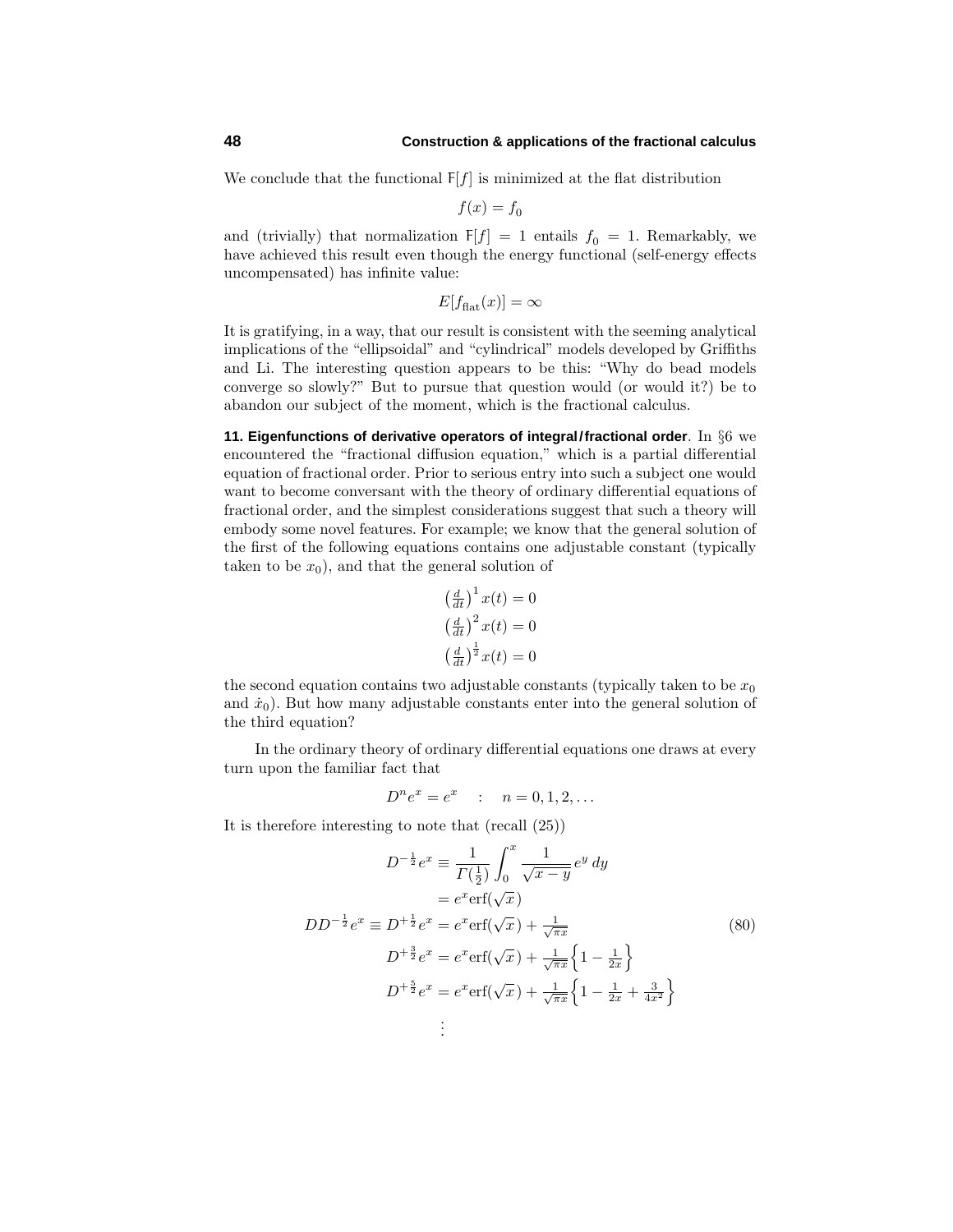## **Applications to analysis 49**

More generally, one has

$$
D^{-\nu}e^{ax} = \frac{1}{\Gamma(\nu)} \int_0^x (x - y)^{\nu - 1} e^{ay} dy \quad : \quad \nu > 0
$$
  

$$
= \frac{e^{ax}}{\Gamma(\nu)} \int_0^x t^{\nu - 1} e^{-at} dt \quad \text{with } t \equiv x - y
$$
  

$$
= a^{-\nu} e^{ax} \left\{ 1 - \frac{\Gamma(\nu, ax)}{\Gamma(\nu)} \right\} = x^{\nu} e^{ax} \gamma^*(\nu; ax)
$$
  

$$
\equiv E(x; \nu, a)
$$

where  $\Gamma(\nu, ax)$  and  $\gamma^*(\nu; ax)$  are variant forms of the "incomplete gamma" function.<sup>"50</sup> The importance of the (nameless) function  $E(x; \nu, a)$  has been emphasized particularly by Miller & Ross, who list many of its properties in their Appendix C. Drawing upon some of that material, one has (for  $n =$  $0, 1, 2, \ldots$ 

$$
D^{n}D^{-\nu}e^{ax} = D^{n-\nu}e^{ax} = D^{n}E(x;\nu,a)
$$

$$
= E(x;\nu - n,a)
$$

Since  $D^{\nu}e^{x} \neq e^{x}$  unless *n* is a non-negative integer, the question arises: What function  $e(x; \nu)$  does have the property that

$$
D^{\nu}e(x;\nu) = e(x;\nu) \qquad \qquad \nu > 0 \tag{81}
$$

To approach the problem we look first in an unfamiliar way to the familiar case  $\nu = 1$ ; we construct

$$
e(x; 1) = \{1 + D^{-1} + D^{-2} + D^{-3} + \dots \} g(x; 1)
$$

and impose upon the "generator"  $g(x; 1)$  the requirement

$$
Dg(x;1) = 0
$$

so as to achieve

$$
De(x; 1) = \{0 + D^{-0} + D^{-1} + D^{-2} + \dots \} g(x; 1) = e(x; 1)
$$

If, in particular, we take  $g(x; 1) \equiv 1$  then we obtain

$$
e(x; 1) = 1 + x + \frac{1}{2!}x^2 + \frac{1}{3!}x^3 + \dots = e^x
$$

The same idea gives

$$
e(x; 2) = \{1 + D^{-1} + D^{-2} + D^{-3} + \dots \} g(x; 2)
$$
  

$$
D^{2}g(x; 2) = 0
$$

<sup>50</sup> See, for example, Chapter 45 of Spanier & Oldham, Atlas of Functions or §**6.5** of Abramowitz & Stegun.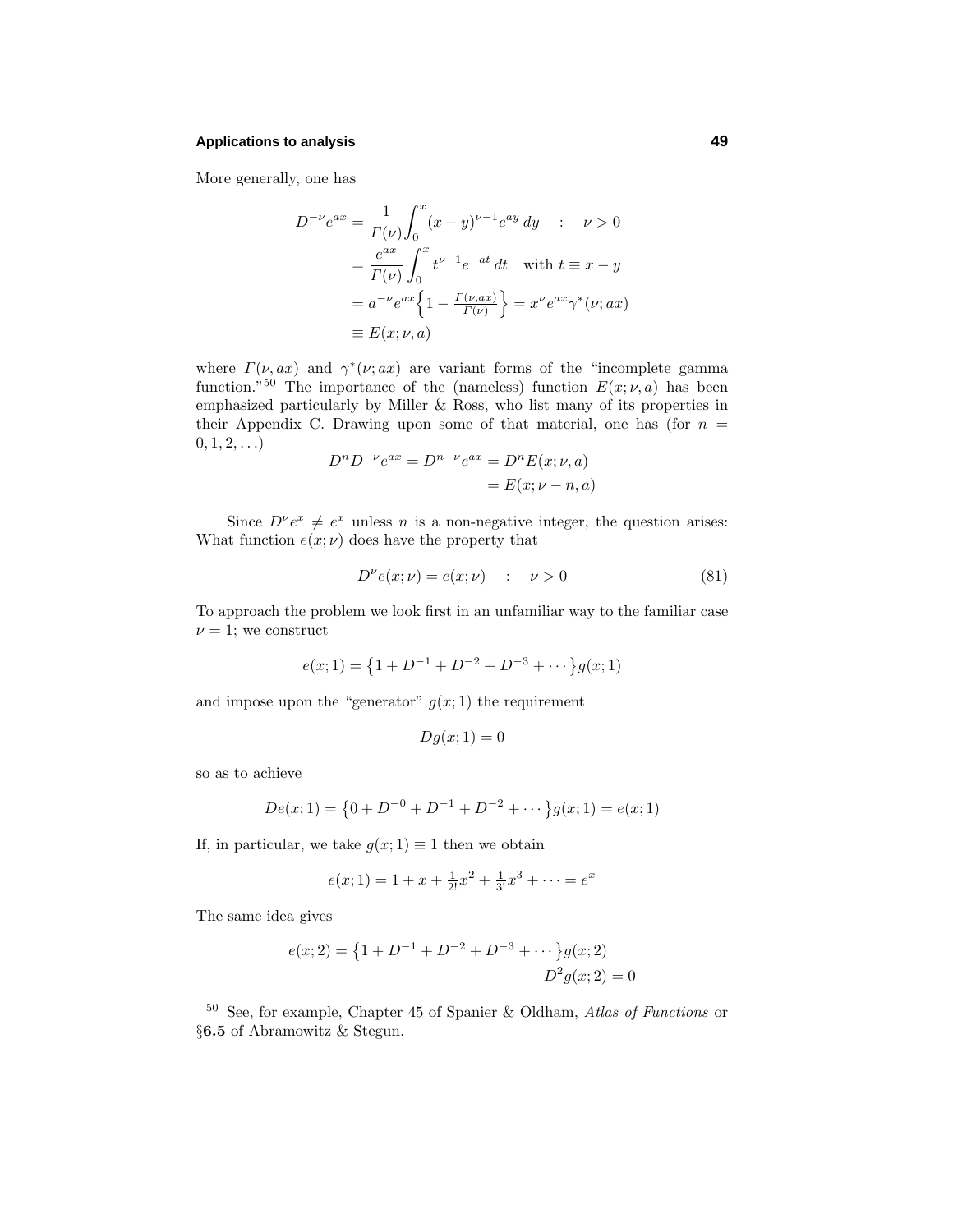Necessarily  $g(x; 2) = g_0 + g_1x$ , so

$$
e(x; 2) = g_0 \left\{ 1 + \frac{1}{2!} x^2 + \frac{1}{4!} x^4 + \dots \right\} + g_0 \left\{ x + \frac{1}{3!} x^3 + \frac{1}{5!} x^5 + \dots \right\}
$$
  
=  $g_0 \cosh x + g_1 \sinh x$ 

and we obviously have only to set  $g_0 = g_1 = 1$  to recover  $e^x$ . Proceeding similarly from  $g(x; 3) = g_0 + g_1 x + \frac{1}{2} g_2 x^2$  we obtain

$$
e(x;3) = \sum_{k=0}^{\infty} \left\{ g_0 \frac{x^{3k}}{(3k)!} + g_1 \frac{x^{3k+1}}{(3k+1)!} + g_2 \frac{x^{3k+2}}{(3k+2)!} \right\}
$$

More generally still, we have

$$
e(x; n) = g_0 W_0(x; n) + g_1 W_1(x; n) + \dots + g_{n-1} W_{n-1}(x; n)
$$
 (82)

where the functions

$$
W_p(x;n) \equiv \sum_{k=0}^{\infty} \frac{x^{kn+p}}{(kn+p)!} \quad : \quad p = 0, 1, 2, \dots, n-1 \tag{83.1}
$$

$$
=\sum_{k=0}^{\infty} \frac{1}{\Gamma(1+kn+p)} x^{kn+p}
$$
(83.2)

are individually solutions of

$$
D^{n} f(x) = f(x) : n = 0, 1, 2, ... \t(84)
$$

and collectively (by "interdigitation," as it were) give back the exponential:

$$
\sum_{p=0}^{n-1} W_p(x; n) = e^x \tag{85}
$$

Returning to the problem (81) that stimulated the preceding digression, we find it now entirely natural to construct

$$
e(x; \nu) = \left\{ 1 + D^{-\nu} + D^{-2\nu} + D^{-3\nu} + \cdots \right\} g(x; \nu) \tag{86}
$$

and to impose upon  $g(x; \nu)$  the requirement that

$$
D^{\nu}g(x;\nu) = 0\tag{87}
$$

This, by  $D^{\nu}g \equiv D \cdot D^{\nu-1}g = D \cdot D^{-(1-\nu)}g$ , entails

$$
D^{-(1-\nu)}g(x) \equiv \frac{1}{\Gamma(1-\nu)} \int_0^x \frac{1}{(x-y)^{\nu}} g(y) \, dy = \text{constant}
$$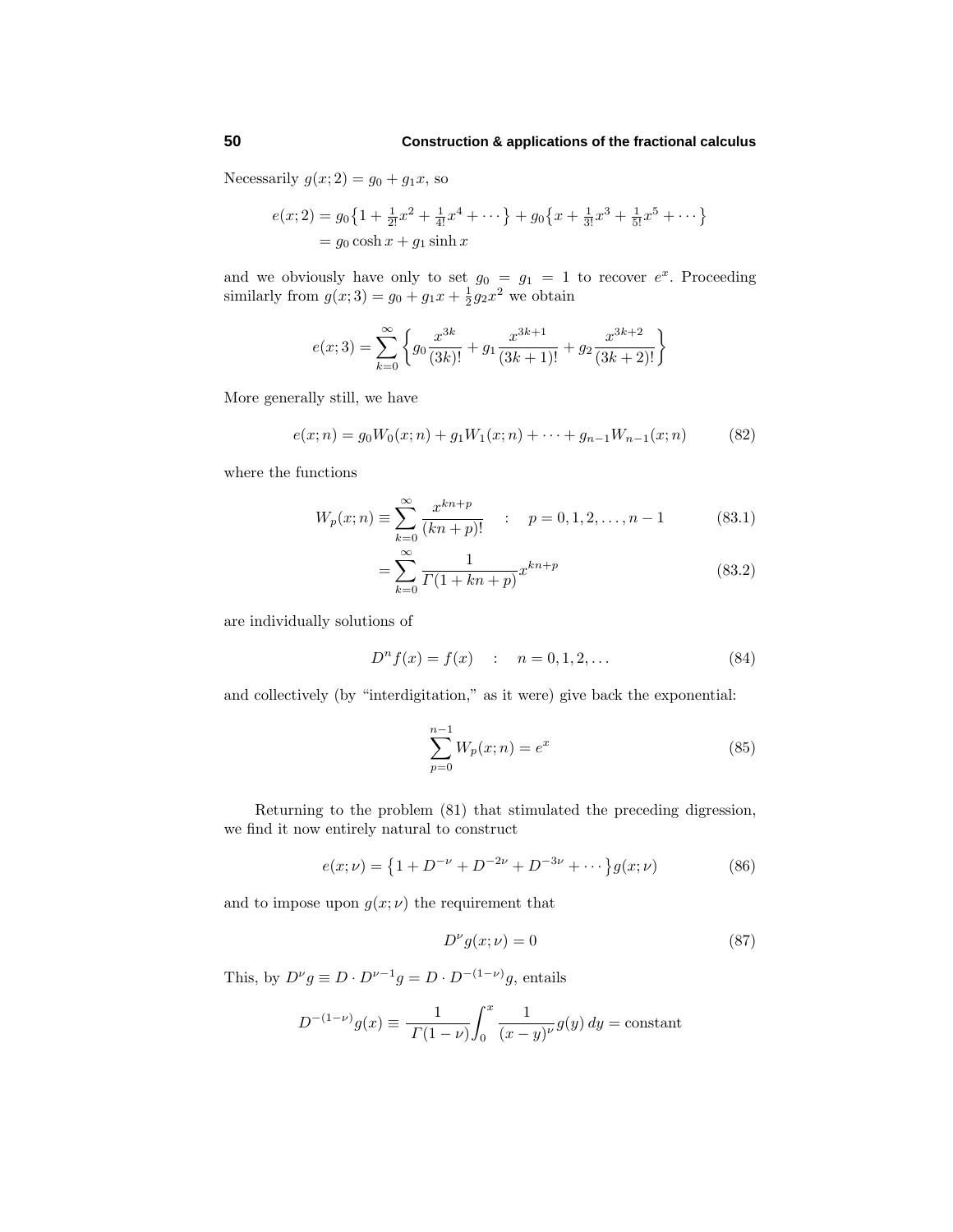## **Applications to analysis 51**

This is a "soft" condition in the sense that it admits of a continuum of solutions, within which the particular solution

$$
g(x; \nu) = D^{1-\nu}u(x)
$$
  
 
$$
u(x) = 1 \quad \text{(all } x)
$$
  
 
$$
= \frac{1}{\Gamma(\nu)} x^{\nu-1} \quad \text{by Laccrix' construction (8)}
$$

is distinguished only by its exceptional simplicity.<sup>51</sup> Bringing

$$
[D^{-\nu}]^{k} g(x; \nu) = D^{-k\nu} g(x; \nu) = \frac{1}{\Gamma((k+1)\nu)} x^{(k+1)\nu - 1}
$$

to (86) we obtain

$$
\mathcal{E}(x;\nu) \equiv \sum_{k=1}^{\infty} \frac{1}{\Gamma(k\nu)} x^{k\nu - 1}
$$
\n
$$
= \frac{x^{\nu - 1}}{\Gamma(\nu)} + \frac{x^{2\nu - 1}}{\Gamma(2\nu)} + \frac{x^{3\nu - 1}}{\Gamma(3\nu)} + \cdots
$$
\n(88)

From Lacroix' construction (8.1) it then follows that

$$
D^{\nu}\mathcal{E}(x;\nu) = \frac{\Gamma(\nu)}{\Gamma(0)} \frac{x^{0-1}}{\Gamma(\nu)} + \underbrace{\frac{\Gamma(2\nu)}{\Gamma(2\nu-\nu)} \frac{x^{2\nu-\nu-1}}{\Gamma(2\nu)} + \frac{\Gamma(3\nu)}{\Gamma(3\nu-\nu)} \frac{x^{3\nu-\nu-1}}{\Gamma(3\nu)} + \cdots}_{\mathcal{E}(x;\nu)}
$$
  
= 0 +

as required. The function  $\mathcal{E}(x; \nu)$  is, as Miller & Ross have remarked, strongly reminiscent of a seldom-studied function<sup>52</sup>

$$
E_{\nu}(z) \equiv \sum_{k=0}^{\infty} \frac{1}{\Gamma(1+k\nu)} z^{k}
$$
\n(89)

introduced (in quite another connection) by G. Mittag-Leffler; an elementary argument shows, in fact, that

$$
\mathcal{E}(x;\nu) = DE_{\nu}(x^{\nu})
$$

<sup>51</sup> And, especially in the case  $\nu = \frac{1}{2}$  by its exceptional utility; we have shown and will have need of the fact—that

$$
D^{\frac{1}{2}} \frac{1}{\sqrt{\pi x}} = 0 \tag{90}
$$

 $52$  See  $\S6.13$  of the nice monograph *Lectures on the Theory of Functions of a* Complex Variable by G. Sansone & J. Gerretsen  $(1960)$ .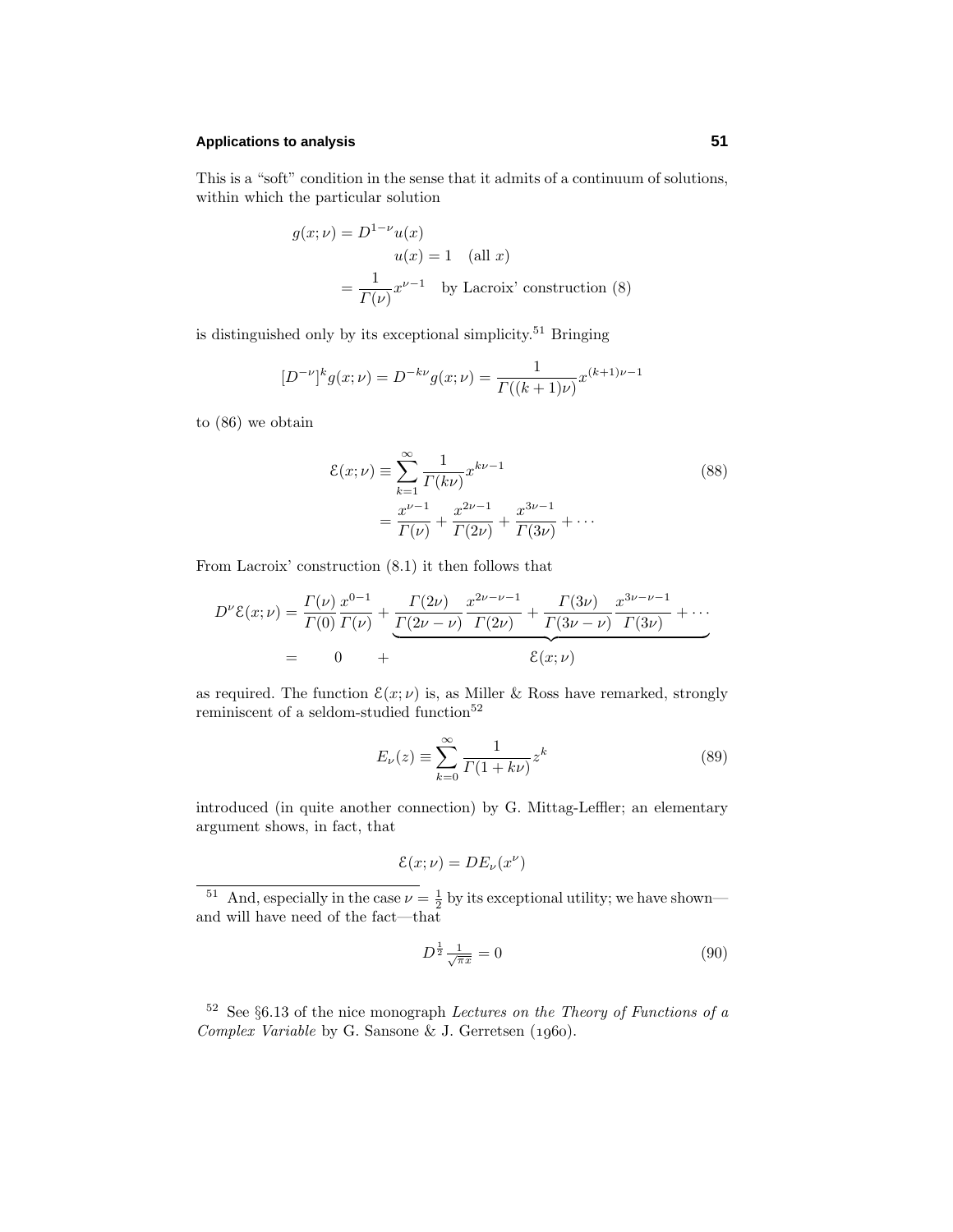and it is an immediate implication of (83.2) that

$$
W_0(x; n) = E_n(x^n)
$$

Looking in particular cases (*Mathematica* appears to be unable to say anything useful in the general case) to the right side of (88), we find

$$
\mathcal{E}(x; 1) = e^x = W_0(x; 1)
$$

$$
\mathcal{E}(x; 2) = \sinh x = W_1(x; 2)
$$

$$
D\mathcal{E}(x;2) = \cosh x = W_0(x;2)
$$

$$
\mathcal{E}(x;3) = \frac{1}{3} \left\{ e^x - e^{-\frac{1}{2}x} \cos\left(\frac{\sqrt{3}}{2}x\right) - \sqrt{3}e^{-\frac{1}{2}x} \sin\left(\frac{\sqrt{3}}{2}x\right) \right\} = W_2(x;3)
$$
  

$$
D\mathcal{E}(x;3) = \frac{1}{3} \left\{ e^x - e^{-\frac{1}{2}x} \cos\left(\frac{\sqrt{3}}{2}x\right) + \sqrt{3}e^{-\frac{1}{2}x} \sin\left(\frac{\sqrt{3}}{2}x\right) \right\} = W_1(x;3)
$$
  

$$
D^2\mathcal{E}(x;3) = \frac{1}{3} \left\{ e^x + 2e^{-\frac{1}{2}x} \cos\left(\frac{\sqrt{3}}{2}x\right) \right\} = W_0(x;3)
$$

The situation is further clarified if (in the case  $n = 2$ ) we write

 $\omega$  = primitive square root of unity =  $e^{i\pi}$  = -1

and observe that

$$
W_1(x; 2) = \frac{1}{2} (e^x + \omega e^{\omega x})
$$
  
\n
$$
W_0(x; 2) = DW_1(x; 2) = \frac{1}{2} (e^x + e^{\omega x})
$$
\n(91.1)

while if we take

$$
\omega
$$
 = primitive cube root of unity =  $e^{i\frac{2}{3}\pi} = -\frac{1}{2} + i\frac{\sqrt{3}}{2}$ 

(which entails  $\omega^2 = -\frac{1}{2} - i\frac{\sqrt{3}}{2}$ ) we obtain

$$
W_2(x; 3) = \frac{1}{3}(e^x + \omega e^{\omega x} + \omega^2 e^{\omega^2 x})
$$
  
\n
$$
W_1(x; 3) = D W_2(x; 3) = \frac{1}{3}(e^x + \omega^2 e^{\omega x} + \omega e^{\omega^2 x})
$$
  
\n
$$
W_0(x; 3) = D^2 W_2(x; 3) = \frac{1}{3}(e^x + e^{\omega x} + e^{\omega^2 x})
$$
\n(91.2)

from which (see again (85))  $W_0(x; 3) + W_1(x; 3) + W_2(x; 3) = e^x$  follows now as a consequence of the pretty cyclotomic condition

$$
1 + \omega + \omega^2 = 0 \tag{92}
$$

Equations (91) generalize straightforwardly to higher integral values of *n* (no major difficulty attends the fact that (92) resolves into a system of equations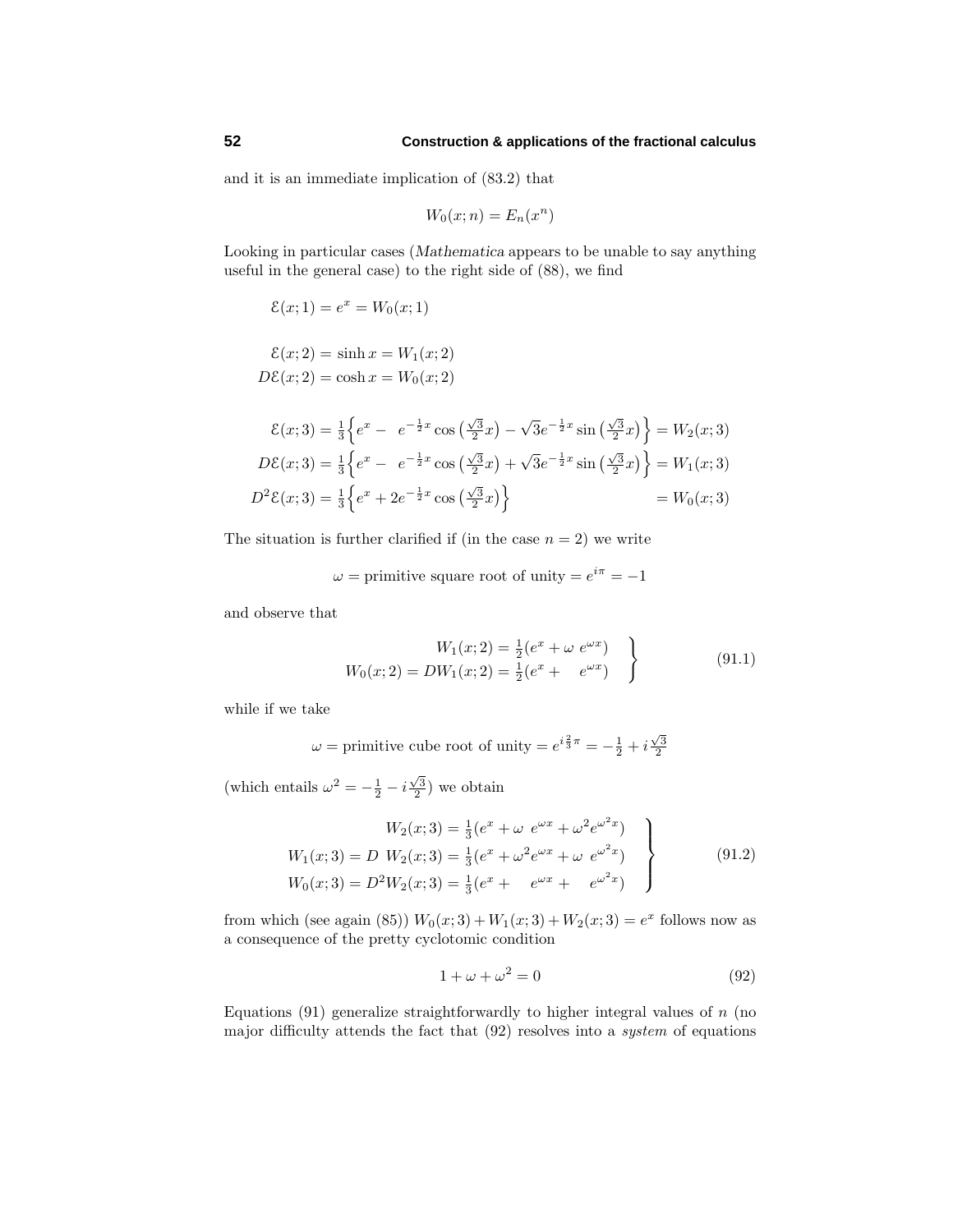## **Applications to analysis 53**

when *n* is not prime), and provide an efficient starting point for many lines of argument. For example, it follows immediately from (91) by (92) that

$$
W_p(0; n) = \begin{cases} 1 & \text{if } p = 0 \\ 0 & \text{if } p = 1, 2, \dots, n - 1 \end{cases}
$$

Somewhat less trivially, we write

$$
\begin{pmatrix} W_0(x;2) \\ W_1(x;2) \end{pmatrix} = \frac{1}{2} \begin{pmatrix} 1 & 1 \\ 1 & \omega \end{pmatrix} \begin{pmatrix} e^x \\ e^{\omega x} \end{pmatrix}
$$

and obtain

$$
W_0(x; 2)W_0(y; 2) + W_1(x; 2)W_1(y; 2) = \frac{1}{4} \begin{pmatrix} e^x \\ e^{\omega x} \end{pmatrix}^{\top} \begin{pmatrix} 2 & 0 \\ 0 & 2 \end{pmatrix} \begin{pmatrix} e^y \\ e^{\omega y} \end{pmatrix}
$$
  
\n
$$
= \frac{1}{2} \begin{pmatrix} e^{x+y} + e^{\omega(x+y)} \end{pmatrix}
$$
  
\n
$$
= W_0(x+y; 2)
$$
  
\n
$$
W_0(x; 2)W_0(-x; 2) + W_1(x; 2)W_1(-x; 2) = 1
$$
\n(93)

which are more familiar as the statements

$$
\cosh x \cdot \cosh y + \sinh x \cdot \sinh y = \cosh(x + y)
$$

$$
\cosh^2 x - \sinh^2 x = 1
$$

An variant of the same argument gives (note the unanticipated structure of the expression on the left, which will be seen to be forced)

$$
W_0(x;3)W_0(y;3) + W_1(x;3)W_2(y;3) + W_2(x;3)W_1(y;3)
$$
  
\n
$$
= \frac{1}{9} \begin{pmatrix} e^x \\ e^{\omega x} \\ e^{\omega^2 x} \end{pmatrix} \begin{pmatrix} 1 & 1 & 1 \\ 1 & \omega^2 & \omega \\ 1 & \omega & \omega^2 \end{pmatrix} \begin{pmatrix} 1 & 0 & 0 \\ 0 & 0 & 1 \\ 0 & 1 & 0 \end{pmatrix} \begin{pmatrix} 1 & 1 & 1 \\ 1 & \omega^2 & \omega \\ 1 & \omega & \omega^2 \end{pmatrix} \begin{pmatrix} e^x \\ e^{\omega x} \\ e^{\omega^2 x} \end{pmatrix}
$$
  
\n
$$
= \frac{1}{9} \begin{pmatrix} e^x \\ e^{\omega x} \\ e^{\omega^2 x} \end{pmatrix} \begin{pmatrix} 3 & 0 & 0 \\ 0 & 3 & 0 \\ 0 & 0 & 3 \end{pmatrix} \begin{pmatrix} e^x \\ e^{\omega x} \\ e^{\omega^2 x} \end{pmatrix}
$$
  
\n
$$
= \frac{1}{3} (e^{x+y} + e^{\omega(x+y)} + e^{\omega^2(x+y)})
$$
  
\n
$$
= W_0(x+y;3)
$$
  
\n
$$
\downarrow
$$
  
\n
$$
1 = W_0(x;3)W_0(-x;3) + W_1(x;3)W_2(-x;3) + W_2(x;3)W_1(-x;3)
$$
  
\n(94)

where the structure of M (curiously  $\mathbb{M} \neq \mathbb{I}$ ) was discovered by momentary tinkering. These results indicate that the "identities" that in their familiar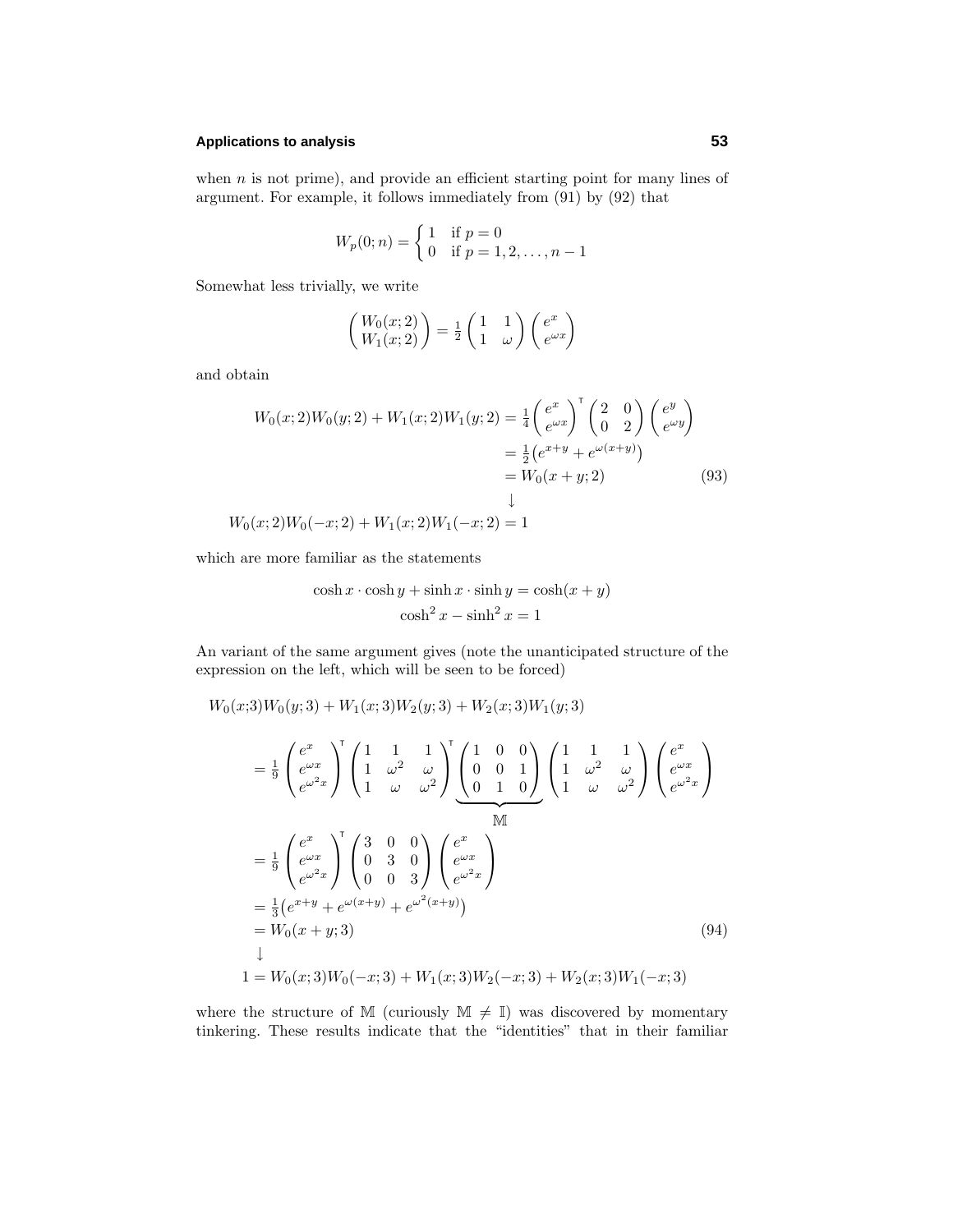profusion attach to the circular and hyperbolic functions are but the tip of an unfamiliar iceburg. We stand, evidently, on the shore of an unexplored continent, where the air is heavy with the scent of latent group theory.

Looking next to the illustrative (but—for obscure reasons—uniquely tractable) fractional case  $\nu = \frac{1}{2}$ , we are informed by *Mathematica* (who refuses to sum the series, but can be tickled into reluctant cooperation) that

$$
\mathcal{E}(x; \frac{1}{2}) \equiv \sum_{k=0}^{\infty} \frac{1}{\Gamma(\frac{1}{2}k)} x^{\frac{1}{2}k-1}
$$
  
\n
$$
= e^x + \frac{1}{\sqrt{\pi x}} \left\{ 1 + 2x + \frac{4}{3}x^2 + \frac{8}{15}x^3 + \frac{16}{105}x^4 + \frac{32}{945}x^5 + \frac{64}{10395}x^6 + \cdots \right\}
$$
  
\n
$$
= e^x + \frac{1}{\sqrt{\pi x}} \sum_{k=0}^{\infty} \frac{k!}{(2k)!} (4x)^k
$$
  
\n
$$
= \frac{1}{\sqrt{\pi x}} + e^x \cdot \text{erfc}(-\sqrt{x})
$$
\n(95)

This is consistent with a result remarked by Oldham & Spanier, who at p. 122 achieve (95) not by calculation but simply by observing, in the course of other work, that<sup>53</sup>

$$
D^{\frac{1}{2}}\frac{1}{\sqrt{\pi x}} = 0
$$
  

$$
D^{\frac{1}{2}}e^x \cdot \text{erfc}(-\sqrt{x}) = \frac{1}{\sqrt{\pi x}} + e^x \cdot \text{erfc}(-\sqrt{x})
$$

and that therefore

$$
D^{\frac{1}{2}}\mathcal{E}(x; \frac{1}{2}) = \{D^{\frac{1}{2}}\frac{1}{\sqrt{\pi x}}\} + \{D^{\frac{1}{2}}e^x \cdot \text{erfc}(-\sqrt{x})\}
$$
  
=  $\{0\} + \{\frac{1}{\sqrt{\pi x}} + e^x \cdot \text{erfc}(-\sqrt{x})\}$   
=  $\mathcal{E}(x; \frac{1}{2})$  (93)

The function  $\mathcal{E}(x; \frac{1}{2})$  possesses, according to (96), a property which is shared also by an infinitude of other functions

$$
D\mathcal{E}(x; \frac{1}{2}) = \sum_{k=0}^{\infty} \frac{1}{\Gamma(\frac{1}{2}k-1)} x^{\frac{1}{2}k-2}
$$
  
\n
$$
= e^x \cdot \text{erfc}(-\sqrt{x}) + \frac{1}{\sqrt{\pi x}} \left\{ 1 - \frac{1}{2x} \right\}
$$
  
\n
$$
D^2 \mathcal{E}(x; \frac{1}{2}) = \sum_{k=0}^{\infty} \frac{1}{\Gamma(\frac{1}{2}k-2)} x^{\frac{1}{2}k-3}
$$
  
\n
$$
= e^x \cdot \text{erfc}(-\sqrt{x}) + \frac{1}{\sqrt{\pi x}} \left\{ 1 - \frac{1}{2x} + \frac{3}{4x^2} \right\}
$$
  
\n
$$
\vdots
$$
  
\n
$$
D^p \mathcal{E}(x; \frac{1}{2}) = \sum_{k=0}^{\infty} \frac{1}{\Gamma(\frac{1}{2}k-p)} x^{\frac{1}{2}k-(p+1)} \qquad p = 0, 1, 2, \dots
$$

<sup>53</sup> The first of the following equations reproduces (90), while the second is a corollary of (80)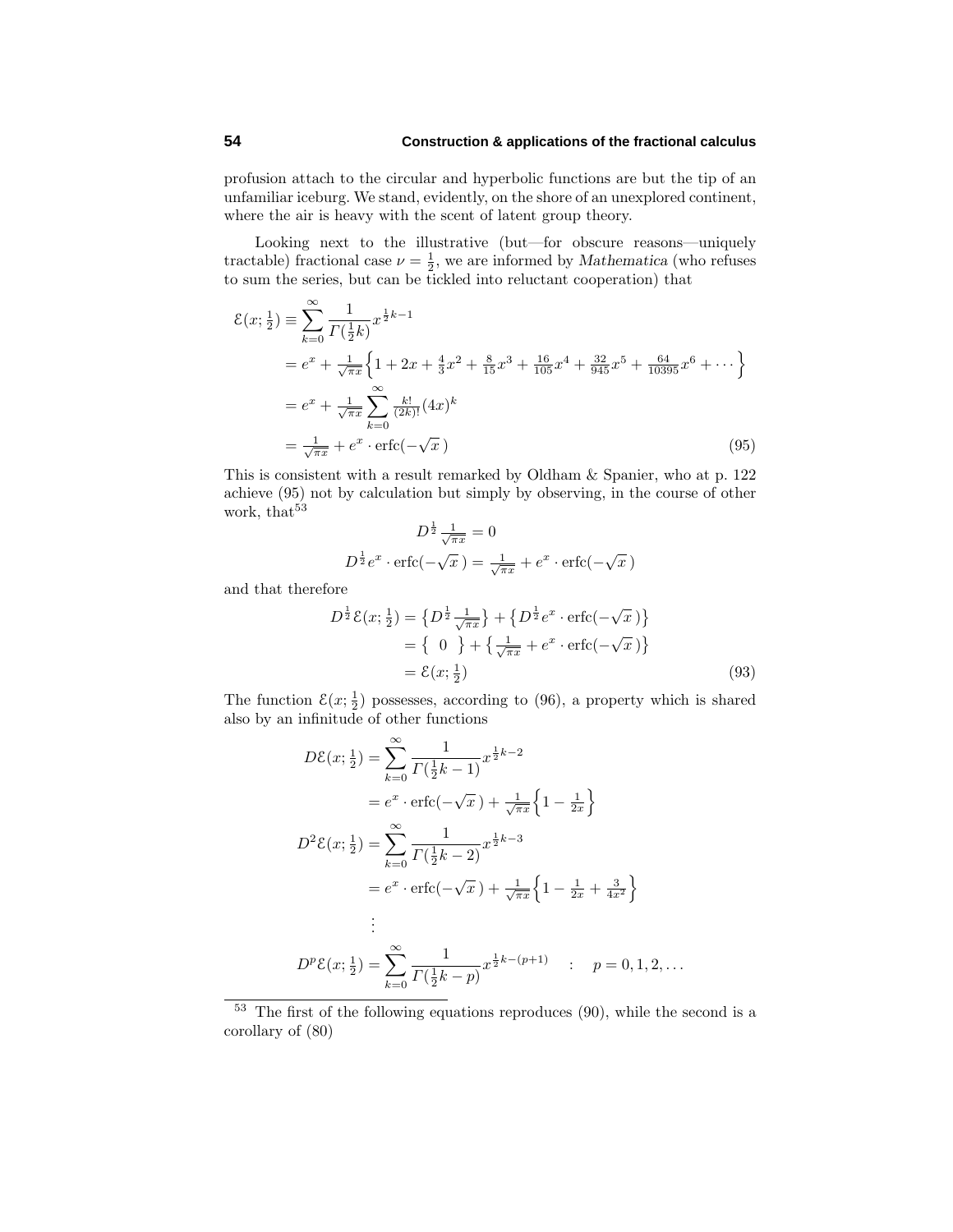## **Applications to analysis 55**

These results suggest strongly that something very like the integral theory carries over into the non-integral domain. I have, however, had as yet no opportunity to try to develop analytical methods strong enough to permit systematic exploration of the details. A first objective, in such an effort, would be to develop a non-integral generalization of (91). As a first step in that direction I can report the following development:

I have remarked that *Mathematica* appears to have nothing useful to say concerning (88) in the general case. Material tabulated on p. 1023 of Abramowitz & Stegun led me to ask what *Mathematica* might have to say concerning the *Laplace transforms* of the functions  $\mathcal{E}(x; \nu)$  and their cognates; I learn that

$$
\mathcal{L}[\mathcal{E}(x;1)] = \frac{1}{s-1} = \mathcal{L}[W_0(x;1)]
$$

$$
\mathcal{L}[\mathcal{E}(x;2)] = \frac{1}{s^2 - 1} = \mathcal{L}[W_1(x;2)]
$$

$$
\mathcal{L}[D\mathcal{E}(x;2)] = \frac{s}{s^2 - 1} = \mathcal{L}[W_0(x;2)]
$$

$$
\mathcal{L}[\mathcal{E}(x;3)] = \frac{1}{s^3 - 1} = \mathcal{L}[W_2(x;3)]
$$

$$
\mathcal{L}[D\mathcal{E}(x;3)] = \frac{s}{s^3 - 1} = \mathcal{L}[W_1(x;3)]
$$

$$
\mathcal{L}[D^2\mathcal{E}(x;3)] = \frac{s^2}{s^3 - 1} = \mathcal{L}[W_0(x;3)]
$$

$$
\mathcal{L}[\mathcal{E}(x; \frac{1}{2})] = \frac{1}{\sqrt{s} - 1}
$$

It becomes, in the light of these highly patterned results, natural to conjecture which *Mathematica* promptly confirms—that in the general case

$$
\mathcal{L}[\mathcal{E}(x; \nu)] = \frac{1}{s^{\nu} - 1}
$$

$$
\mathcal{L}[D\mathcal{E}(x; \nu)] = \frac{s}{s^{\nu} - 1}
$$

$$
\vdots
$$

It is pretty to see the roots of unity emerge so naturally as locations of the poles of a function so closely associated with  $\mathcal{E}(x; \nu)$ . Curiously (or perhaps not), *Mathematica* is powerless to provide a description of  $\mathcal{L}^{-1}[1/(s^{\nu}-1)]$ .

In classical analysis one makes fairly heavy use of "shift rules" of various types, of which

$$
(D+a)^n = e^{-ax}D^n e^{ax} \quad : \quad n = 0, \pm 1, \pm 2, \dots
$$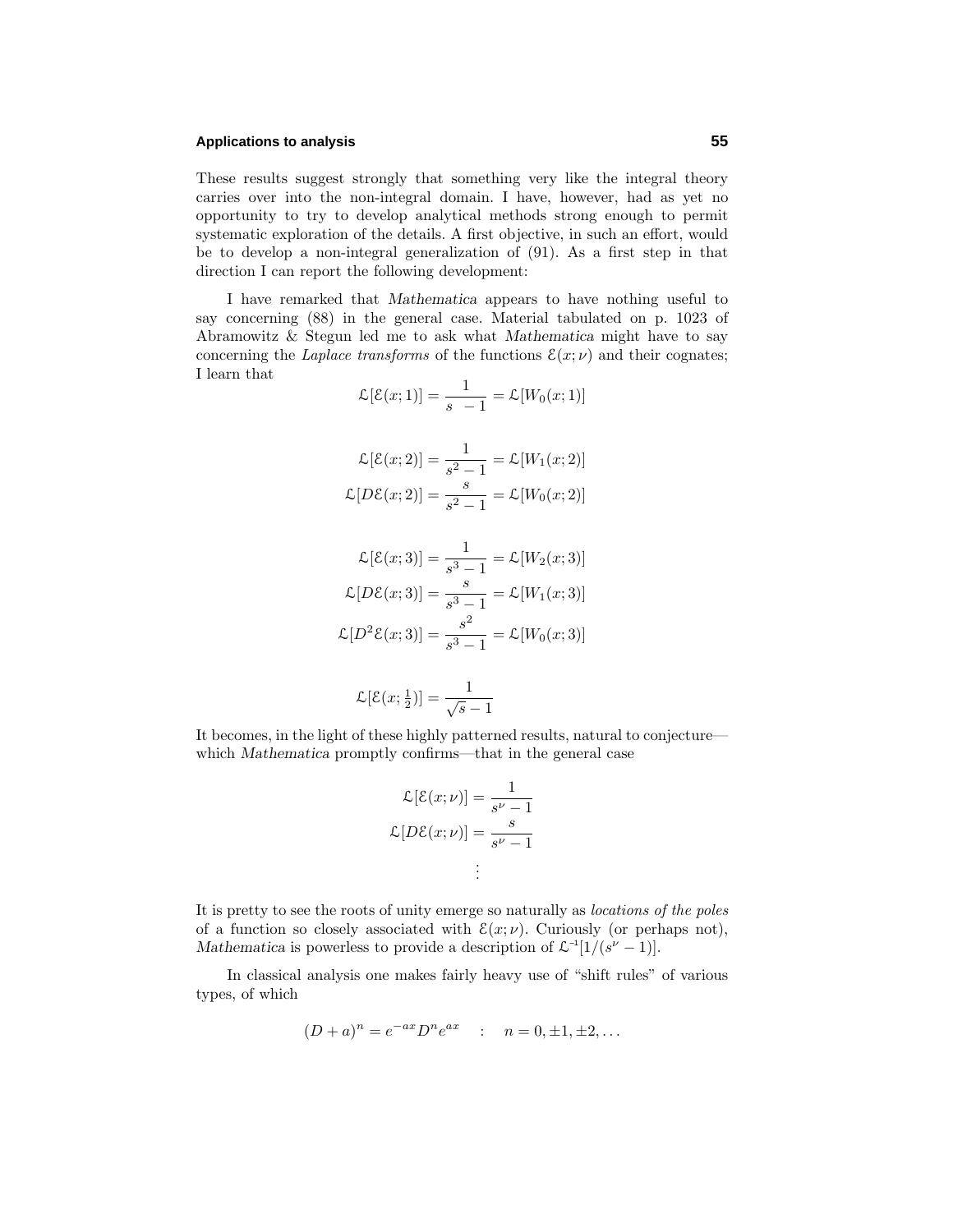provide the familiar simplest instance. The fractional analogs of such rules will evidently be fairly intricate—partly for reasons developed above (replacement of  $e^{ax}$  by  $\mathcal{E}(ax;\nu)$ , and partly because of the relative complexity of the fractional generalization of Leibniz's formula.

Classical analysis is, of course, a subject of many parts, and provides a wide and diverse range of opportunities to test the resources of the fractional calculus. A systematic survey is out of the question; I conclude this discussion, therefore, with a couple of semi-random remarks:

Analysis recommends to our attention a population of functions describable by various instances of Rodrigues' formula<sup>54</sup>

$$
f_n(x) = \frac{1}{w(x)} \left(\frac{d}{dx}\right)^n \left\{w(x)[g(x)]^n\right\}
$$

It becomes natural—mathematically, and sometimes also physically—to inquire into the properties of the functions which result then the tacit presumption  $n =$ 0*,* 1*,* 2*,...* is relaxed. By way of illustration, recall that in the quantum theory of angular momentum one is led by an operator-algebraic line of argument<sup>55</sup> from

$$
\mathsf{L}^2|\psi) = \lambda|\psi)
$$

$$
\mathsf{L}_z|\psi) = \mu|\psi)
$$

to the information that necessarily

$$
\lambda = \hbar^2 \ell(\ell + 1) \quad \text{with } \ell = 0, \frac{1}{2}, 1, \frac{3}{2}, 2, \dots
$$
  

$$
\mu = \hbar m \quad \text{with } m \in \{-\ell, -(\ell - 1), \dots, +(\ell - 1), +\ell\}
$$

Looking to the particular representation  $(\mathbf{x}|\psi)$  of  $|\psi|$  of finds (in spherical coordinates) that necessarily

$$
(\pmb{x}|\psi)=F(r)\cdot P_{\ell}^{m}(cos\theta)e^{im\varphi}
$$

and that it is the requirement that the wave function be single-valued that forces |*m*|—whence also *L*—to be integer-valued. If one were to relax that requirement, one would acquire interest in (non-polynomial) Legendre functions of fractional order:

$$
P_{\nu}(x) \equiv \frac{1}{\Gamma(\nu+1)} D^{\nu} \left[ \frac{x^2 - 1}{2} \right]^{\nu}
$$
  
=  ${}_2F_1(\nu+1, -\nu, 1; \frac{1}{2}(1-x))$ 

Such functions are discussed in good detail in Chapter 59 of Spanier & Oldham's Atlas of Functions. 56

<sup>54</sup> See Abramowitz & Stegun, Chapter 22: "Orthogonal Polynomials."

<sup>55</sup> See, for example, §4.3 of D. Griffiths, Introduction to Quantum Mechanics  $(1995).$ 

<sup>56</sup> For remarks that pertain in more general terms to the present topic, see Miller & Ross, pp. 115 & 307.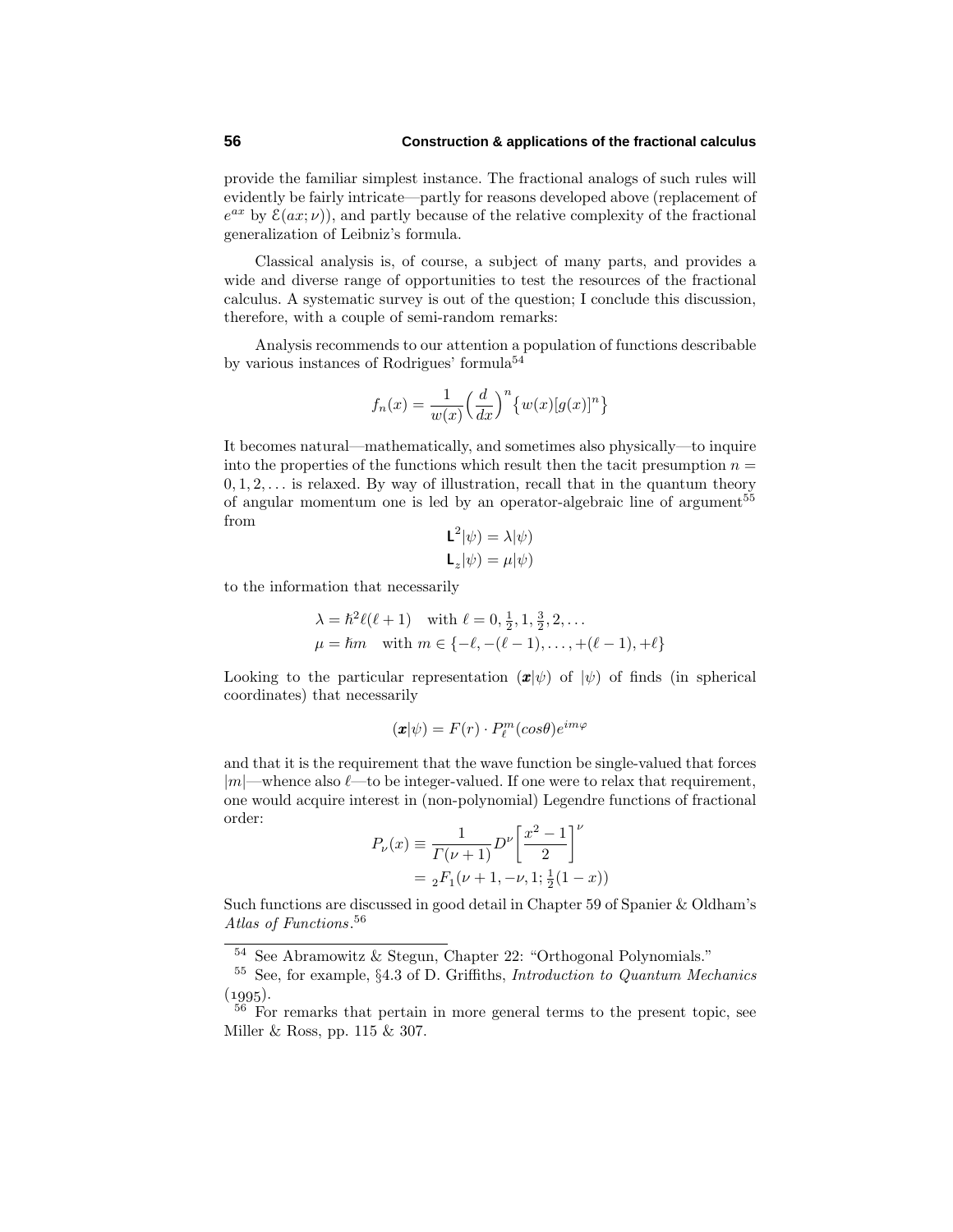#### **Conclusion 57**

At (33), in connection with my discussion of the diffusion equation, I had occasion to make use of a certain "integral representation trick." That trick admits of a great many variations, of which I here report one—a casual inspiration of the moment:

$$
e^{aD} = \frac{1}{\sqrt{4\pi a}} \int_{-\infty}^{+\infty} e^{-\frac{1}{4a}\xi^2} e^{-\xi D^{\frac{1}{2}}} d\xi
$$

which by Taylor's theorem entails

$$
f(x+a) = \frac{1}{\sqrt{4\pi a}} \int_{-\infty}^{+\infty} e^{-\frac{1}{4a}\xi^2} e^{-\xi D^{\frac{1}{2}}} f(x) d\xi
$$

The expression on the right can be developed

$$
= \frac{1}{\sqrt{4\pi a}} \int_{-\infty}^{+\infty} e^{-\frac{1}{4a}\xi^2} \left\{ \sum_{n \text{ even}} - \sum_{n \text{ odd}} \right\} \frac{\xi^n}{n!} D^{\frac{n}{2}} f(x) d\xi
$$
  
\n
$$
= \sum_{n \text{ even}} \left\{ \frac{1}{\sqrt{4\pi a}} \int_{-\infty}^{+\infty} \frac{\xi^n}{n!} e^{-\frac{1}{4a}\xi^2} d\xi \right\} D^{\frac{n}{2}} f(x)
$$
  
\n
$$
= \sum_{m=0}^{\infty} \left\{ \frac{1}{\sqrt{4\pi a}} \int_{-\infty}^{+\infty} \frac{\xi^{2m}}{(2m)!} e^{-\frac{1}{4a}\xi^2} d\xi \right\} D^m f(x)
$$
  
\n
$$
= \sum_{m=0}^{\infty} \frac{a^m}{m!} D^m f(x)
$$

Evidently

$$
\int_{-\infty}^{+\infty} \xi^{2m} e^{-\frac{1}{4a}\xi^2} d\xi = \frac{(2m)!}{m!} \sqrt{4\pi a^{2m+1}} \quad : \quad m = 0, 1, 2, \dots
$$

This is a modest achievement, but at least it is correct. In functional analysis it is not uncommon<sup>57</sup> to find the equation

$$
\mathbf{A}^{-\nu} = \frac{1}{\Gamma(\nu)} \int_0^\infty e^{-s\mathbf{A}} s^{\nu-1} ds
$$

used to define fractional powers of quite general operators; the little argument just concluded is in that broad tradition.

**Concluding remarks**. The fractional calculus has a speculative history that stretches back for more than 300 years; the first significant application—marked even then by an elegance which has been typical—was published more than years ago, and the modern foundations of the subject have beeen securely in place for well more than 100 years. Why, therefore, does the subject remain so

<sup>57</sup> See, for example, p. 158 of A. Friedman, Partial Differential Equations  $(1969).$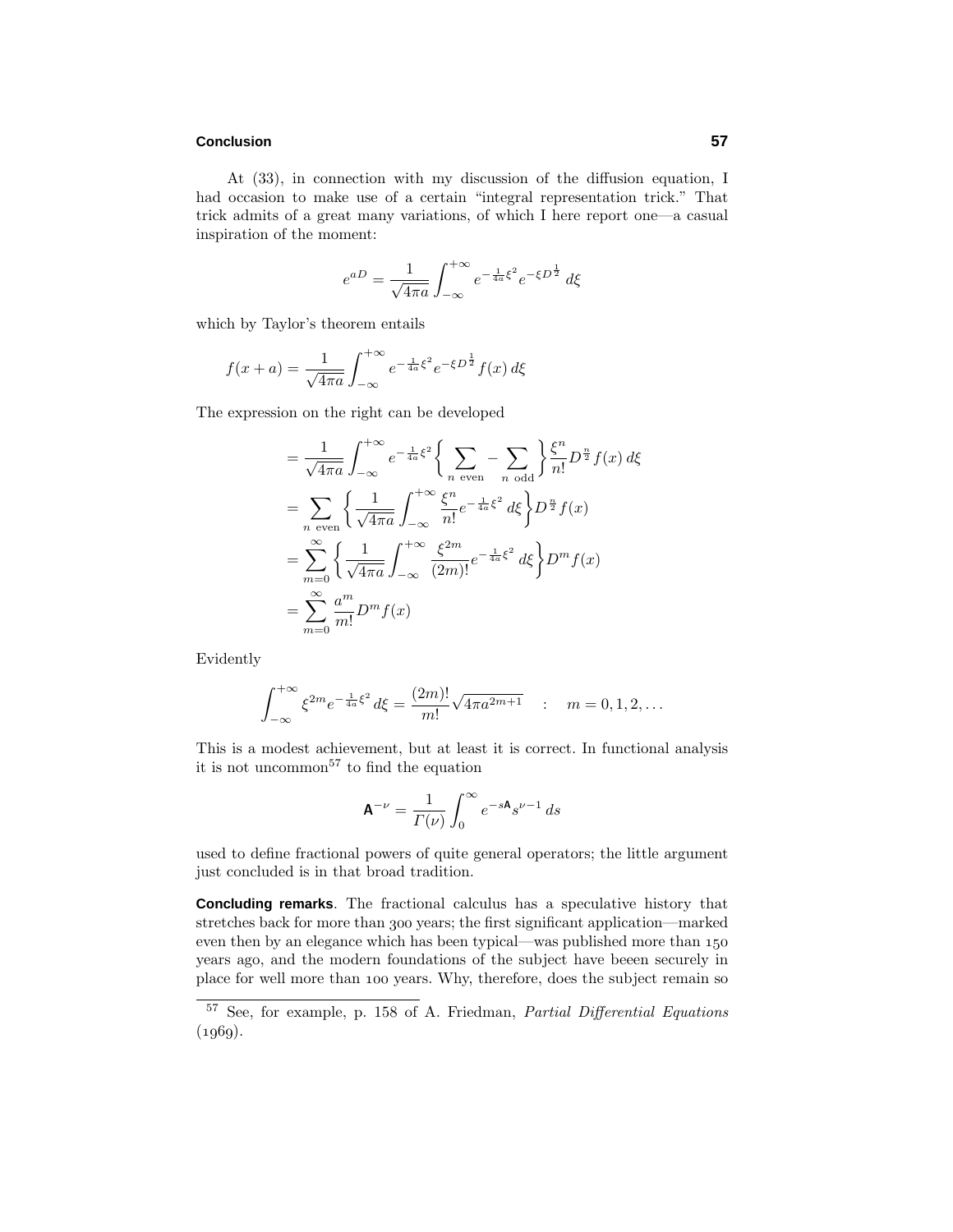relatively little known? Why do modern authors feel an almost invariable need to spell out the fundamentals before getting down to business, and why does an apologetic air attach so often to their work? Several factors, it seems to me, may be contributory:

There is, to my ear, something faintly off-putting about the very name of the field; "fractional calculus" sounds like a calculus that lives in the cracks (like atonal music), a subject one can plausibly expect to get along well enough without. The name broadcasts a signal seemingly calculated to engage the passionate interest of disestablishmentarian iconoclasts, and to rub more polite folk the wrong way. Nor is the term notable for its accuracy; when one writes  $D^{\mu}$  one does not actually require that  $\mu$  be rational, and one gives precise meaning to the operator by appeal to the ordinary calculus. How different might have been the recent history and present status of the subject had it been called what it is: the theory of the Riemann-Liouville integral transform! Such nomenclature is (rightly) evocative of nobel ancestory and workhorse utility. And it suggests to anyone familiar with the rich interconnectedness present within the theory of integral transforms that would in most contexts be counterproductive to force the right foot into the left shoe, to attempt to force the Riemann-Liouville transform to be what it (in general) isn't—a specialized attachment to the theory of the Laplace transform.

Of course, people tend to have most lively interest in problems accessible to the tools in their command, and to cultivate an interest in "exotic" tools only when the urgency of otherwise inaccessible new problems enforces that interest. Thus, in recent times, did tomography stimulate an interest in the pre-existing theory of the Radon transform. It is my intuition that the on-going explosion of interest in the fractal aspects of the world, in critical phenomena, in "physics in the near proximity of disaster"—those things, but by no means only those—will soon spark a more general interest in the fractional calculus as a tool of choice, and that some of the papers I have cited can be read as precursors of such a development.

The syllabi of the "Fractional Calculus 201" courses of the future will list a number of topics—some quite basic—I have had opportunity in these few pages to mention only glancingly or not at all. Many of those are developed in Oldham & Spanier and Miller & Ross, and in sources there cited; others appear to await development. There's opportunity aplenty within this field for anyone who feels there might reside a bit of Euler in his bones, or a bit of Kowalewski in hers.

Miller & Ross, in §8 of their Chapter I: Historical Survey, remark that "Some of the still-open questions are intriguing. For example: Is it possible to find a geometric interpretation for a fractional derivative of noninteger order?" The question is ancient—recall Leibniz' lament that the subject "seems removed from Geometry, which does not yet know of such fractional exponents"—and it is, in view of the diagram we traditionally draw when we explain what it means to construct  $Df(x)$ , quite natural. The "geometrical meaning" of  $D^{-1}f(x)$ is similarly direct. But when we look to  $D^{\pm n} f(x)$  our geometrical intuition